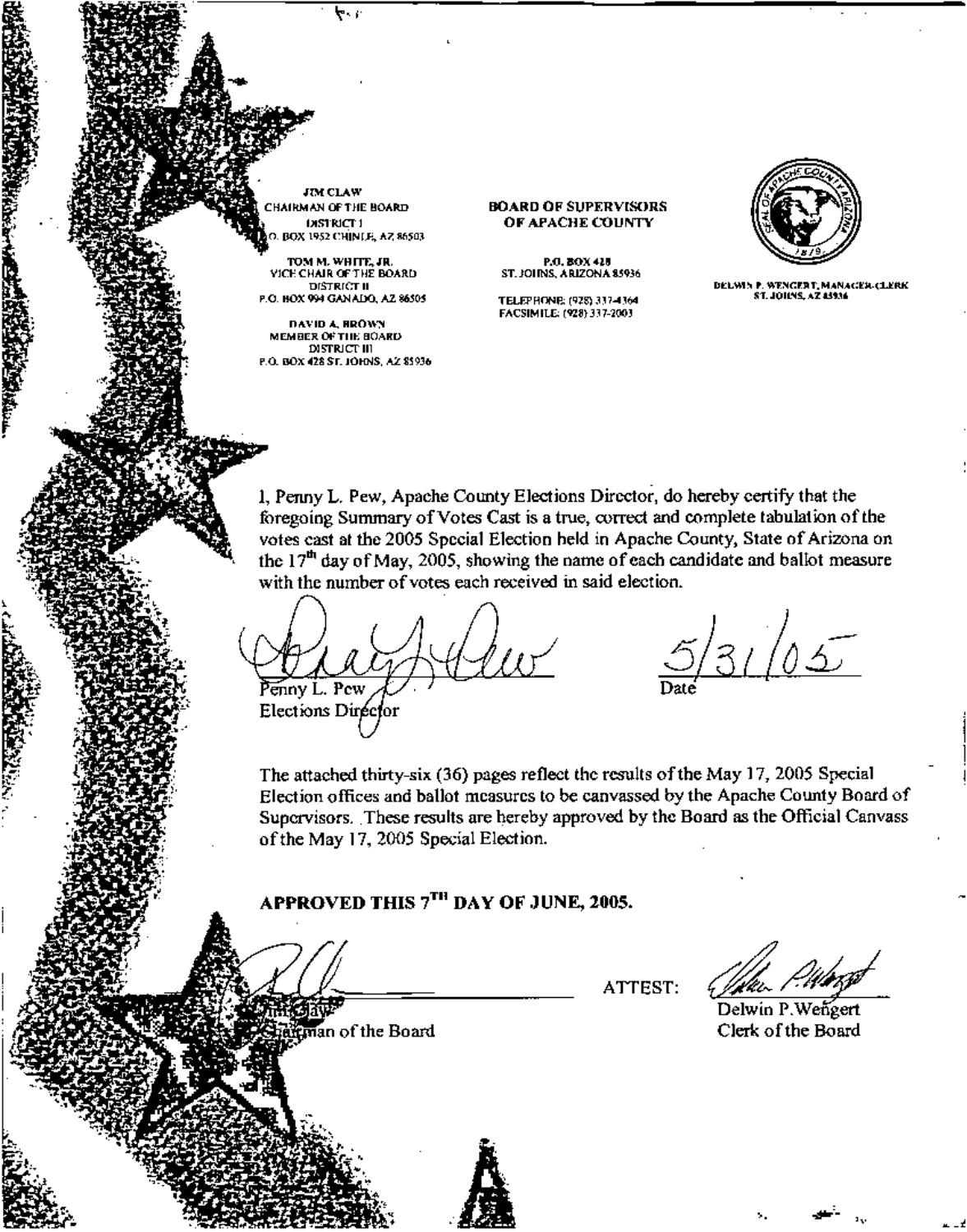|                                                     |                            |                 |                            |                         |                         |                   |                 |                         |             |                     | Date:06/02/05 |
|-----------------------------------------------------|----------------------------|-----------------|----------------------------|-------------------------|-------------------------|-------------------|-----------------|-------------------------|-------------|---------------------|---------------|
|                                                     |                            |                 |                            |                         | Statement of Votes Cast |                   |                 |                         |             |                     | Time:14:57:31 |
|                                                     |                            |                 |                            | May 17 2005             |                         |                   |                 |                         |             |                     | Page: I of 36 |
| SOVC For JURISDICTION WIDE, All Counters, All Races |                            |                 |                            |                         |                         |                   |                 |                         |             |                     |               |
|                                                     |                            |                 |                            | <b>Official Results</b> |                         |                   |                 |                         |             |                     |               |
|                                                     |                            | <b>TURN OUT</b> |                            |                         |                         |                   | County Tax Levy |                         |             |                     |               |
|                                                     |                            |                 |                            |                         |                         |                   |                 |                         |             |                     |               |
|                                                     |                            |                 |                            |                         |                         |                   |                 |                         |             |                     |               |
|                                                     | Reg<br>Voless              | Cards<br>Cast   | ‰<br>Turnout               | Reg.<br>Voters          | Times<br>Counted        | Total<br>Votes    | YES (NP)        |                         | NO (NP)     |                     |               |
|                                                     |                            |                 |                            |                         |                         |                   |                 |                         |             |                     |               |
|                                                     |                            |                 |                            |                         |                         |                   |                 |                         |             |                     |               |
| <b>JURISIMCTION WIDB</b><br>02 ALPINE               |                            |                 |                            |                         |                         |                   |                 |                         |             |                     |               |
| Polling                                             | 390.                       | 72              | 18.46%                     | 390                     | 72                      | 72                |                 | 13 18.06%               | 59.         | 81.94%              |               |
| Early                                               | 390<br>390                 | 16<br>0         | 4.10%<br>0.00%             | 390<br>390              | 16<br>0                 | 16<br>Û           | 3<br>0          | 18.75%                  | 0           | 13 81.25%           |               |
| Vedfy<br>Total                                      | 390                        | 83              | 22.56%                     | 390.                    | 88                      | 88                | 16              | 18.18%                  | 72          | 81.82%              |               |
| 03 CANYON DE CHELLY                                 |                            |                 |                            | 2580                    | 22                      | 22                |                 | 20 90.91%               | 2           | 9.09%               |               |
| Polling<br>Early                                    | 2580<br>2580 .             | 22<br>11        | 0.85%<br>043%              | 2580                    | $\mathbf{1}$            | 11                |                 | 10, 90.91%              | ı           | 9.09%               |               |
| Venfy                                               | 2580                       | 0               | 0.00%                      | 2580                    | Ð                       | 0                 | 0               |                         | 0           | 9.09%               |               |
| Total                                               | 2580                       | 33              | 1.28%                      | 2580                    | 33                      | 33                | 30.             | 90.91%                  | 3           |                     |               |
| 05 CHINLE<br>Pulling                                | $2165$ .                   | 17              | 0.79%                      | 2165                    | 17                      | 17                |                 | 13 76.47%               | 4           | 23.53%              |               |
| <b>Parly</b>                                        | 2165                       | 8               | 0.37%                      | 2165                    | 8<br>0                  | 8<br>0            | 0               | 8 100.00%               | 0<br>O      | 0.00%               |               |
| Verify                                              | 2165.<br>2165              | 0<br>25         | $0.00\%$<br>1.15%          | 2165.<br>2165           | 25                      | $\overline{25}$   | 21.             | 84.00%                  | 4           | 16.00%              |               |
| Total<br>09 CONCHO                                  |                            |                 |                            |                         |                         |                   |                 |                         |             |                     |               |
| Polling                                             | 1385                       | 107<br>35       | 7.73%<br>2.53%             | 1385<br>1385            | 107<br>35               | 107<br>35         | G               | 20 18.69%<br>17.14%     | 29.         | 87 81.31%<br>82.86% |               |
| Early<br>Verify                                     | 1385<br>1385               | 0               | 0.00%                      | 1385                    | 0                       | 0.                | 0               |                         | 0           |                     |               |
| Total                                               | 1385                       | 142             | 10.25%                     | 1385                    | 142                     | 142               | 26              | 18.31%                  | 116         | B1.69%              |               |
| 10 CORNFIELDS                                       | 64 L                       | 69              | 10.76%                     | 64 I                    | 69                      | 68                | 59              | 86.76%                  | 9           | 13.24%              |               |
| Polling<br>Euly                                     | 641                        |                 | 0.627<br>4                 | 641                     | 4                       | 4                 | 2               | $50.00\%$ .             | 2           | 50.00%              |               |
| Venly                                               | 641                        | 73              | 0.00%<br>0<br>11.39%       | 641<br>641              | 0<br>73                 | 0<br>72           | 0<br>61.        | 84.72%                  | 0<br>11     | 15.28%              |               |
| Total<br>11 COTTONWOOD                              | 641                        |                 |                            |                         |                         |                   |                 |                         |             |                     |               |
| Polling                                             | 1131                       | 70              | 6.19%                      | 1131                    | 70                      | 70<br>3           |                 | 45 64.29%.<br>3 100,00% | 25<br>0     | 35.71%<br>[0.00%]   |               |
| Farly                                               | 1131<br>1131               |                 | 0.27%<br>3<br>0.00%<br>0   | 1131<br>1131            | э<br>0                  | 0                 | 0               |                         | 0           |                     |               |
| Verify<br>Total                                     | 1131                       | 73              | 6.45%                      | 1131                    | 73                      | 73                | 48              | 65.75%                  | 25          | 34.25%              |               |
| 12 CORONADO/61-ST, JOHNS                            |                            |                 |                            | 2554                    | 438                     | 369               |                 | 183 49 59%              |             | 186 50.41%          |               |
| Polling                                             | 2554<br>2554               | 438<br>58       | 17.15% <br>2.27%           | 2554                    | 58                      | 52                | 24              | 46.15%                  | 28          | 53.85%              |               |
| Euly<br><u>Veniy</u>                                | 2554<br>2554 <sub>-:</sub> |                 | 0.00%<br>٥                 | 2554                    | 0                       | 0                 | o               | 207 49.17%              | 0           | $214 - 50.83%$      |               |
| Total                                               |                            | 496             | 19.42%                     | 2554                    | 496                     | 42 L              |                 |                         |             |                     |               |
| 13 DENNEHOTSO<br>Polling                            | 841                        | 66              | 7.85%                      | 841                     | 66                      | 66                |                 | 54 81.82%               |             | $12 - 18.18%$       |               |
| Early                                               | 841                        | - 0             | 0.00% 1                    | 841<br>84               |                         | 0<br>0<br>0<br>0  | 0<br>D          |                         | 0<br>0<br>۰ |                     |               |
| Verify.<br>Total                                    | 84 L<br>841                | 66              | 0.00%<br>0<br>7.85%        | 84 J                    | 66                      | 66                | 54.             | 81.82%                  | 12          | 18.18%              |               |
| 16 EAGAR/59-ROUND VALLEY                            |                            |                 |                            |                         |                         |                   |                 | 32 33.68%               | 63          | 66.32%              |               |
| Polling                                             | 1971<br>1971               | 95<br>27        | 4.82%<br>1.37%             | 1971<br>1971            | 95<br>27                | 95<br>27          |                 | 5 1852%                 | 22.         | 31.48%              |               |
| Early<br>Verify                                     | 1971                       |                 | 0.00%<br>٥                 | 1971                    |                         | 0.<br>$\mathbf 0$ | 0               |                         | ٥           |                     |               |
| Total                                               | 1971                       | 122             | 6.19%                      | 1971                    | 122                     | 122               | 37.             | 30.33%                  |             | 85 69.67%           |               |
| 17 FLAT TOP/70 SPRINGERVILLE                        | 2341                       | 126             | 5.38%                      | 2341                    | 126                     | 126               |                 | 22 17.46%               |             | 104 82.54%          |               |
| Polling<br>Early :                                  |                            | 2341            | 15<br>0.64%                | 2341                    | 15                      | 15                | 0.              | 0.00%                   |             | 15 100.00%          |               |
| Verify.                                             | 2341                       |                 | 0.09%<br>2                 | 2341                    | 143                     | 2<br>2<br>143     |                 | 2 100.00%<br>24 16.78%  | 0<br>119    | 0.00%<br>83.22%     |               |
| Total                                               | 2341                       | 143             | 6.11%)                     | 2341                    |                         |                   |                 |                         |             |                     |               |
| 19 FORT DEFIANCE<br>Polling                         | 226B                       |                 | 2.82%<br>64                | 2268                    | 64                      | 57                |                 | 42 73.68%               | 2           | 15 26.32%<br>20.00% |               |
| Early                                               | 2268                       |                 | 0.44%<br>10.<br>0.00%<br>٥ | 2268<br>2268            | 10                      | 10<br>٥<br>0      | 0.              | 80.00%<br>8             | 0           |                     |               |
| Verify<br>Total                                     | 2208<br>2268               |                 | 3.26%<br>74                | 2263                    | 74                      | 67                |                 | 50 74.63%               | 17          | 25.37%              |               |
| 22 GANADO NORTH                                     |                            |                 |                            |                         |                         | 38<br>$42 -$      |                 | 31 81.58%               |             | 18.42%<br>T         |               |
| Polling<br>Gazhe.                                   | 764<br>764                 |                 | :550%⊟<br>42<br>0.92%<br>7 | 764<br>764              |                         | 7.<br>6           |                 | 6 100.00%               |             | 0.00%<br>Û.         |               |

इ

ŋ

٠ŕ

 $\cdot$  1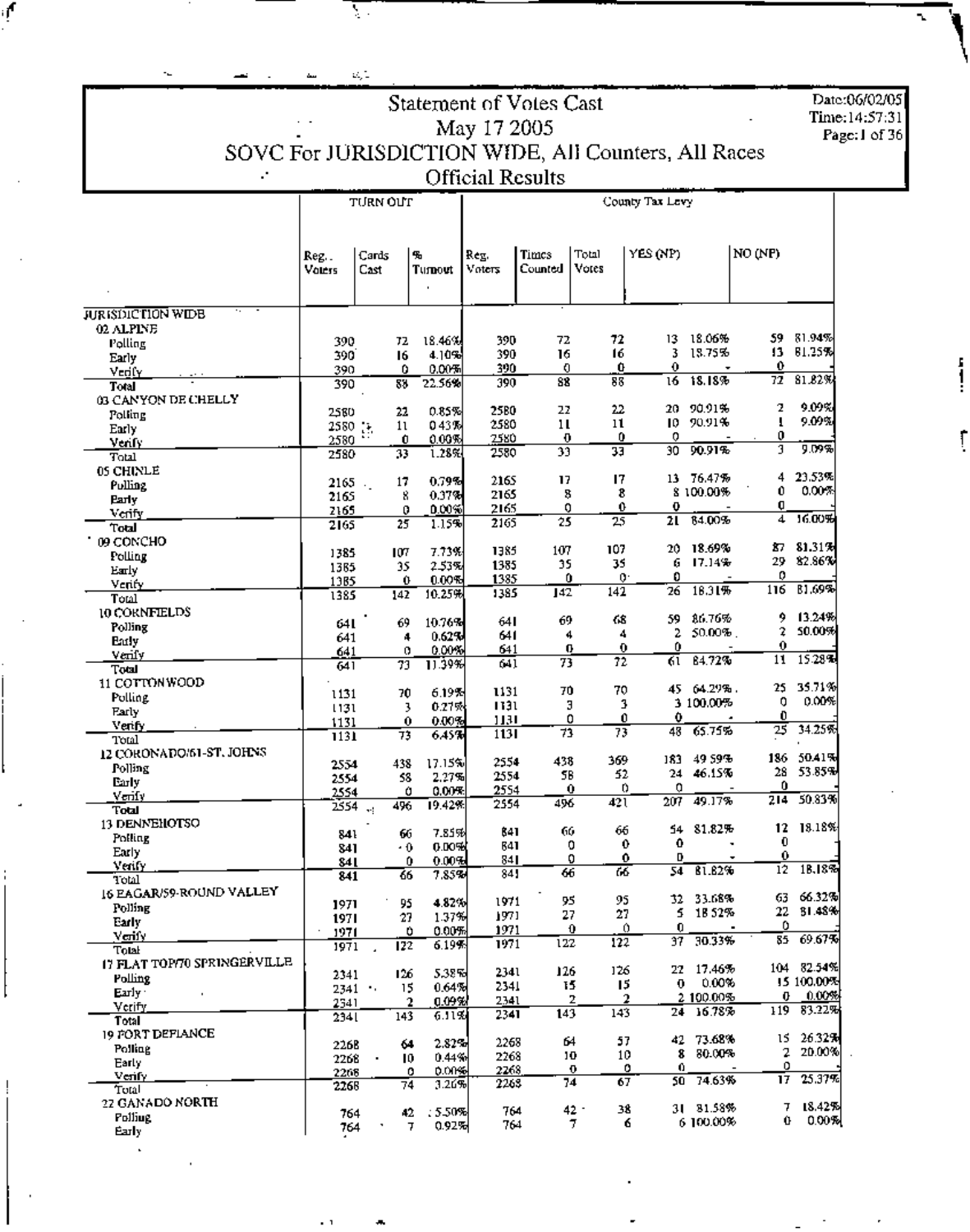#### Date:06/02/05  $Time:14:57:31$ Page:2 of 36

### Statement of Votes Cast May 17 2005<br>SOVC For JURISDICTION WIDE, All Counters, All Races  $\mathcal{F}^{\pm}$

Official Results

|                           |                        | <b>TURN OUT</b> |                | County Tax Levy |                  |                      |          |                        |                 |                  |
|---------------------------|------------------------|-----------------|----------------|-----------------|------------------|----------------------|----------|------------------------|-----------------|------------------|
|                           |                        |                 |                |                 |                  |                      |          |                        |                 |                  |
|                           |                        |                 |                |                 |                  |                      |          |                        |                 |                  |
|                           | Reg.                   | Cards           | 96             | Reg.            | Times<br>Counted | Total<br>Votes       | YES (NP) |                        | NO (NP)         |                  |
|                           | Voters                 | Cast            | Turnout        | Voters          |                  |                      |          |                        |                 |                  |
|                           |                        |                 |                |                 |                  |                      |          |                        |                 |                  |
| Verify                    | 764                    | 0               | 0.00%          | 764             | ٥                | 0                    | 0        |                        | Ü               |                  |
| Total<br>23 GANADO SOUTH  | 764                    | $-49$           | 6.41%          | 764             | 49               | 44                   | 37       | 84 09%                 | 7               | 15.91%           |
| Polling                   | 825                    | 26              | 3.15%          | 825             | 26               | 25                   |          | 18 72.00%              | 7               | 28.00%           |
| Early                     | 825                    | 7               | 0.85%          | 825             | 7                | 7                    |          | 7 100.00%              | o               | 0.00%            |
| Venfy                     | 825                    | 3               | 0.36%          | 825             | 3                | 2                    | 1        | 50.00%                 | ŧ               | 50.00%           |
| Total<br>25 GREER         | B25                    | 36              | 4.36%          | 825             | 36               | 34<br>$\blacksquare$ | 26       | 76.47%                 | B               | 23.53%           |
| Polling                   | 176                    | 23              | 13.07%         | 176             | 23               | 23                   | 7        | 30.43%                 | 16.             | 69.57%           |
| Early                     | 176                    | 13              | 7.39%          | 176             | 13               | 13                   | 3        | 23.08%                 |                 | 10 76.92%        |
| Verify                    | 176                    | D               | 0.00%          | 176             | ٥<br>36          | 0<br>36              | 0<br>10  | 27.78%                 | 0<br>26         | 72.22%           |
| Total<br>27 HOUCK         | 176.<br>$\blacksquare$ | 36              | 20.45%         | 176             |                  |                      |          |                        |                 |                  |
| Polling                   | 756                    | 35              | 4.63%          | 756             | 35               | 35                   |          | 20 57.14%              | 15.             | 42.86%           |
| Балу                      | 756                    | 6               | 0.79%          | 756             | 6                | 6                    | 5        | 83.33%                 | ι               | 16.67%           |
| Verify                    | 756                    | 0               | 0.00%          | 756             | 0                | Ď                    | 0        |                        | 0               |                  |
| Total                     | 756                    | 41              | 5.42%          | 756             | 41               | 41                   | 25.      | 60.98%                 | 16              | 39.02%           |
| 29 KLNLICHER<br>Polling   | : 819                  | 59              | 7.20%          | 819             | 59               | 43                   |          | 40 93.02%              | 3               | 6.98%            |
| Farly                     | 819                    | 4               | 0.49%          | 819             | 4                | 3                    |          | 3 100.00%              | 0               | 0.00%            |
| Verify                    | 819                    | D               | 0.00%          | 819.            | 0                | 0                    | o        |                        | 0               |                  |
| Total                     | 819                    | 63              | 7.69%          | 819             | 63               | 46                   | 43       | 93.48%                 | 3               | 6.52%            |
| 31 KLAGETOH               | 679                    | 47              | 6.92%          | 679             | 47               | 43                   |          | 33 76.74%              |                 | 10 23.26뙈        |
| Polling<br>Early          | 679                    | 4               | 0.59%          | 679             | 4                | 4                    | з        | 75.00%                 | п               | 25.00%           |
| verify                    | 679                    | 0               | 0.00%          | 679             | 0                | 0                    | Ū.       |                        | 0               |                  |
| Total                     | 679                    | 51              | 7.51%          | 679             | 51               | 47                   | 36       | 76.60%                 | u               | 23.40%           |
| 33 LUKACHUKAI             |                        |                 |                |                 |                  |                      |          |                        |                 | 20.00%           |
| Polling                   | 1395                   | 45<br>5         | 3.23%<br>0.36% | 1395<br>1395    | 45<br>5          | 45<br>5              |          | 36 80.00%<br>5 100 00% | 9<br>0          | 0.00%            |
| Early<br>Verify           | 1395<br>1395           | ı               | 0.07%          | 1395            | ı                | $\mathfrak{r}$       |          | 1 100.00%              | D               | 0.00%            |
| Total                     | $-1395$                | 51              | 3.66%          | 1395            | 51               | 51                   | 42.      | 82.35%                 | 9.              | 17.65%           |
| 35 LUPTON                 |                        |                 |                |                 |                  |                      |          |                        |                 |                  |
| Polling                   | 572.                   | 48              | 8.39%          | $-572$          | 48               | 48                   | 38<br>2  | 79.17%<br>66.67%       | 10.<br>1        | 20.83%<br>33.33% |
| Early                     | 572<br>572             | Ę<br>0          | 0.52%<br>0.00% | 572<br>572      | з<br>0           | 3<br>0               | 0        |                        | 0               |                  |
| Venfy<br>Total            | 572                    | 51              | 8.92%          | 572             | 51               | 51                   | 40.      | 78.43%                 | $\overline{11}$ | 21.57%           |
| 37 McNARY                 |                        |                 |                |                 |                  |                      |          |                        |                 |                  |
| Polling                   | 129                    | э               | 2.33%          | 129             | 3                | 3                    |          | 3 100.00%              | 0               | 0.00%            |
| Early                     | 129<br>129             | 0<br>o          | 0.00%<br>0.00% | 129<br>129      | Ü<br>Ü           | 0<br>0               | 0<br>0   |                        | 0<br>0          |                  |
| Verify<br>Total           | 129                    | 3               | 2.33%          | 129             | 3                | 3                    |          | 3 100 00%              | û               | 0.00%            |
| 39 MANY PARMS             |                        |                 |                |                 |                  |                      |          |                        |                 |                  |
| Polling                   | 1451                   | 91              | 6.27%          | 1451            | 91               | 91                   |          | 60 65.93%              |                 | 31 34.07%        |
| Early                     | .1451                  | 5               | 0.34%          | 1451            | 5                | 5                    |          | 5 100.00%              | Ú               | 0.00%            |
| Verify                    | 1451                   | 0<br>96         | 0.00%<br>6.62% | 1451<br>1451    | 0.<br>96         | o<br>96              | 0        | 65,67.71%              | o<br>31.        | 32.29%           |
| Total<br>41 MEXICAN WATER | 1451                   |                 |                |                 |                  |                      |          |                        |                 |                  |
| Polling                   | 182                    | 8               | 4.40%          | 182             |                  | В:<br>B              |          | 6 75.00%               | 2.              | 25.00%           |
| Early                     | 182                    | 3               | 1.65%          | 182             | 3                | 3                    |          | 3 100.00%              | 0               | 0.00%            |
| Venfy                     | 182                    | 0               | 0.00%          | 182             | 0                | 0                    | 0        | 9.81.82%               | 0<br>2          | 18.18%           |
| Total<br>43 NAZLINI       | $\overline{182}$       | Ħ               | 6.04%          | 182             | 11               | $\mathbf{u}$         |          |                        |                 |                  |
| Polling                   | 668                    | 57              | 8.53%          | 668             | 57<br>r.         | 57                   |          | 43 75.44%              | 14.             | 24.56%           |
| Early                     | 668                    | 5               | 0.75%          | 668             | \$               | 5                    |          | 510000%                | 0               | 0.00%            |
| Verify                    | 663                    | J.              | 0.15%          | 668             | ı                | 1                    |          | 1100.00%               | 0               | 0.00%            |
| Total<br>45 NUTRIOSO      | 668                    | 63              | 9.43%          | 668             | 63               | 63                   | 49.      | 77.78%                 | 14              | 22.22%           |
| Polling                   | 248                    | 57              | 22.98%         | 243             | 57               | 57                   |          | 11 19.30%              |                 | 46 80.70%        |
|                           |                        |                 |                |                 |                  |                      |          |                        |                 |                  |

 $\alpha_{\rm B}$ 

 $-$  -area

 $\sim$ 

Į.

 $\sim$  46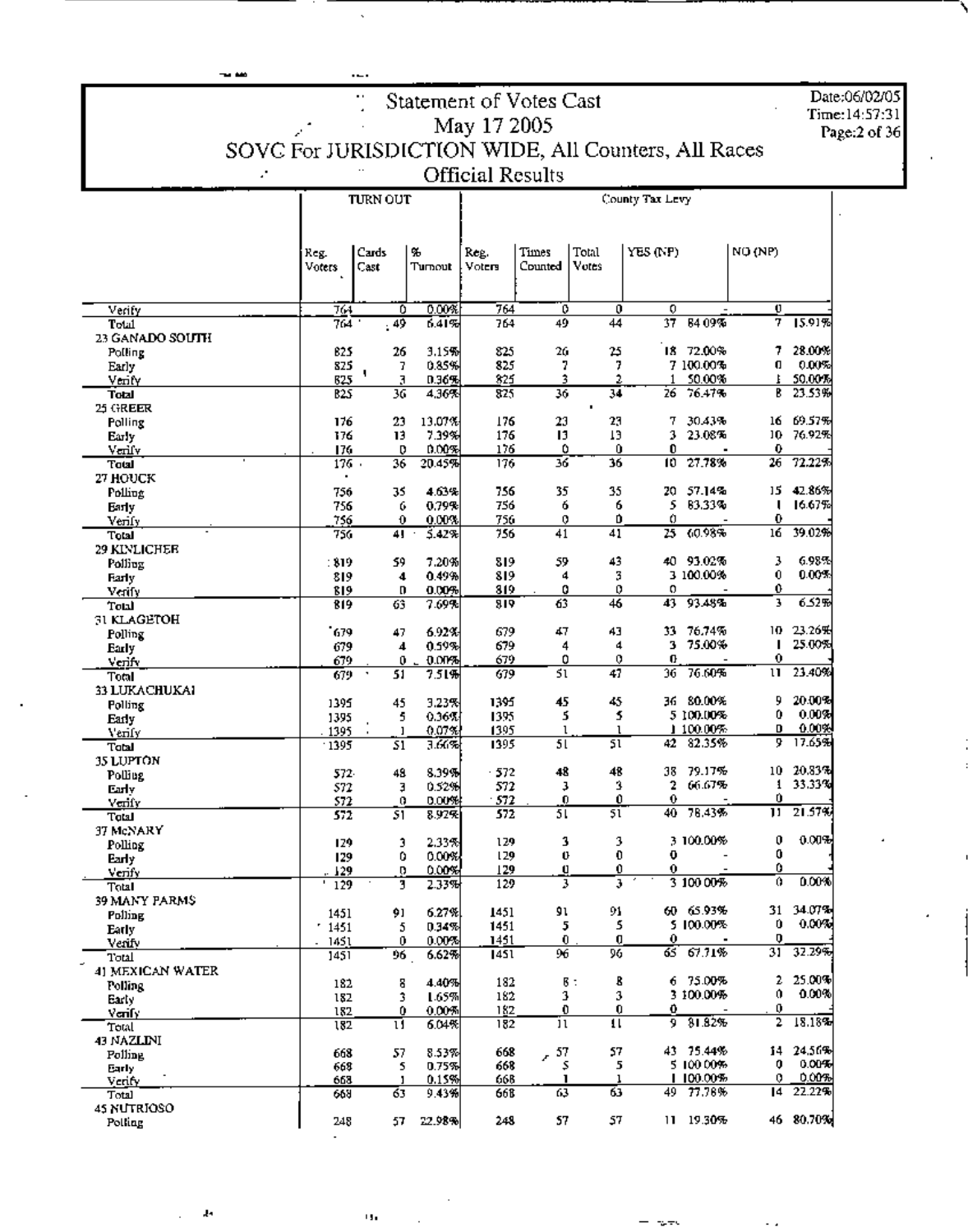#### Date:06/02/05 Time:14:57:31 Page:3 of 36

### **Statement of Votes Cast** May 17 2005 SOVC For JURISDICTION WIDE, All Counters, All Races **Official Results**

County Tax Levy

**TURN OUT** 

#### Reg. YES (NP) NO (NP) Cards Times Total Reg. Т, Voters Cast Turnout Voters Counted Votes 18 88.89% Early 248  $3.63%$  $\overline{248}$ ᢌ T  $1 - 11.11%$ g Verity  $0.00%$ 248 248 0 0 0 0  $\mathbf 0$  $12$  18.18%  $81.82%$ 66  $26.61%$ 248 66  $\overline{54}$ 748 66 Total **46 OAK SPRINGS** Polling 426 16 376% 426 16 15 14 93.33%  $\mathfrak l$ 6.67% Early 426 2 0.47% 426 2 2 2 100.00%  $\mathbf{0}$ 0.00% Verify 426 0  $0.00%$ 426 0  $\mathbf 0$ 0  $\mathbf{0}$  $16 - 94.12%$ 5.88% 426 18  $17$ Total 426  $18$ 4.23% к. **48 PUERCO EAST** 35 9 25.71% 26 74.29% 989 35 3.54% 989 35 Polling 25.00% 989 3. 75.00%  $\mathbf{I}$ Early 989 4 0.40% 4 4 989  $0.00%$ 989 Û O 0  $\mathbf 0$ Verify  $\bf{0}$ 12 30.77%  $\overline{27}$  $69.23%$ 989 36 39 39 Total 989 394% 49 PUERCO WEST 0 32  $\pmb{0}$  $0.00%$  $32<sub>1</sub>$ Ů  $\mathbf 0$  $\circ$ Polling 0 Q.  $\bf{0}$  $0.00%$ 32 ٥ 0 Early  $32$ ä, 0.00% o Q. Ù  $\pmb{0}$ Ô. 32 Verify 32 32  $\overline{\mathbf{u}}$  $\overline{0}$ 32 ō  $0.00%$ Đ  $\mathbf{a}$ Total **51 RED MESA** 11 91.67% 8.33% 160  $\mathbf{I}$ Polling 160  $12$ 7.50% 12 12 0  $0.00%$ 160  $\mathbf{2}$ 1.25% 160  $\mathbf{z}$ 2 2 100.00% **Barly** 160 0.00%  $\mathbf 0$ 0 ۵  $\mathbf 0$ Verify 160 0  $7.14%$ 13 92.86% 160  $\overline{14}$ 8.75% 160  $14$  $14$ 1 Total **52 RED VALLEY** 8.33%  $36$ 33 91.67% 3 5.59% 644 36 Polling 644 36 1 100.00% 644  $\mathbf{I}$  $0.16%$ 644  $\mathbf{1}$ l Ü. 0.00% Farly  $\mathbf 0$ Ď 644 0  $\mathbf 0$ 644 0  $0.00\%$ Verify  $4 - 10.81%$ 89.19%  $\overline{644}$ 37 37 33 644 37 5.75% Total 54 ROCK POINT 11 15.71%  $70$ 70 59. 34.29% 974 70 7.19% 974 Polling 974  $\pmb{0}$ 0  $\pmb{0}$ 0 974  $\ddot{\mathbf{0}}$ 0.00% **Barly**  $\theta$ 974  $\bf 0$ 0.01% 974  $\pmb{\theta}$ 0 0 Verify  $11 - 15.71%$ 59 84.29% 974 70 70 974  $70$  $7.19%$ Total 56 ROUGH ROCK 19 86.36% 3 13.64% 22 22 651 22 3.38% 651 Polling  $\overline{2}$ 2 100.00% o  $0.00%$  $\overline{2}$ 0.31% 651  $\mathbf{z}$ Early 651 0  $\mathbf 0$  $0.00%$ 651 O  $\mathbf{0}$ 0. 651 Verify  $3 - 12.50%$ 3.69% 651  $\overline{24}$  $7.1$  $21 87.50%$  $\overline{24}$ 651 Total 58 ROUND ROCK 22.22% 27 27 21 77.78% 6 839 27 3.22% 839 Polling 0.12% 839 1 100.00% ٥  $000%$ J.  $\mathbf{I}$ 839  $\blacksquare$ **Early** û 839  $\bf{0}$  $0.00%$ 839 0 0 0. Verify 21.43% 78.57%  $\overline{28}$ 3.34% 839  $\overline{28}$ 28 22. 6. Total 839 65 ST. MICHAELS 12 37.50% 20 62.50% 2.44% 1312 32 32 1312 32 Polling  $12$ 10 9 90.00% 1 10.00% 0.91%  $1312$  $12 \text{ }$ Early 1312 0 ο  $0.00%$ 0 0 1312 0 1312 Venfy 30.95% 69.05%  $\overline{42}$ 29  $\overline{13}$ 44 3.35%  $\overline{1512}$ 44 Total 1312 67 SAWMILL 4 12.90% 27 87.10% 4.73% 655 31 31 655  $31$ Polling  $0.00%$  $\mathbf 0$ o 655  $\Omega$  $\Omega$ 655  $\bf{0}$ Early  $0.00%$ 655  $\bf{0}$ Q ō n 655 0 <u>Verify</u> 4 12.90%  $\overline{31}$ 87.10% 4.73% 655 31 27 31  $\mathsf{T}_{\mathsf{otal}}$ 655 74 STEAMBOAT 58 58 52 38 73.08% 14 26.92% 1176 4.93% 1176 Polling 18 17 94.44% 5.56% 18  $\mathbf{1}$ 1.53% 1176 1176 18 Early 1.100.00%  $0.00%$ 0 1176  $0.09%$ 1176 п Verify 21.13% 77 6.55% 1176 77 71  $56$ 78.87% ΤŜ 1176

 $T<sub>0</sub>$ tal **76 SWEETWATER**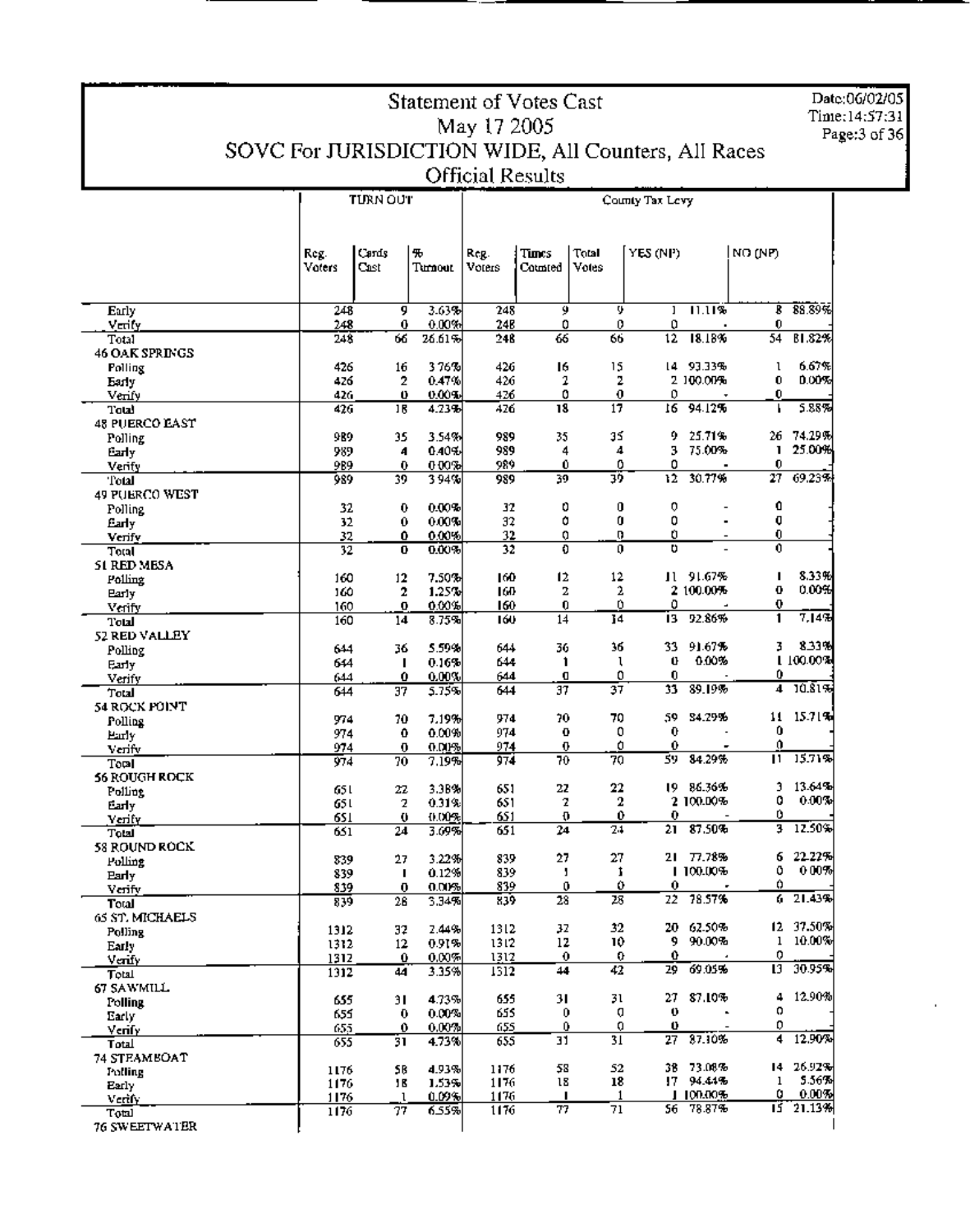$\ddot{\phantom{a}}$ 

| $\sim$ $^{\circ}$     |                     | TURN OUT             |                | County Tax Levy |                  |                 |             |                        |                 |                 |
|-----------------------|---------------------|----------------------|----------------|-----------------|------------------|-----------------|-------------|------------------------|-----------------|-----------------|
|                       | Reg.<br>Voters      | Cards<br>Cast        | ъ<br>Turnout   | Reg.<br>Voters  | Times<br>Counted | Total<br>Votes  | YES (NP)    |                        | NO (NP)         |                 |
|                       |                     |                      |                |                 |                  |                 |             |                        |                 |                 |
| Polling               | 599                 | 20                   | 3.34%          | 599             | $\overline{20}$  | 20              | w           | 50.00%                 |                 | 10 50.00%       |
| Early                 | 599                 | $\mathbf 0$          | 0.00%          | 599             | Û                | 0               | D           |                        | $\mathbf{0}$    |                 |
| Verify                | 599                 | 0                    | 0.00%          | 599             | $\mathbf 0$      | $\mathbf 0$     | 0           |                        | $\bf{0}$        |                 |
| Total<br>78 TACHEE    | 599                 | 20.                  | 3.34%          | 599             | 20               | $\overline{20}$ | 10          | 50.00%                 | 10 <sub>1</sub> | 50.00%          |
| Polling               | $415$ $\frac{1}{2}$ | 40                   | 9.64%          | 415             | 40               | 40              |             | 33 82.50%              | 7               | 17.50%          |
| Eшlү                  | $415 - 1$           | o                    | 0.00%          | 415             | 0                | 0               | 0           |                        | 0               |                 |
| Verify                | 415                 | 0                    | 0.00%          | 415             | o                | 0               | $\mathbf 0$ |                        | 0               |                 |
| Total                 | 415                 | 40                   | 9.64%          | 415             | 40               | 40              | 33          | 82.50%                 | 7               | 17.50%          |
| 80 TEEC NOS POS       |                     |                      |                |                 |                  |                 |             |                        |                 |                 |
| Polling               | 573                 | 44                   | 7.68%          | 573             | 44               | 44              |             | 40 90.91%              | 4               | 9.09%           |
| Early                 | 573                 | 1                    | 0.17%          | 573             | 1                | 1               |             | 1 100.00%              | 0               | 0.00%           |
| Verify                | 573                 | 0                    | 0.00%          | 573             | Û                | 0               | 0           |                        | 0               |                 |
| Total                 | 573                 | 45                   | 7.85%          | 573             | 45               | 45              | 41.         | 91.11%                 | $\overline{4}$  | 889%            |
| 82 VERNON             |                     |                      |                |                 |                  |                 |             |                        |                 |                 |
| Polling               | 700                 | 106                  | 15.14%         | 700             | 106              | 99              |             | 34 34.34%              |                 | 65 65.66%       |
| Early                 | 700                 | 49                   | 7.00%          | 700             | 49               | 43              |             | 15 34.88%              | 28              | 65.12%          |
| Verify                | 700                 | п                    | 0.14%          | 700             | 1                | 1               |             | 1 100,00%              | 0.              | 0.00%           |
| Total                 | 700                 | 156                  | 22.29%         | 700             | 156              | 143             | 50.         | 34.97%                 | 93.             | 65.03%          |
| <b>84 WHEATFIELDS</b> |                     |                      |                |                 |                  |                 |             |                        | 'n.             |                 |
| Polling               | 1024                | ' 15<br>$\mathbf{2}$ | 3.42%<br>0.20% | 1024<br>1024    | 35               | 35              |             | 29 82.86%<br>2 100.00% | 0               | 17.14%<br>0.00% |
| Early                 | 1024<br>1024        | $\mathbf 0$          | 0.00%          | 1024            | 2<br>D           | 2<br>0          | 0           |                        | 0               |                 |
| Verify<br>Total       | <b>ID24</b>         | 37                   | 3.61%          | 1024            | 37               | 37              | 31          | 83.78%                 | 6               | 16.22%          |
| <b>86 WIDE RUINS</b>  |                     |                      |                |                 |                  |                 |             |                        |                 |                 |
| Polling               | 617                 | 29                   | 4.70%          | 617             | 29               | 29              |             | 20 68.97%              | 9.              | 31.03%          |
| Farly                 | 617                 | 5                    | 0.81%          | 617             | 5                | s               |             | 5 100.00%              | 0               | 0.00%           |
| Venty                 | 617                 | Q                    | 0.00%          | 617             | $\mathbf 0$      | 0               | 0           |                        | 0               |                 |
| Total                 | 617                 | 34                   | 5.51%          | 617             | $\overline{34}$  | 34              | 25          | 73.53%                 | 9               | 26.47%          |
| 88 WINDOW ROCK        |                     |                      |                |                 |                  |                 |             |                        |                 |                 |
| Polling               | 1245                | 21                   | 1.69%          | 1245            | 21               | 16              |             | 13 72.22%              |                 | 5 27.78%        |
| Early                 | 1245                | 6                    | 0.43%          | 1245            | б                | s               | 4           | 80.00%                 | $\mathbf{1}$    | 20.00%          |
| Venty                 | 1245                | 0                    | 0.00%          | 1245            | 0                | 0               | 0           |                        | 0               |                 |
| $T$ otal              | 1245                | 27                   | 2.1791         | 1245            | $\overline{27}$  | 73              | 17          | 73.91%                 | G               | 26.09%          |
| Total                 |                     |                      |                |                 |                  |                 |             |                        |                 | 923 41.92%      |
| Polling               | 39962               | 2321                 | 5.81%          | 39962           | 2321             | 2202            | 1279        | 58.08%<br>180 52.02%   |                 | 166 47.98%      |
| Early                 | 39962               | 363                  | 0.91%          | 19962<br>39962  | 363<br>9         | 346<br>В.       |             | 7 87.50%               | ı               | 12.50%          |
| Verify                | 39962<br>39962 -    | 9<br>2693            | 0.02%<br>6.74% | 39962           | 2693             | 2556            |             | 1466 57.36%            |                 | 1090 42.64%     |
| Total                 |                     |                      |                |                 |                  |                 |             |                        |                 |                 |

Date:06/02/05 Time: 14:57:31 Page: 4 of 36

 $\overline{\phantom{a}}$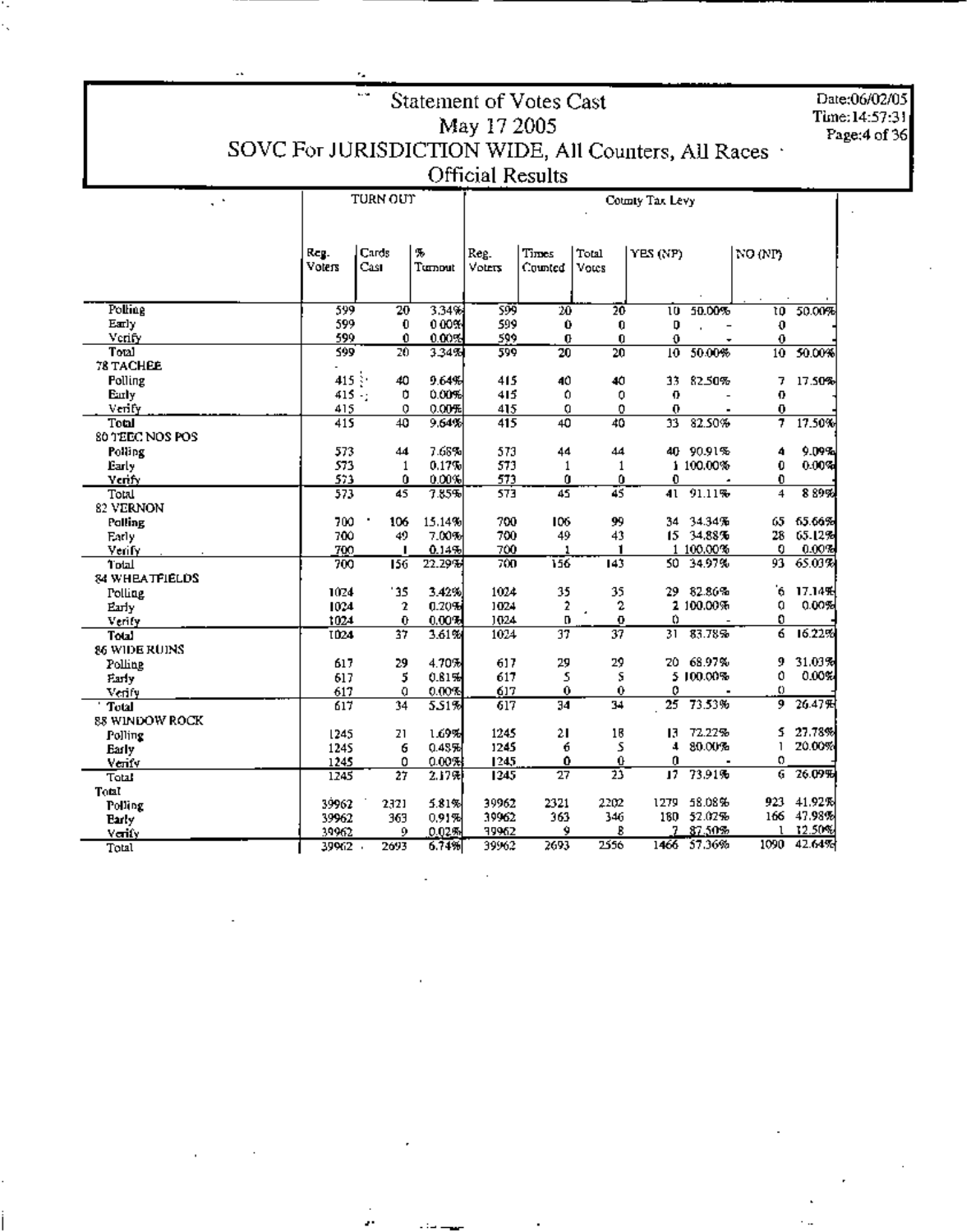$\overline{\text{S11}}$   $\overline{\text{S11}}$   $\overline{\text{H1}}$ 

|                              | Reg.<br>Voters | Times<br>Counted | Total<br>Votes | YES (NP)  |                  | NO (NP)    |                  |
|------------------------------|----------------|------------------|----------------|-----------|------------------|------------|------------------|
|                              |                |                  |                |           |                  |            |                  |
| <b>JURISDICTION WIDE</b>     |                | $\mathbf{a}$     |                |           |                  |            |                  |
| 02 ALPINE                    |                |                  |                |           |                  |            |                  |
| Polling                      |                |                  |                |           |                  |            |                  |
| Early<br><b>Verify</b>       |                |                  |                |           |                  |            |                  |
| Total                        |                |                  | ٠              |           |                  |            |                  |
| 03 CANYON DE CHELLY          |                |                  |                |           |                  |            |                  |
| <b>Polling</b>               |                |                  |                |           |                  |            |                  |
| Early                        |                |                  |                |           |                  |            |                  |
| Venfy                        |                |                  |                |           |                  | ۰          |                  |
| Total<br>05 CHINLE           |                |                  |                |           |                  |            |                  |
| Polling                      |                |                  |                |           |                  |            |                  |
| Early                        |                |                  |                |           |                  |            |                  |
| Venfy                        |                |                  |                |           |                  |            |                  |
| Total                        |                | ۰<br>t           | ٠              |           |                  |            |                  |
| 09 CONCHO<br>Polling         |                | ï<br>0           | 4              | ٥<br>4    | 0.00%            |            | 4 100.00%        |
| Farly                        |                | 0                | 5              | 5<br>٥    | 0.00%            |            | 5 100.00%        |
| Verify                       |                | 0                | Ü.             | 0<br>υ    |                  | Û          |                  |
| Total                        |                | 0                | 9              | Q.<br>0   | 0.00%            |            | 9 100.00%        |
| 10 CORNFIELDS                |                |                  |                |           |                  |            |                  |
| <b>Folling</b>               |                |                  | ٠              |           |                  |            |                  |
| Early                        |                |                  |                |           |                  |            |                  |
| Verify.                      |                |                  |                |           |                  |            |                  |
| Total<br><b>H</b> COLTONWOOD |                |                  |                |           |                  |            |                  |
| Polling                      |                |                  |                | ٠         |                  |            |                  |
| Early                        |                |                  |                |           |                  |            |                  |
| Verify                       |                |                  |                |           |                  |            |                  |
| Total                        |                |                  |                |           |                  |            |                  |
| 12 CORONADO/61-ST, JOHNS     |                |                  |                |           |                  |            |                  |
| <b>Folline</b><br>Early      | 2554<br>2554   | 43B<br>58        | 389<br>54      | 283<br>32 | 72.75%<br>59.26% | 106.<br>22 | 27.25%<br>40.74% |
| Venfy                        | 2554           |                  | 0              | 0<br>٥    |                  | 0          |                  |
| Total                        | 2554           | 456              | 443            | 315       | 71.11%           | 128        | 28.89%           |
| <b>13 DENNEHOTSO</b>         |                |                  |                |           |                  |            |                  |
| Polling                      |                |                  | ٠              |           |                  | ٠          |                  |
| Early                        |                | ļ                |                |           |                  | Ŧ<br>Ŧ     |                  |
| Verify<br>Total              |                |                  |                |           |                  |            |                  |
| 16 EAGAR/59-ROUND VALLEY     |                |                  |                |           |                  |            |                  |
| Polling                      |                |                  |                |           |                  |            |                  |
| Early                        |                |                  |                |           |                  |            |                  |
| Venty                        |                |                  |                |           |                  |            |                  |
| Tolal                        |                |                  |                |           |                  |            |                  |
| 17 FLAT TOP/70 SPRINGERVILLE |                |                  |                |           |                  |            |                  |
| Polling<br>Early             |                |                  |                |           |                  |            |                  |
| Verify                       |                |                  |                |           |                  |            |                  |
| Total                        |                |                  |                |           |                  |            |                  |
| 19 FORT DEFIANCE             |                |                  |                |           |                  |            |                  |
| Polling                      |                |                  |                |           |                  |            |                  |
| Early                        |                |                  |                |           |                  |            |                  |
| Verify<br><b>Total</b>       |                |                  |                |           |                  |            |                  |
| 22 GANADO NORTH              |                |                  |                |           |                  |            |                  |
| Polling                      |                |                  |                |           |                  |            |                  |
| Early                        |                |                  |                |           |                  |            |                  |

Date:06/02/05 Time:  $14:57:31$ <br>Page: 5 of 36

 $\Box$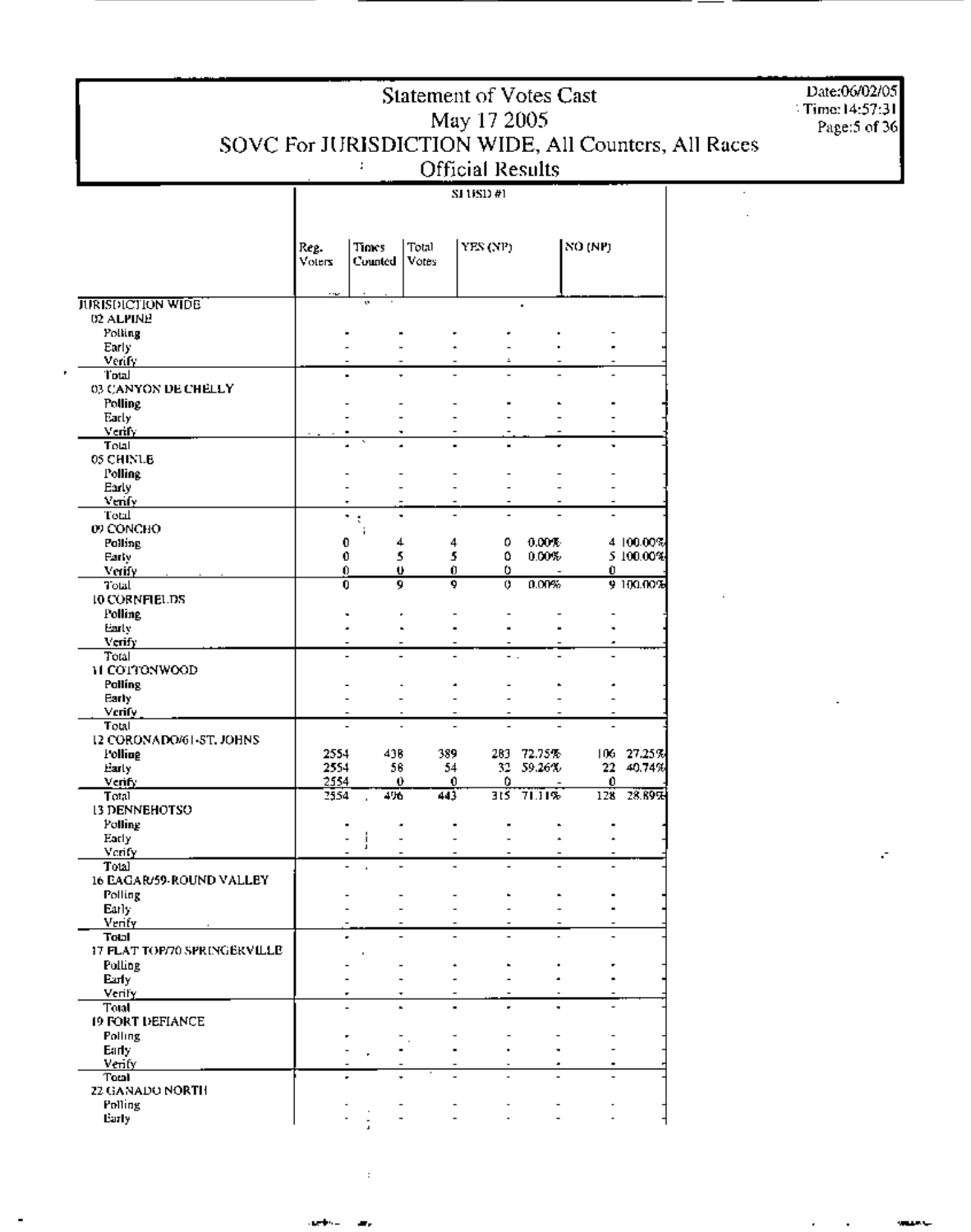| Statement of Votes Cast<br>May 17 2005<br>SOVC For JURISDICTION WIDE, All Counters, All Races |                        |                             |                          |                                            |                               |  | Date:06/02/05<br>Time:14:57:31<br>Page:6 of 36. |
|-----------------------------------------------------------------------------------------------|------------------------|-----------------------------|--------------------------|--------------------------------------------|-------------------------------|--|-------------------------------------------------|
|                                                                                               |                        | и                           |                          | <b>Official Results</b>                    |                               |  |                                                 |
|                                                                                               |                        | $\ddot{\phantom{0}}$        |                          | SJ USD #1                                  |                               |  |                                                 |
|                                                                                               |                        |                             |                          |                                            |                               |  |                                                 |
|                                                                                               | Reg.,<br><b>Voters</b> | и<br>Times<br>Counted Votes | Total                    | YES (NP)                                   | NO (NP)                       |  |                                                 |
| Verify                                                                                        |                        | $\overline{\phantom{a}}$    | ٠                        | ٠<br>٠                                     | ٠<br>٠                        |  |                                                 |
| Total                                                                                         |                        |                             |                          |                                            |                               |  |                                                 |
| 23 GANADO SOUTH                                                                               |                        |                             |                          |                                            |                               |  |                                                 |
| Potting<br>Early                                                                              |                        |                             |                          |                                            |                               |  |                                                 |
| <u>Verify</u>                                                                                 |                        |                             |                          |                                            |                               |  |                                                 |
| Total                                                                                         |                        |                             |                          |                                            |                               |  |                                                 |
| 25 GREER<br>Polling                                                                           |                        |                             |                          |                                            |                               |  |                                                 |
| Early                                                                                         |                        |                             |                          |                                            |                               |  |                                                 |
| <b>venly</b>                                                                                  |                        |                             |                          |                                            |                               |  |                                                 |
| Total<br>27 HOUCK                                                                             |                        |                             |                          |                                            |                               |  |                                                 |
| Polling                                                                                       |                        |                             |                          |                                            |                               |  |                                                 |
| Early                                                                                         |                        |                             |                          |                                            |                               |  |                                                 |
| Verify<br>Total                                                                               |                        |                             |                          |                                            |                               |  |                                                 |
| 29 KINLICHEE                                                                                  |                        |                             |                          |                                            |                               |  |                                                 |
| Polling                                                                                       |                        |                             |                          |                                            |                               |  |                                                 |
| Early<br>Verify                                                                               |                        |                             |                          |                                            |                               |  |                                                 |
| Total                                                                                         |                        |                             |                          |                                            |                               |  |                                                 |
| 31 KLAGETOH                                                                                   |                        |                             |                          |                                            |                               |  |                                                 |
| Polling<br>Early                                                                              |                        |                             |                          |                                            |                               |  |                                                 |
| Verify                                                                                        |                        |                             |                          |                                            |                               |  |                                                 |
| <b>Total</b>                                                                                  |                        |                             |                          |                                            |                               |  |                                                 |
| 33 LUKACHUKAI<br>Polling                                                                      |                        |                             |                          |                                            |                               |  |                                                 |
| Early                                                                                         |                        |                             |                          |                                            |                               |  |                                                 |
| Verify                                                                                        |                        |                             |                          | $\blacksquare$                             | ٠                             |  |                                                 |
| Total<br>35 LUPTON                                                                            |                        |                             |                          |                                            |                               |  |                                                 |
| Polling                                                                                       |                        |                             |                          | $\overline{\phantom{a}}$<br>$\blacksquare$ | $\overline{\phantom{a}}$<br>۰ |  |                                                 |
| Early                                                                                         |                        | $\blacktriangle$            | ٠                        | $\blacksquare$<br>$\blacksquare$           |                               |  |                                                 |
| Venty<br>Total                                                                                |                        | $\overline{\phantom{a}}$    |                          | Ser 1                                      |                               |  |                                                 |
| 37 McNARY                                                                                     |                        | ţ)                          |                          |                                            |                               |  |                                                 |
| Polling                                                                                       |                        |                             |                          |                                            | ÷.                            |  |                                                 |
| Early<br>Venty                                                                                |                        |                             |                          | ٠                                          |                               |  |                                                 |
| Total                                                                                         |                        |                             | $\overline{\phantom{0}}$ | $\overline{a}$<br>$\overline{\phantom{a}}$ | $\overline{a}$                |  |                                                 |
| <b>39 MANY FARMS</b>                                                                          |                        |                             |                          |                                            |                               |  |                                                 |
| Polling<br>Early                                                                              |                        |                             |                          |                                            |                               |  |                                                 |
| Verify                                                                                        |                        |                             |                          |                                            |                               |  |                                                 |
| Total                                                                                         |                        |                             |                          | ٠.                                         |                               |  |                                                 |
| 41 MEXICAN WATER<br>Polling                                                                   |                        |                             |                          |                                            |                               |  |                                                 |
| Early                                                                                         |                        |                             |                          |                                            |                               |  |                                                 |
| Verify                                                                                        |                        |                             |                          |                                            |                               |  |                                                 |
| Total<br>43 NAZLINI                                                                           |                        |                             |                          | $\overline{a}$                             |                               |  |                                                 |
| Polling                                                                                       |                        |                             |                          |                                            |                               |  |                                                 |
| Early                                                                                         |                        |                             |                          |                                            |                               |  |                                                 |
| <b>Verify</b><br>Total                                                                        |                        |                             |                          |                                            |                               |  |                                                 |
| 45 NUTRIOSO                                                                                   |                        |                             |                          |                                            |                               |  |                                                 |
| <b>Polling</b>                                                                                |                        |                             |                          | ٠                                          |                               |  |                                                 |

 $\sim$ 

 $\frac{1}{\sqrt{1-\frac{1}{2}}\cdot\frac{1}{\sqrt{1-\frac{1}{2}}}}$ 

क <del>प्रदर्श</del>

 $\begin{array}{c} 2\frac{1}{2} \\ 2\frac{1}{2} \end{array}$ 

Ĵ,

 $\overline{\mathcal{L}^{(0)}}$ 

ł,

7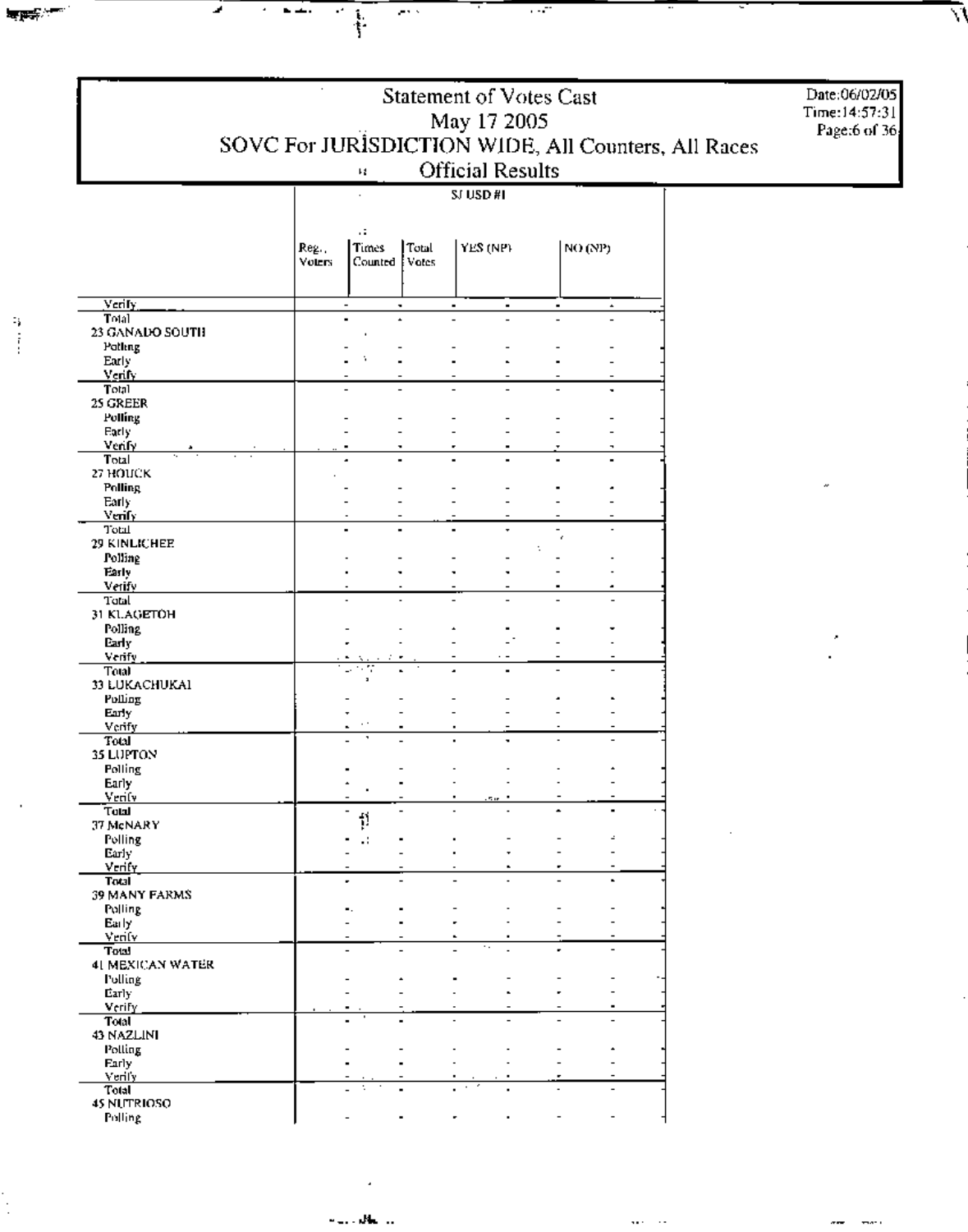$SU(SD#)$ 

|                                 | Reg.<br>Voters | Times<br>Counted 1 | Total<br>Votes | [YES (NP)      |                | NO (NP)                                                                          |  |
|---------------------------------|----------------|--------------------|----------------|----------------|----------------|----------------------------------------------------------------------------------|--|
|                                 |                |                    |                |                |                |                                                                                  |  |
| Early                           | ٠              |                    |                |                | $\overline{a}$ | $\overline{\phantom{a}}$                                                         |  |
| Verify<br>Total                 |                |                    |                |                |                |                                                                                  |  |
| 46 OAK SPRINGS                  |                |                    |                |                |                |                                                                                  |  |
| Polling                         |                |                    |                |                |                |                                                                                  |  |
| Early                           |                |                    |                |                |                |                                                                                  |  |
| Verify<br>Total                 |                |                    |                |                |                |                                                                                  |  |
| 48 PUERCO EAST                  |                |                    |                |                |                |                                                                                  |  |
| Polling                         |                |                    |                |                |                |                                                                                  |  |
| Early                           |                |                    |                |                |                |                                                                                  |  |
| Verify                          |                |                    |                |                |                |                                                                                  |  |
| Total<br>49 PUERCO WEST         |                |                    |                |                |                |                                                                                  |  |
| Polling                         |                |                    |                |                |                |                                                                                  |  |
| Early                           |                |                    |                |                |                |                                                                                  |  |
| Verify                          |                |                    |                |                |                |                                                                                  |  |
| Total<br>51 RED MESA            |                |                    |                |                |                |                                                                                  |  |
| Polling                         |                |                    |                |                |                |                                                                                  |  |
| Early                           |                |                    |                |                |                |                                                                                  |  |
| Venfy                           |                |                    |                |                |                |                                                                                  |  |
| Total                           |                |                    |                |                | $\cdot$        |                                                                                  |  |
| 52 RED VALLEY<br>l olling       |                |                    |                |                |                |                                                                                  |  |
| Early                           |                |                    |                |                |                |                                                                                  |  |
| Venfy                           |                |                    |                |                |                |                                                                                  |  |
| Total                           |                |                    |                |                |                |                                                                                  |  |
| 54 ROCK POINT<br>I olling       |                |                    |                |                |                |                                                                                  |  |
| Early                           |                |                    |                |                | ä.             |                                                                                  |  |
| Verify.                         |                |                    |                |                |                |                                                                                  |  |
| Total                           |                |                    |                |                |                |                                                                                  |  |
| <b>56 ROUGH ROCK</b><br>Polling |                |                    |                |                |                |                                                                                  |  |
| Early                           |                |                    |                |                |                |                                                                                  |  |
| Verify                          |                |                    |                |                |                |                                                                                  |  |
| Total                           |                |                    |                |                |                | ÷                                                                                |  |
| 58 ROUND ROCK<br>Polling        |                |                    |                |                |                |                                                                                  |  |
| Early                           |                |                    |                |                |                |                                                                                  |  |
| <u>Verify,</u>                  |                |                    |                |                |                |                                                                                  |  |
| Total                           |                |                    |                |                |                |                                                                                  |  |
| 65 ST. MICHAELS                 | ٠              |                    | $\blacksquare$ |                | ٠              |                                                                                  |  |
| Polling<br>Early                |                |                    | ٠              | ٠<br>٠         |                | $\overline{\phantom{0}}$<br>$\overline{\phantom{a}}$<br>$\overline{\phantom{a}}$ |  |
| <b>Verify</b>                   |                |                    |                | $\overline{a}$ |                | $\overline{a}$                                                                   |  |
| <b>Total</b>                    |                |                    |                |                |                |                                                                                  |  |
| 67 SAWMILL                      |                |                    |                |                |                |                                                                                  |  |
| Polling<br><b>Barly</b>         |                |                    |                |                |                |                                                                                  |  |
| Venfy                           |                |                    |                |                |                |                                                                                  |  |
| Total                           |                |                    |                |                |                | $\overline{a}$                                                                   |  |
| <b>74 STEAMBOAT</b>             |                |                    |                |                |                |                                                                                  |  |
| Polling<br>Early                |                |                    |                |                |                |                                                                                  |  |
| Verify                          |                |                    |                |                |                |                                                                                  |  |
| Total                           |                |                    |                | $\blacksquare$ |                |                                                                                  |  |
| 76 SWEETWATER                   |                |                    |                |                |                |                                                                                  |  |



 $\ddot{\phantom{a}}$ 

 $\ddotsc$ 

Date:06/02/05<br>Time:14:57:31<br>Page:7 of 36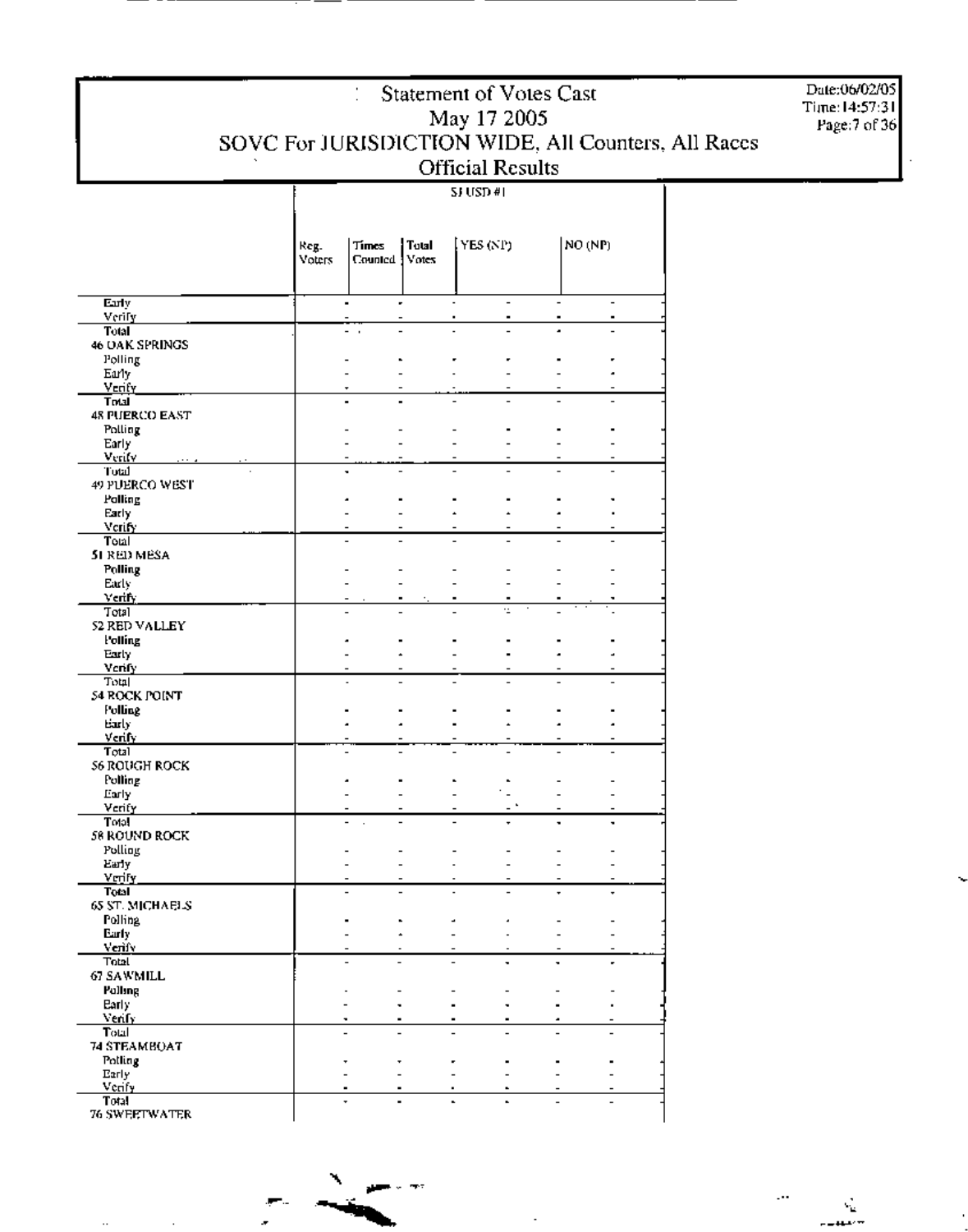$SUSD#I$ 

|                       | Reg.<br>Voters | Times<br>Counted | 'Fatal<br>Votes | YES (NP)                         |                | NO (NP)        |        |
|-----------------------|----------------|------------------|-----------------|----------------------------------|----------------|----------------|--------|
| <b>Polling</b>        | $\blacksquare$ | $\blacksquare$   |                 | $\blacksquare$<br>$\blacksquare$ | ٠              |                |        |
| Early                 |                |                  |                 |                                  |                |                |        |
| Verify.               |                |                  |                 |                                  |                |                |        |
| Total                 | $\overline{a}$ | $\overline{a}$   |                 |                                  |                |                |        |
| 78 TACHEB             |                |                  |                 |                                  |                |                |        |
| Polling               | ŗ.             |                  |                 |                                  | ۳.             |                |        |
| Early                 |                |                  |                 |                                  |                |                |        |
| Verify                |                | ij               |                 |                                  |                | ٠              |        |
| Total                 |                |                  |                 |                                  |                |                |        |
| 80 TEEC NOS POS       |                |                  |                 |                                  |                |                |        |
| Polling               |                |                  |                 |                                  |                |                |        |
| Early                 |                |                  |                 |                                  |                |                |        |
| Venfy                 |                |                  |                 |                                  |                | ٠              |        |
| Total                 |                | ٠.               |                 |                                  |                | ٠              |        |
| 82 VERNON             |                |                  |                 |                                  |                |                |        |
| Polling               |                |                  |                 |                                  |                |                |        |
| Early                 |                |                  |                 |                                  |                |                |        |
| Verify                |                |                  |                 |                                  |                | ٠              |        |
| Total                 | $\overline{a}$ | $\overline{a}$   |                 |                                  | $\overline{a}$ | $\overline{a}$ |        |
| <b>84 WHEATFIELDS</b> |                |                  |                 |                                  |                |                |        |
| <b>Polling</b>        |                |                  |                 |                                  |                |                |        |
| Early                 |                |                  |                 |                                  |                |                |        |
| Venfy                 |                |                  |                 |                                  |                |                |        |
| Total                 |                |                  |                 |                                  |                | ÷              |        |
| <b>86 WIDE RUINS</b>  |                |                  |                 |                                  |                |                |        |
| Polling               |                |                  |                 |                                  |                |                |        |
| Early                 |                |                  |                 |                                  |                |                |        |
| verify                |                | ۰,               |                 |                                  |                |                |        |
| Total                 |                | $\sim$ AU        |                 |                                  |                |                |        |
| 88 WINDOW ROCK        |                |                  |                 |                                  |                |                |        |
| Polling               |                |                  |                 |                                  |                |                |        |
| Early                 |                |                  |                 |                                  |                |                |        |
| Verify                |                |                  |                 | ٠                                |                |                |        |
| <b>Total</b>          |                |                  |                 | ×.                               |                |                |        |
| Total                 |                |                  |                 |                                  |                |                |        |
| Polling               | 2554           | 442              | 393             | 283                              | 72.01%         | 110            | 27.99% |
| Early                 | 2554           | 63.              |                 | 59<br>32                         | 54.24%         | 27             | 45.76% |
| Verify                | 2554           | 0                |                 | $\boldsymbol{\theta}$<br>0       |                | $\mathbf{0}$   |        |
| <b>Total</b>          | 2554           | 505              | 452             | 315                              | 69.697         | 137            | 30.31% |

đ

۰.

 $\tilde{\mathbf{S}}_1$ 

 $\bar{\mathbf{f}}_i$ 

 $\mathbb{R}^2$ 

Date:06/02/05

Time:14:57:31<br>Page:8 of 36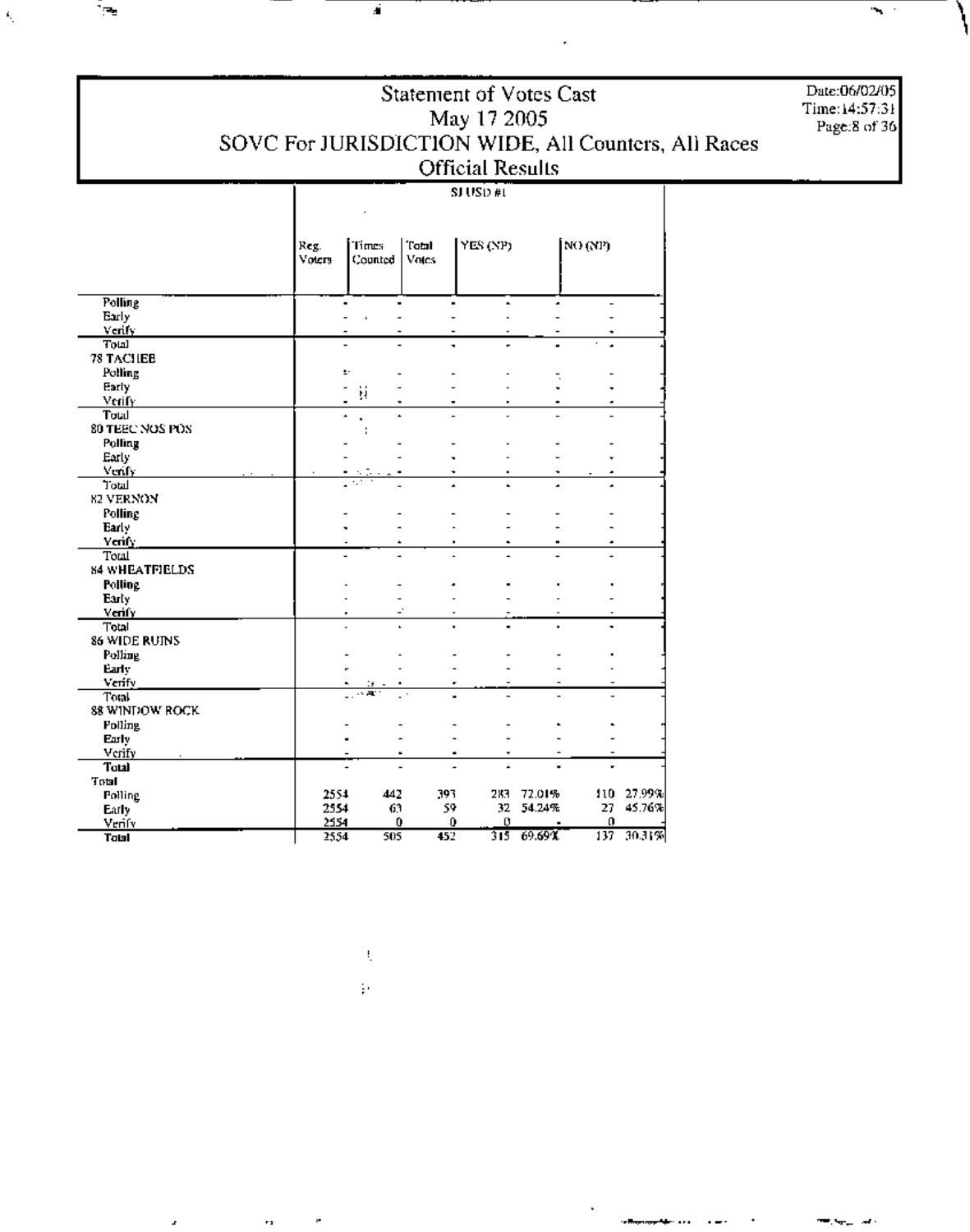|                                            |                  | 4Ê                         |                 |                                               |                     |                |                          |                                                     |                                                |
|--------------------------------------------|------------------|----------------------------|-----------------|-----------------------------------------------|---------------------|----------------|--------------------------|-----------------------------------------------------|------------------------------------------------|
|                                            |                  |                            |                 | <b>Statement of Votes Cast</b><br>May 17 2005 |                     |                |                          |                                                     | Date:06/02/05<br>Time:14:57:31<br>Page:9 of 36 |
|                                            |                  |                            |                 |                                               |                     |                |                          | SOVC For JURISDICTION WIDE, All Counters, All Races |                                                |
|                                            |                  |                            |                 | <b>Official Results</b>                       |                     |                |                          |                                                     |                                                |
| $\ddotsc$                                  |                  |                            |                 | WINDOW ROCK USD #8 QUESTION 1                 |                     |                |                          |                                                     |                                                |
|                                            |                  |                            |                 |                                               |                     |                |                          |                                                     |                                                |
|                                            | Reg. .<br>Voters | Times<br>Counted           | Total<br>Votes. | YES (NP)                                      |                     | NO(NP)         |                          |                                                     |                                                |
| <b>JURISDICTION WIDE</b>                   |                  |                            |                 |                                               |                     |                |                          |                                                     |                                                |
| 02 ALPINE<br>· Polling<br><b>Early</b>     |                  |                            |                 |                                               |                     |                |                          |                                                     |                                                |
| Verify<br>Toul                             |                  |                            |                 |                                               |                     |                |                          |                                                     |                                                |
| 03 CANYON DE CHELLY<br>Polling<br>Early    |                  |                            |                 |                                               |                     |                |                          |                                                     |                                                |
| Verify<br>Total                            |                  |                            |                 |                                               |                     |                |                          |                                                     |                                                |
| 05 CHINLE                                  |                  |                            |                 |                                               |                     |                |                          |                                                     |                                                |
| <b>Polling</b><br>Early<br>Verify.         |                  |                            | Þ,              |                                               | ć                   |                |                          |                                                     |                                                |
| Total                                      |                  |                            |                 |                                               |                     |                |                          |                                                     |                                                |
| 09 CONCHO<br>Polling                       |                  |                            |                 |                                               |                     |                |                          |                                                     |                                                |
| Early                                      |                  |                            |                 |                                               |                     |                |                          |                                                     |                                                |
| Venfy<br>Total                             |                  |                            |                 |                                               |                     |                |                          |                                                     |                                                |
| - 10 CORNFIELDS<br>Polling                 |                  |                            |                 |                                               |                     |                |                          |                                                     |                                                |
| Early                                      |                  |                            |                 |                                               |                     |                |                          |                                                     |                                                |
| Verify<br>Total                            |                  |                            |                 |                                               |                     |                |                          |                                                     |                                                |
| 11 COTTONWOOD                              |                  |                            |                 |                                               |                     |                |                          |                                                     |                                                |
| <b>Folling</b><br>Early                    |                  |                            |                 |                                               |                     |                |                          |                                                     |                                                |
| Verify                                     |                  |                            |                 |                                               |                     |                |                          |                                                     |                                                |
| Total<br>12 CORONADO/61-ST. JOHNS          |                  |                            |                 |                                               |                     |                |                          |                                                     |                                                |
| Polling                                    |                  |                            |                 |                                               |                     |                |                          |                                                     |                                                |
| Early<br>Verify                            |                  | $\blacksquare$             |                 |                                               |                     |                |                          |                                                     |                                                |
| Total<br><b>I3 DENNEHOTSO</b>              |                  |                            |                 |                                               |                     |                |                          |                                                     |                                                |
| Polling                                    |                  |                            |                 |                                               |                     |                |                          |                                                     |                                                |
| Early<br>A<br>Verify .                     |                  |                            |                 |                                               |                     |                |                          |                                                     |                                                |
| Total                                      |                  |                            |                 |                                               |                     |                |                          |                                                     |                                                |
| 16 EAGAR/59-ROUND VALLEY<br><b>Polling</b> |                  |                            |                 |                                               |                     |                |                          |                                                     |                                                |
| Early                                      |                  |                            |                 |                                               |                     |                |                          |                                                     |                                                |
| Verify<br>Total                            |                  |                            |                 |                                               |                     | $\overline{a}$ |                          |                                                     |                                                |
| I7 FLAT TOP70 SPRINGERVILLE                |                  |                            |                 |                                               |                     |                |                          |                                                     |                                                |
| Polling<br>Early                           |                  |                            |                 |                                               |                     |                | $\overline{\phantom{a}}$ |                                                     |                                                |
| <b>Nenty</b>                               |                  |                            |                 |                                               |                     |                |                          |                                                     |                                                |
| Total<br>19 FORT DEFIANCE                  |                  |                            |                 |                                               |                     |                | $ \cdot$ $\cdot$         |                                                     |                                                |
| <b>Polling</b>                             | 2268             | 64<br>10                   | 60              | 9.                                            | 46 76.67%<br>90.00% |                | 14 23 33%<br>1 10.00%    |                                                     |                                                |
| Early<br>Verify                            | 226B<br>226R     | $\ddot{\phantom{a}}$<br>O. | 10              | 0<br>O                                        |                     | o              |                          |                                                     |                                                |
| Total<br>22 GANADO NORTH                   | 2268             | 74                         |                 | $\overline{70}$                               | 55 78.57%           |                | 15 21.43%                |                                                     |                                                |
| <b>Polling</b>                             |                  |                            |                 |                                               |                     | ÷.             |                          |                                                     |                                                |
| Early                                      |                  |                            |                 |                                               |                     | $\overline{a}$ |                          |                                                     |                                                |

 $\ddot{\phantom{a}}$ 

Ξ.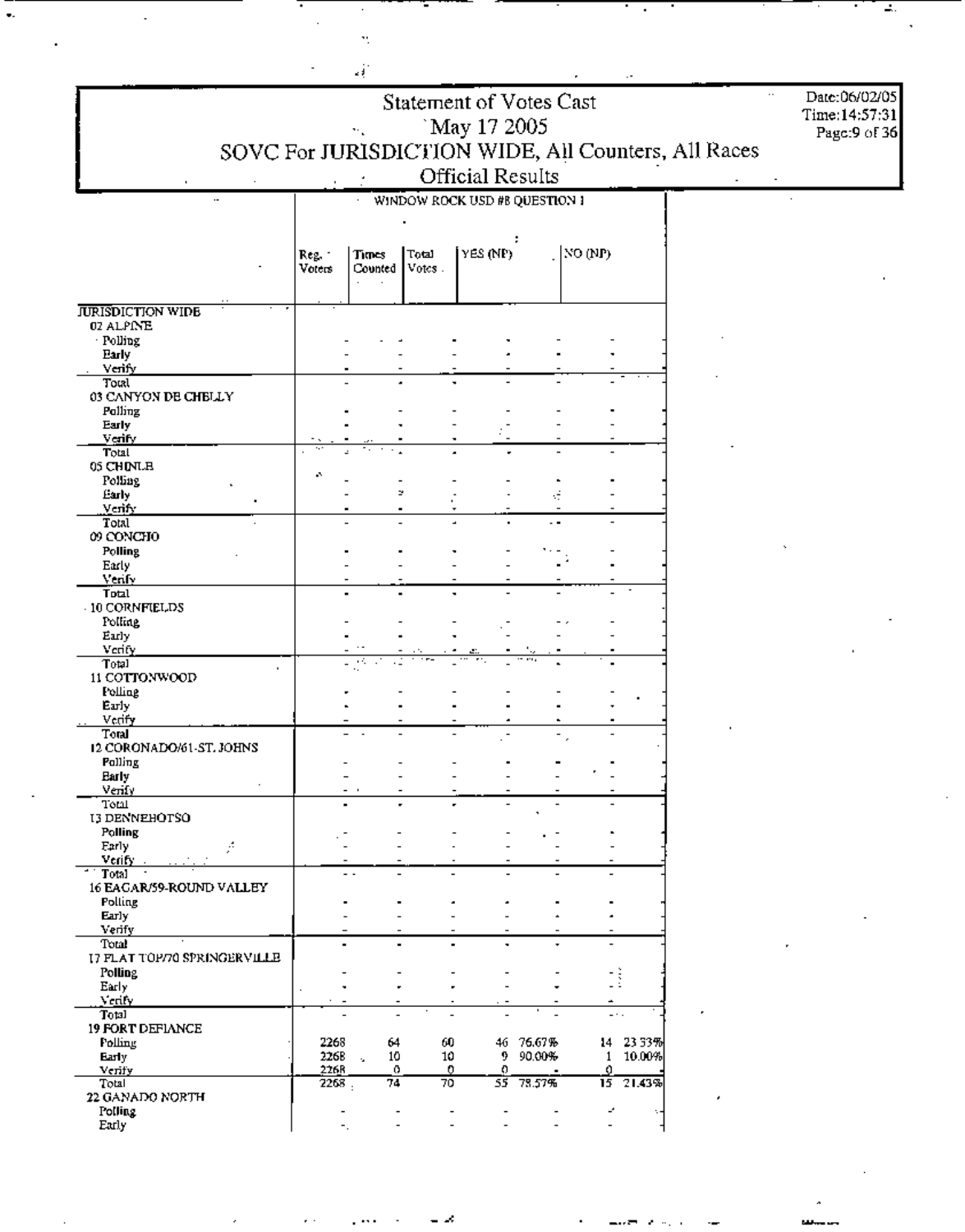Date:06/02/05 Time:14:57:31 Page: 10 of 36

t,

### WINDOW ROCK USD #8 QUESTION !

|                        | Reg.<br>Vours  | <b>Times</b><br>Counted  | Total<br>Votes | YES (NP)                      |                          | NO (NP) |       |
|------------------------|----------------|--------------------------|----------------|-------------------------------|--------------------------|---------|-------|
| Verify <sup>-</sup>    | ۰              | $\overline{\phantom{0}}$ |                | ۰<br>$\overline{\phantom{a}}$ | $\overline{\phantom{a}}$ | ٠       |       |
| Total                  | $\overline{a}$ | $\overline{a}$           |                | ٠<br>$\blacksquare$           | $\blacksquare$           | ÷       |       |
| 23 GANADO SOUTH        |                |                          |                |                               |                          |         |       |
| Polling                |                |                          |                |                               |                          |         |       |
| Early                  |                |                          |                |                               |                          |         |       |
| Verify_                |                |                          |                |                               |                          |         |       |
| Total                  |                |                          |                |                               |                          |         |       |
| 25 GREER               |                |                          |                |                               |                          |         |       |
| Polling                |                |                          |                |                               |                          |         |       |
| Early                  |                |                          |                |                               |                          |         |       |
| Verify                 |                |                          |                |                               |                          |         |       |
| Total                  |                |                          |                |                               |                          |         |       |
| 27 HOUCK               |                |                          |                |                               |                          |         |       |
| Polling                |                |                          |                |                               |                          |         |       |
| Балу                   |                |                          |                |                               |                          |         |       |
| Verify                 |                |                          |                |                               |                          |         |       |
| Total                  |                |                          |                |                               |                          | ٠       |       |
| 29 KINLICHEE           |                |                          |                |                               |                          |         |       |
| Polling                | 819            | ı                        |                | 1                             | 1100.00%                 | ٥       | 0.00% |
| Early                  | 819            | 0                        |                | 0<br>0                        |                          | 0.      |       |
| Verify                 | 819            | ٥                        |                | 0<br>0                        |                          | 0       |       |
| Total                  | 819            | ı                        |                | ı                             | 1 100,00%                | ٥       | 0.00% |
| 31 KLAGETOH            |                |                          |                |                               |                          |         |       |
| Polling                |                |                          |                |                               |                          |         |       |
| Early                  |                |                          |                |                               |                          |         |       |
| verify                 |                |                          |                |                               |                          |         |       |
| Total<br>33 LUKACHUKAI |                |                          |                |                               |                          |         |       |
|                        |                |                          |                |                               |                          |         |       |
| Polling                |                |                          |                |                               |                          | L.      |       |
| Early                  |                |                          |                |                               |                          |         |       |
| <u>Verify</u>          |                |                          |                |                               |                          |         |       |
| Total                  |                |                          |                |                               |                          |         |       |
| 35 LUPTON              |                |                          |                |                               |                          |         |       |
| Polling                |                |                          |                |                               |                          |         |       |
| Barly                  |                |                          |                |                               |                          |         |       |
| Verify                 |                |                          |                |                               |                          |         |       |
| Total<br>37 McNARY     |                |                          |                |                               |                          |         |       |
|                        |                |                          |                |                               |                          |         |       |
| Polling                |                |                          |                |                               |                          |         |       |
| Early<br>Verify        |                |                          |                | ٠                             |                          | ٠       |       |
| Total <sup>®</sup>     |                |                          |                |                               |                          |         |       |
| 39 MANY FARMS          |                |                          |                |                               |                          |         |       |
| Polling                |                |                          |                |                               |                          |         |       |
| Early                  |                |                          |                |                               |                          |         |       |
| <u>Verify</u>          |                |                          |                |                               |                          |         |       |
| Total                  |                |                          |                |                               |                          |         |       |
| 41 MEXICAN WATER       |                |                          |                |                               |                          |         |       |
| Polling                |                |                          |                |                               |                          |         |       |
| Early                  |                |                          |                |                               |                          |         |       |
| Verify                 |                |                          |                |                               |                          |         |       |
| Total                  |                |                          |                |                               |                          |         |       |
| 43 NAZLINI             |                |                          |                |                               |                          |         |       |
| Polling                |                |                          |                |                               |                          | ÷       |       |
| Early                  |                |                          |                |                               |                          |         |       |
| venty.                 |                |                          |                |                               |                          |         |       |
| Total                  |                |                          |                |                               |                          |         |       |
| 45 NUTRIOSO            |                |                          |                |                               |                          |         |       |
| Polling                |                |                          |                |                               |                          |         |       |

'n.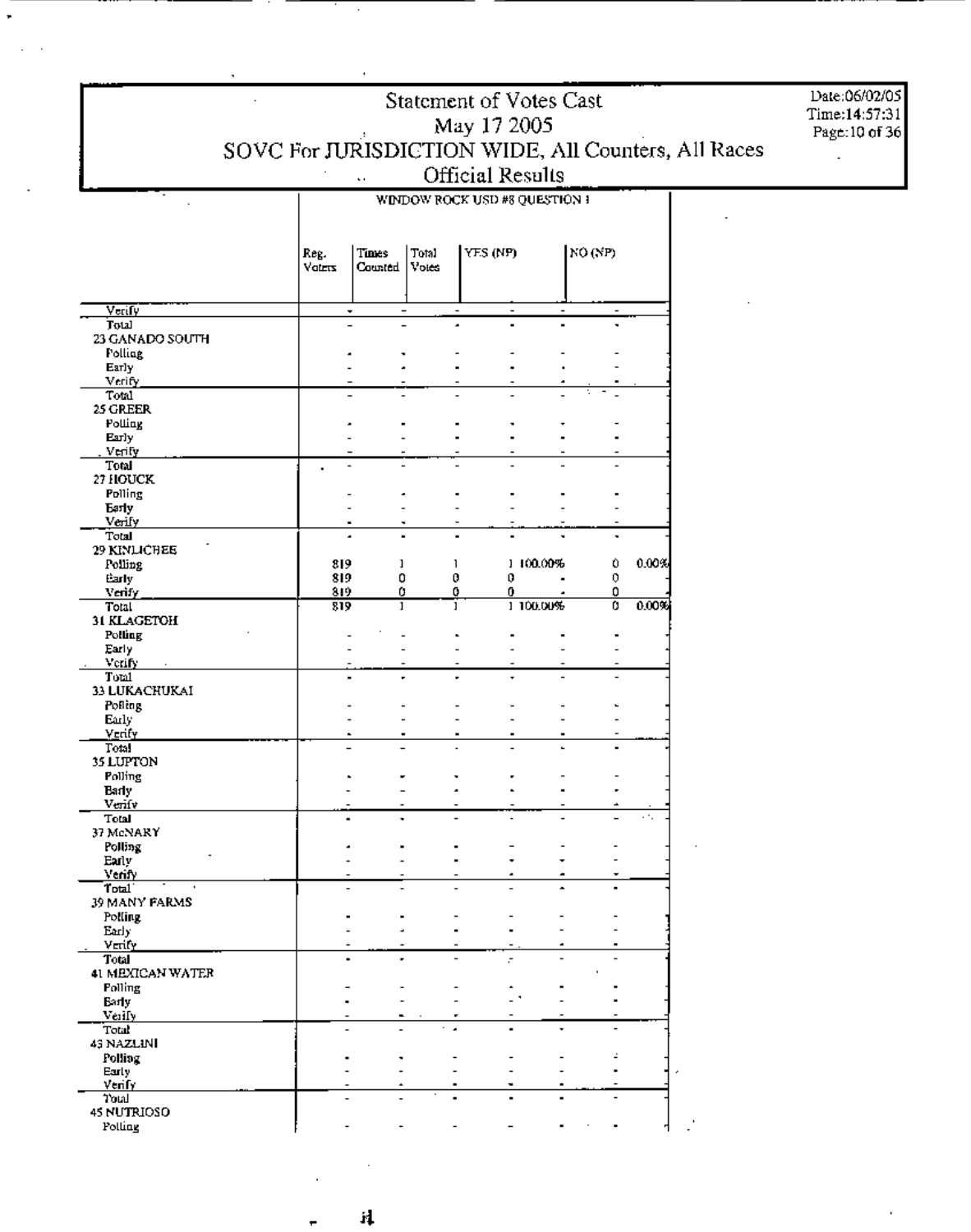Date:06/02/05 Time:14:57:31<br>Page:11 of 36 ŀ.

### WINDOW ROCK USD #8 QUESTION I

|                        | Reg.<br>Voters           | Times<br>Counted | Total<br>Votes | YES (NP)       |                       | NO (NP)                 |                    |
|------------------------|--------------------------|------------------|----------------|----------------|-----------------------|-------------------------|--------------------|
| Early                  | $\overline{a}$           | $\overline{a}$   |                | $\overline{a}$ |                       | $\overline{a}$          |                    |
| Verify                 |                          |                  |                |                |                       |                         |                    |
| Total                  |                          |                  |                |                |                       |                         | z.                 |
| 46 OAK SPRINGS         |                          |                  |                |                |                       |                         |                    |
| Polling                | 426                      | 15               | 15             | 11             | 73.33%                | 4                       | 26.67%             |
| Early                  | 426                      | 2                | 2              |                | 2 100.00%             | 0                       | 0.00%              |
| Verify                 | 426                      | 0                | 0              | ٥              |                       | 0                       |                    |
| Total                  | 426                      | $\overline{17}$  | 17             | 13             | 76.47%                | 4                       | 23.53%             |
| 48 PUERCO EAST         |                          |                  |                |                |                       |                         |                    |
| Polling                |                          |                  |                |                |                       |                         |                    |
| <b>Bady</b>            |                          |                  |                |                |                       |                         |                    |
| Verify<br>Total        |                          |                  |                |                |                       |                         |                    |
| 49 PUERCO WEST         |                          |                  |                |                |                       |                         |                    |
| Polling                |                          |                  |                |                |                       |                         |                    |
| Early                  |                          |                  |                |                |                       |                         |                    |
| Vmity                  |                          |                  |                |                |                       |                         |                    |
| Total                  |                          |                  |                |                |                       |                         |                    |
| 51 RED MESA            |                          |                  |                |                |                       |                         |                    |
| Polling                |                          |                  |                |                |                       |                         |                    |
| Early                  |                          |                  |                |                |                       |                         |                    |
| Verify                 |                          |                  |                |                |                       |                         |                    |
| Total                  |                          |                  |                |                |                       |                         |                    |
| 52 RED VALLEY          |                          |                  |                |                |                       |                         |                    |
| Polling                |                          |                  |                |                |                       |                         |                    |
| Early                  |                          |                  |                |                |                       |                         |                    |
| Venfy                  |                          |                  |                |                |                       |                         |                    |
| Total<br>54 ROCK POINT |                          |                  | $\blacksquare$ |                |                       |                         |                    |
| Polling                |                          |                  |                |                |                       |                         |                    |
| Early                  |                          |                  |                |                |                       |                         |                    |
| Verify                 |                          |                  |                |                |                       |                         |                    |
| Total                  |                          |                  |                |                |                       |                         |                    |
| 56 ROUGH ROCK          |                          |                  |                |                |                       |                         |                    |
| Polling                |                          |                  |                |                |                       |                         |                    |
| Early                  |                          |                  |                |                |                       |                         |                    |
| Verify                 |                          |                  |                |                |                       |                         |                    |
| Total                  |                          |                  |                |                |                       |                         |                    |
| 58 ROUND ROCK          |                          |                  |                |                |                       |                         |                    |
| Polling                |                          |                  |                |                |                       |                         |                    |
| <b>Barly</b>           |                          |                  |                |                |                       |                         |                    |
| Verify<br>Total        |                          |                  |                |                |                       |                         |                    |
| 65 ST. MICHAELS        |                          |                  |                |                |                       |                         |                    |
| Polling                | 1312                     | 32               | 32             |                | 24 75.00%             | 8                       |                    |
| Early                  | 1312                     | 12               | $12\,$         |                | 12 100.00%            |                         | 25.00%<br>0 0.00%에 |
| Verify                 | 1312                     | $\mathbf{0}$     | 0              | $\Omega$       |                       | $\overline{\mathbf{0}}$ |                    |
| Total                  | 1312                     | 44               | 44             |                | $\frac{6}{36}$ 81.82% | $\overline{\mathbf{g}}$ | 18.18%             |
| 67 SAWMILL             |                          |                  |                |                |                       |                         |                    |
| Polling                | 655                      | 24               | 23             |                | 22 95.65%             | ı                       | 4.35%              |
| Early                  | 655                      | 0.               | o              | 0              |                       | 0                       |                    |
| Venfy                  | 655                      | D                | 0              | 0              |                       | 0                       |                    |
| Total                  | 655                      | 24               | 23             | 22             | 95.65%                | ı                       | 4.35%              |
| 74 STEAMBOAT           |                          |                  |                |                |                       |                         |                    |
| Polling                |                          |                  |                |                |                       |                         |                    |
| Early                  | ÷                        |                  |                |                |                       |                         |                    |
| Verify<br>Total        | $\hat{\mathbf{r}}$       |                  |                |                |                       |                         |                    |
| <b>76 SWEETWATER</b>   | $\overline{\phantom{0}}$ | ٠                |                |                | ٠                     |                         |                    |
|                        |                          |                  |                |                |                       |                         |                    |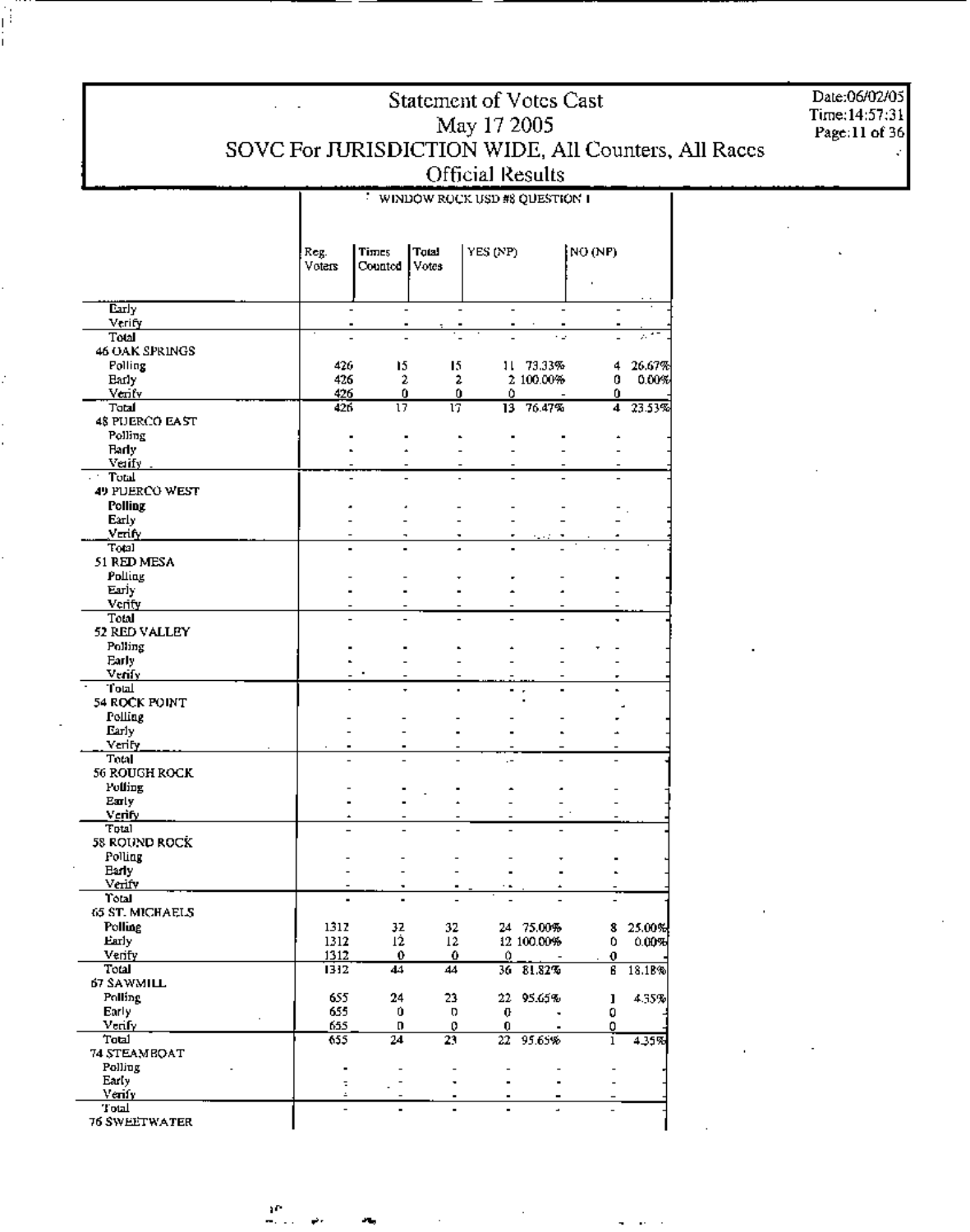Reg. Times Tota<br>Voters Counted Vote  $Reg.$  Times Total  $YES(NP)$  NO(NP)<br>Voters Counted Votes Pol[j'g ~ ~ ~  $\frac{1}{1}$   $\frac{1}{1}$   $\frac{1}{1}$   $\frac{1}{1}$   $\frac{1}{1}$   $\frac{1}{1}$   $\frac{1}{1}$   $\frac{1}{1}$   $\frac{1}{1}$   $\frac{1}{1}$   $\frac{1}{1}$   $\frac{1}{1}$   $\frac{1}{1}$   $\frac{1}{1}$   $\frac{1}{1}$   $\frac{1}{1}$   $\frac{1}{1}$   $\frac{1}{1}$   $\frac{1}{1}$   $\frac{1}{1}$   $\frac{1}{1}$   $\frac{1}{1}$  vd ~ ~ ~ ThO ~ ~ ~ ~, <sup>~</sup> <sup>~</sup> <sup>~</sup> <sup>~</sup> "oiling ~ ~ 7STACHE5 Polling<br>Polling<br>Verify Metal Contract Contract Contract Contract Contract Contract Contract Contract Contract Contract Contract<br>Contract Contract Contract Contract Contract Contract Contract Contract Contract Contract Cont  $\overline{a}$ <u>Using</u><br>Verify **and the compact of the compact of the compact of the compact of the compact of the compact of the compact of the compact of the compact of the compact of the compact of the compact of the compact of the com** Total<br>
TEEC NOS POS<br>
Polling<br>
Karify 3lJ 1'EEC NOS !'OS PD1l;ng ~ ~ r ann an Christian ann an Christian ann an Christian ann an Christian ann an Christian ann an Christian ann an<br>Neatharta nul ~ ~ ~, <sup>~</sup> <sup>~</sup> Polling ~ ~ ~ ~ \$2 VERNON rvania<br>Early the contract of the contract of the contract of the contract of the contract of the contract of the cont<br>Venify the contract of the contract of the contract of the contract of the contract of the contract of t Early<br> $\frac{V_{\text{left}}(v)}{V_{\text{right}}(v)}$  ,  $\frac{V_{\text{left}}(v)}{V_{\text{right}}(v)}$  ,  $\frac{V_{\text{right}}(v)}{V_{\text{right}}(v)}$  ,  $\frac{V_{\text{right}}(v)}{V_{\text{right}}(v)}$  ,  $\frac{V_{\text{right}}(v)}{V_{\text{right}}(v)}$  $\overline{a}$ E4 WHEATFIELDS<br>Polling<br>Polling &ttl)' ~ ~ ÷,  $\overline{a}$ V,n ~ ~ ~ ~  $\frac{\text{Satisfy}}{\text{Toval}}$ <br>Total verify and the contract of the contract of the contract of the contract of the contract of the contract of the contract of the contract of the contract of the contract of the contract of the contra |<br>| WIDE RUINS<br>Polling 86 WIDE RUINS<br>Polling reduced the control of the control of the control of the control of the control of the control of the control of<br>Fairly the control of the control of the control of the control of the control of the control of the control المسيح المسيح المسيح المسيح المسيح المسيح المسيح المسيح المسيح المسيح المسيح المسيح المسيح المسيح المسيح المسي<br>المسيح المسيح المسيح المسيح المسيح المسيح المسيح المسيح المسيح المسيح المسيح المسيح المسيح المسيح المسيح المسي ThO ~ ~ ~ ~  $90.48%$  ,  $2$ Total<br>88 WINDOW ROCK<br>Polling  $\begin{array}{ccccccc} \text{Folling} & & & & & & & \text{Folling} & & & \text{Folling} & & \text{Folling} & & \text{Folling} & & \text{Folling} & & \text{Folling} & & \text{Folling} & & \text{Folling} & & \text{Filling} & & \text{Filling} & & \text{Filling} & & \text{Filling} & & \text{Filling} & & \text{Filling} & & \text{Filling} & & \text{Filling} & & \text{Filling} & & \text{Filling} & & \text{Filling} & & \text{Filling} & & \text{Filling} & & \text{Filling} &$ ,<br>1 19 90.48%<br>5 100.00% Polling<br>Polling (1245 21 21 19)<br>Barly (1245 6 5 5<br>Martin (1945 0 0 0 0  $\frac{50.4876}{00.00\%}$  ,  $\frac{6}{0}$  0.00%<br> $\frac{1}{92.31\%}$  ,  $\frac{0}{2}$  7.69%  $~\overset{\circ}{\phantom{0}}~\overset{\circ}{\phantom{0}}~\overset{\circ}{\phantom{0}}~\overset{\circ}{\phantom{0}}~\overset{\circ}{\phantom{0}}$  $\frac{0}{2}$ Early 1245<br><u>Verify 1245</u><br>Total 1245<br>\*\* المسيح السين السين المسيح المسيح المسيح المسيح<br>السين السين المسيح المسيح المسيح المسيح المسيح المسيح المسيح المسيح المسيح المسيح المسيح المسيح المسيح المسيح<br>المسيح المسيح المسيح المسيح المسيح المسيح المسيح المسيح المسيح ا  $\frac{0}{6}$   $\frac{0}{24}$ 

 $\frac{1}{27}$   $\frac{1}{26}$ <br> $\frac{1}{32}$   $\frac{1}{32}$ 

 $\frac{6725}{6725}$   $\frac{157}{30}$   $\frac{152}{29}$   $\frac{28}{6725}$ <br> $\frac{6725}{67}$   $\frac{10}{15}$   $\frac{0}{15}$   $\frac{10}{15}$ 

 $\frac{0}{131}$ 

 $\frac{3}{187}$   $\frac{181}{151}$   $\frac{83.43\%}{83.43\%}$   $\frac{30}{16.5}$ 

 $\begin{smallmatrix} 29 \ 1 \ 0 \end{smallmatrix}$ 

 $\frac{1}{2}$ 

19.08%<br>3.45%

1'om"~ 6nj ,;, m m so.n"" %,55% , 1.45

 $\frac{0}{187}$ 

6725<br>6725<br>6725

 $6725$ 

Total

Early<sup>"</sup>

Verify

Total.

ä,

WINDOW ROCK USD #8 QUESTION 1

Time:14:57:31 Page: 12 of 36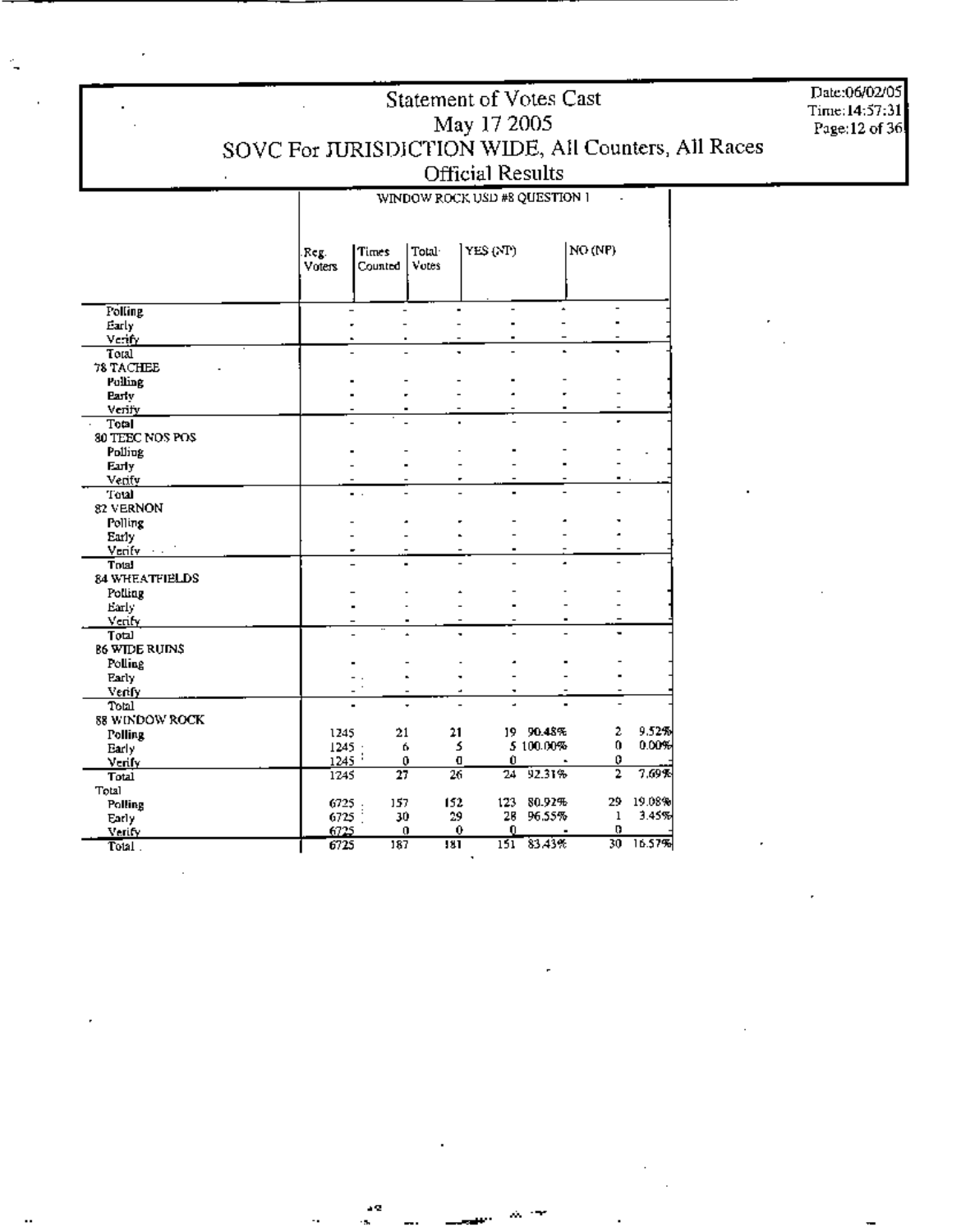Date:06/02/05 Time:14:57:31 Page: 13 of 36

WR QUESTION 2

|                              | Reg.<br>Voters   | Times<br>Counted | Total<br>Votes  | YES (NP) |        | NO (NP)                  |        |
|------------------------------|------------------|------------------|-----------------|----------|--------|--------------------------|--------|
|                              |                  |                  |                 |          |        |                          |        |
| <b>JURISDICTION WIDE</b>     |                  |                  |                 |          |        |                          |        |
| 02 ALPINE                    |                  |                  |                 |          |        |                          |        |
| Polling                      |                  |                  |                 |          |        |                          |        |
| Early<br>Verity              |                  |                  |                 |          |        |                          |        |
| Total                        |                  |                  |                 |          |        |                          |        |
| <b>03 CANYON DE CHELLY</b>   |                  |                  |                 |          |        |                          |        |
| Polling                      |                  |                  |                 |          |        |                          |        |
| Early                        |                  |                  |                 |          |        |                          |        |
| Verify                       |                  |                  |                 |          |        |                          |        |
| Total                        |                  |                  |                 |          |        |                          |        |
| 05 CHINLE                    |                  |                  |                 |          |        |                          |        |
| Polling                      |                  |                  |                 |          |        |                          |        |
| Early                        |                  |                  |                 |          |        |                          |        |
| Venty<br>Total               |                  |                  |                 |          |        |                          |        |
| D9 CONCHO                    |                  |                  |                 |          |        |                          |        |
| <b>Polling</b>               |                  |                  |                 |          |        |                          |        |
| Early                        |                  |                  |                 |          |        |                          |        |
| Venfy                        |                  |                  |                 |          |        |                          |        |
| Total                        |                  |                  |                 |          |        |                          |        |
| 10 CORNFIELDS                |                  |                  |                 |          |        |                          |        |
| Polling                      |                  |                  |                 |          |        |                          |        |
| Early                        |                  |                  |                 | ÷        |        |                          |        |
| Verify                       |                  |                  |                 |          |        |                          |        |
| Total                        |                  |                  |                 |          |        |                          |        |
| 11 COTTONWOOD                |                  |                  |                 |          |        |                          |        |
| <b>Polling</b>               |                  |                  |                 |          |        |                          |        |
| Early<br>Venty               |                  |                  |                 |          |        |                          |        |
| Total                        |                  |                  |                 |          |        |                          |        |
| 12 CORONADO/61-ST. JOHNS     |                  |                  |                 |          |        |                          |        |
| Polling                      |                  |                  |                 |          |        |                          |        |
| Early                        |                  |                  |                 |          |        |                          |        |
| Verify                       |                  |                  |                 |          |        |                          |        |
| Total                        |                  |                  |                 |          |        |                          |        |
| 13 DENNEHOTSO                |                  |                  |                 |          |        |                          |        |
| Polling                      |                  |                  |                 |          |        |                          |        |
| Early                        |                  |                  |                 |          |        |                          |        |
| Verity<br>Total              |                  |                  |                 |          |        |                          |        |
| 16 EAGAR/59-ROUND VALLEY     |                  |                  |                 |          |        |                          |        |
| <b>Polling</b>               |                  |                  |                 |          |        |                          |        |
| Early                        |                  |                  |                 |          |        |                          |        |
| <b>Verify</b>                |                  |                  |                 |          |        |                          |        |
| Total                        |                  |                  |                 |          |        |                          |        |
| 17 FLAT TOP/70 SPRINGERVILLE |                  |                  |                 |          |        |                          |        |
| Polling                      |                  |                  |                 |          |        | ÷                        |        |
| Early                        |                  |                  |                 |          |        | $\overline{\phantom{a}}$ |        |
| Verify                       |                  |                  |                 |          |        | ٠                        |        |
| <b>Total</b>                 |                  |                  |                 |          |        |                          |        |
| 19 FORT DEFIANCE             | 2268             | 64               | 64              | $-55$    | 85.94% | 9                        | 14.06% |
| Polling                      |                  | 10               | 10 <sub>1</sub> | 9.       | 90.00% | п                        | 10.00% |
| <b>Party</b><br>Verify       | 2268<br>$2268 +$ | 0                |                 | 0<br>0   |        | 0                        |        |
| Total                        | 2268             | 74               | 74              | 64       | 86 49% | 10.                      | 13.51% |
| 22 GANADO NORTH :            |                  |                  |                 |          |        |                          |        |
| Polling                      |                  |                  |                 |          |        |                          |        |
| Early                        |                  |                  |                 |          |        | ۰                        |        |

l,

 $\mu$  ,  $\mu$  ,  $\mu$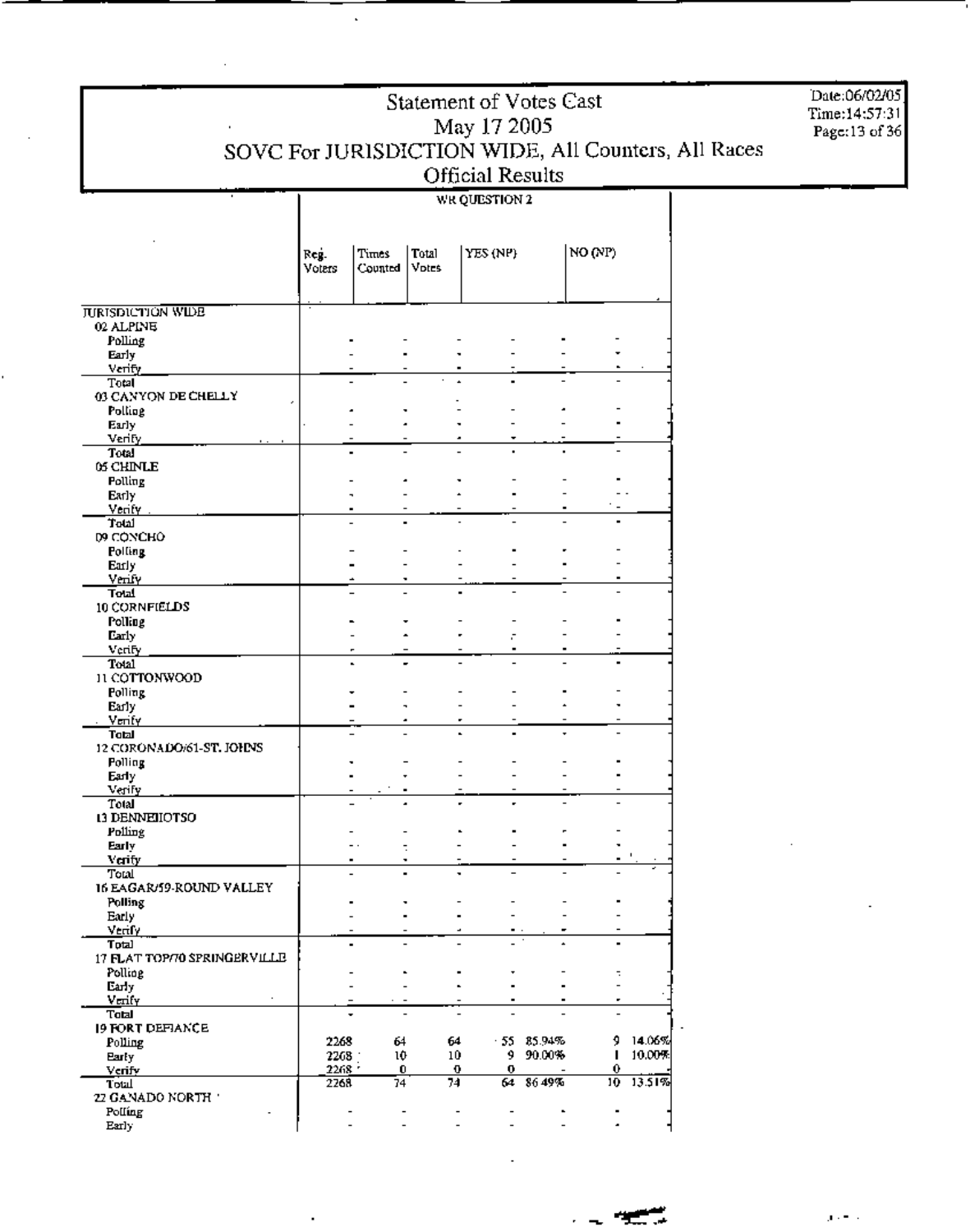### Statement of Votes Cast Date:06/02/05<br>Time:14:57:32 May 17 2005 SOVC For JURISDICTION WIDE, All Counters, All Races Official Results

rage:14of3G  $\mathbb{R}^2$ 

WR QUESTION 2

|                                  | Reg.<br>Voters | Times<br>Counted | Total<br>Votes           | YES (NP) |              | NO (NP)        |       |
|----------------------------------|----------------|------------------|--------------------------|----------|--------------|----------------|-------|
|                                  |                |                  |                          |          |              |                |       |
| Verify                           |                |                  | ٠                        |          | ٠            |                |       |
| Total                            |                |                  |                          |          |              |                |       |
| 23 GANADO SOUTH                  |                |                  |                          |          |              |                |       |
| Polling<br>Early                 |                |                  |                          |          |              |                |       |
| Verify.                          |                |                  |                          |          |              |                |       |
| Total<br>25 GREER                |                |                  |                          |          |              |                |       |
| Polling                          |                |                  |                          |          |              |                |       |
| Early                            |                |                  |                          |          |              |                |       |
| Verify<br>Total                  |                |                  |                          |          |              |                |       |
| 27 HOUCK                         |                |                  |                          |          |              |                |       |
| Polling                          |                |                  |                          |          |              |                |       |
| Early                            |                |                  |                          |          |              |                |       |
| Verify<br>Total                  |                |                  |                          |          |              |                |       |
| 29 KINLICHEE                     |                |                  |                          |          |              |                |       |
| <b>Polling</b><br>Early          | 819<br>819     | 1<br>0           | ı<br>0                   | 0        | $1.100.00\%$ | ۵<br>0         | 0.00% |
| Venfy.                           | 819            | Ù                | 0                        | 0        |              | 0              |       |
| Total                            | 319            | ı                | ı                        |          | 1100.00%     | Ú              | 0.00% |
| 31 KLAGETOH<br>Polling           |                |                  |                          |          |              |                |       |
| Early                            |                |                  |                          |          |              |                |       |
| Verif.                           |                |                  |                          |          |              |                |       |
| Total<br>33 LUKACHUKAI           |                |                  |                          |          |              |                |       |
| Polling                          |                |                  |                          |          |              |                |       |
| Early                            |                |                  |                          |          |              |                |       |
| Verify<br>Total                  | $\overline{a}$ | $\overline{a}$   |                          |          |              | $\overline{a}$ |       |
| 35 LUPTON                        |                |                  |                          |          |              |                |       |
| Polling                          |                |                  |                          |          |              |                |       |
| Early<br><b>Venty</b>            |                |                  |                          |          |              | ٠.             |       |
| Total                            |                |                  |                          |          |              |                |       |
| 37 McNARY                        |                |                  |                          |          |              |                |       |
| Polling<br>Early                 |                |                  |                          |          |              |                |       |
| Verify                           |                |                  |                          |          |              |                |       |
| Total                            |                |                  |                          |          |              |                |       |
| 39 MANY FARMS<br><b>Pulling</b>  |                |                  | $\overline{\phantom{0}}$ | -        |              |                |       |
| Early                            | $\overline{a}$ |                  |                          |          |              |                |       |
| <u>Verify</u>                    |                |                  |                          |          |              |                |       |
| Total<br><b>41 MEXICAN WATER</b> | ٠              |                  |                          |          |              |                |       |
| Folling                          |                |                  |                          |          |              |                |       |
| Early                            |                |                  |                          |          |              |                |       |
| Verify,<br>Total                 |                |                  | ۰                        |          |              |                |       |
| 43 NAZLINI                       |                |                  |                          |          |              |                |       |
| Polling                          |                |                  |                          |          |              |                |       |
| Early<br>Verify                  |                |                  |                          |          |              |                |       |
| Total                            |                |                  |                          |          |              |                |       |
| 45 NUTRIOSO<br>Polling           |                |                  |                          |          |              |                |       |
|                                  |                |                  |                          |          |              |                |       |

" \_ ..\_'.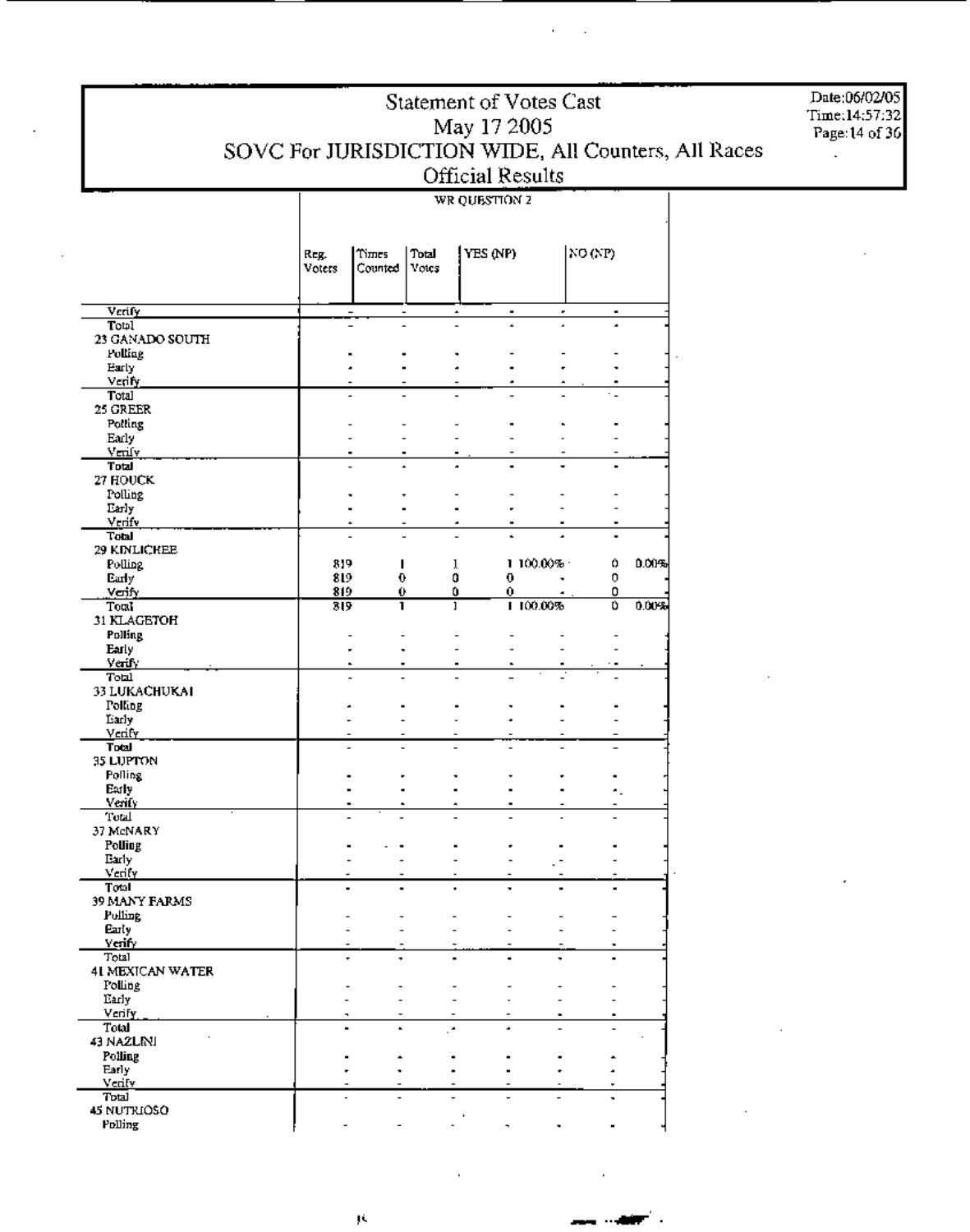WR QUESTION 2

|                        | Reg.<br>Voters | Times<br>Counted | Total<br>Votes    | YES (NP) |                | NO (NP)                 |        |
|------------------------|----------------|------------------|-------------------|----------|----------------|-------------------------|--------|
|                        |                |                  |                   |          |                |                         |        |
| Early                  |                | ٠                | ٠                 | ٠        |                | $\blacksquare$<br>И,    |        |
| Verify<br>Total        |                | . .              |                   |          |                | ۰                       |        |
| 46 OAK SPRINGS         |                |                  |                   |          |                |                         |        |
| Polling                | 426            | IS.              | l5                |          | 15 100 00%     | 0                       | 0.00%  |
| Early                  | 426            | 2                | 2                 |          | 2 100.00%      | ۵                       | 0.00%  |
| Verify                 | 426            | 0                | 0                 | 0        |                | 0                       |        |
| Total                  | 426            | 17               | $\overline{17}$   |          | 17 100.00%     | ٥                       | 0.00%  |
| <b>48 PUERCO EAST</b>  |                |                  |                   |          |                |                         |        |
| Pulling                |                |                  |                   |          |                |                         |        |
| Early<br>Verify        |                |                  |                   |          |                |                         |        |
| Total                  |                |                  |                   |          |                |                         |        |
| 49 PUERCO WEST         |                |                  |                   |          |                |                         |        |
| Folling                |                |                  |                   |          |                |                         |        |
| Early                  |                |                  |                   |          |                |                         |        |
| Venty                  |                |                  |                   |          |                |                         |        |
| Total                  |                |                  |                   |          |                |                         |        |
| 51 RED MESA            |                |                  |                   |          |                |                         |        |
| Polling                |                |                  |                   |          |                |                         |        |
| Early<br>Verify        |                |                  | ٠                 |          |                |                         |        |
| Total                  |                |                  |                   |          |                |                         |        |
| 52 RED VALLEY          |                |                  |                   |          |                |                         |        |
| Polling                |                |                  |                   |          |                |                         |        |
| Early                  |                |                  |                   |          |                |                         |        |
| Verity                 |                |                  |                   |          |                |                         |        |
| Total                  |                | ٠                |                   |          |                |                         |        |
| 54 ROCK POINT          |                |                  |                   |          |                |                         |        |
| Polling<br>Early       |                |                  |                   |          |                |                         |        |
| <u>Verify</u>          |                |                  |                   |          |                |                         |        |
| Total                  |                |                  |                   |          |                |                         |        |
| 56 ROUGH ROCK          |                |                  |                   |          |                |                         |        |
| Polling                |                |                  |                   |          |                |                         |        |
| Early                  |                |                  |                   |          |                |                         |        |
| Verify                 |                |                  |                   |          |                |                         |        |
| Total                  |                |                  |                   |          |                |                         |        |
| 58 ROUND ROCK          |                |                  |                   |          |                |                         |        |
| Polling<br>Farly       |                |                  |                   |          |                |                         |        |
| Verify                 |                |                  |                   |          |                |                         |        |
| Total                  |                |                  |                   |          |                |                         |        |
| <b>65 ST. MICHAELS</b> |                |                  |                   |          |                |                         |        |
| Folling                | 1312           | 32               | 32                |          | 24 75.00%      | ß                       | 25.00% |
| Early                  | 1312           | 12               | 12                |          | 12 100.00%     | Û                       | 0.00%  |
| <b>Verify</b>          | 1312           | 0                | 0                 | 0.       |                | 0.                      |        |
| Total                  | 1312           | 44               | 44                |          | 36 81.82%      | $\overline{\mathbf{3}}$ | 18.18% |
| 67 SAWMILL<br>Polling  |                |                  |                   |          |                |                         |        |
| Early                  | 655<br>655     | 24<br>0          | 23<br>$\mathbf 0$ | 0        | 23 100.00%     | D                       | 0.00%  |
| Venfy                  | 655            | 0                | 0                 | 0        |                | 0<br>0.                 |        |
| Total                  | 655            | 24               | 23                |          | 23 100.00%     | 0                       | 0.00%  |
| 74 STEAMBOAT           |                |                  |                   |          |                |                         |        |
| Polling                |                |                  |                   | 2 E      |                |                         |        |
| Early                  |                |                  |                   |          |                |                         |        |
| Verify                 |                |                  |                   |          |                |                         |        |
| Total<br>76 SWEETWATER | $\overline{a}$ | ä,               |                   | ä,       | $\overline{a}$ |                         |        |
|                        |                |                  |                   |          |                |                         |        |

Date:06/02/05<br>Time:14:57:32 Page: 15 of 36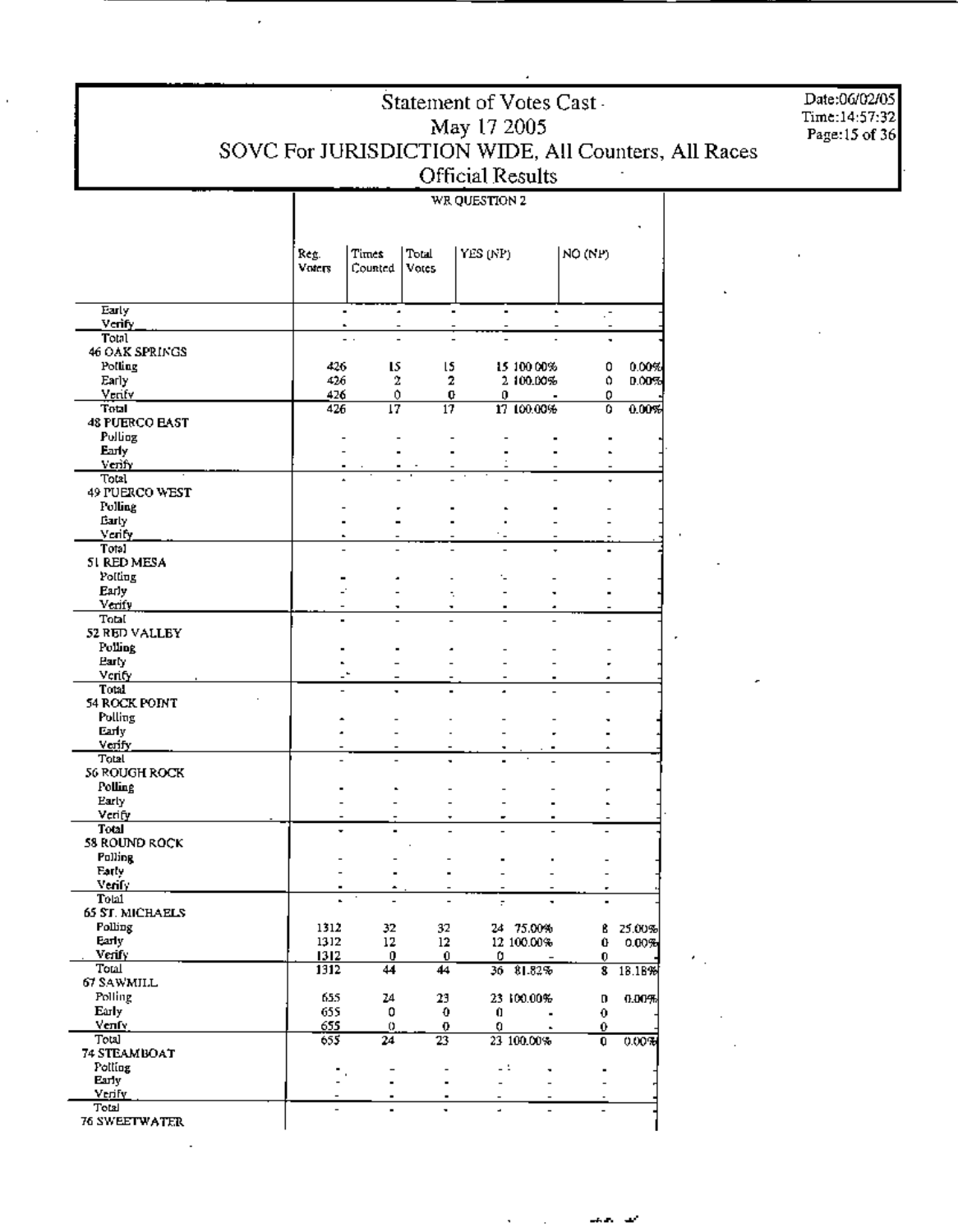WR QUESTION 2

|                         | Reg.<br>Voters | Times<br>Counted | Total<br><b>Votes</b> | YES (NP)                 |            | NO (NP)    | $\blacksquare$<br>$\blacksquare$ |  |  |  |
|-------------------------|----------------|------------------|-----------------------|--------------------------|------------|------------|----------------------------------|--|--|--|
| Polling                 |                |                  |                       |                          |            |            |                                  |  |  |  |
| <b>Early</b>            |                |                  |                       |                          |            |            |                                  |  |  |  |
| Venfy                   |                |                  |                       |                          |            |            |                                  |  |  |  |
| Total                   |                |                  |                       |                          |            |            |                                  |  |  |  |
| 78 TACHEE               |                |                  |                       |                          |            |            |                                  |  |  |  |
| <b>Polling</b>          |                |                  |                       |                          |            |            |                                  |  |  |  |
| Early                   |                |                  | ۰.                    |                          |            |            |                                  |  |  |  |
| Verify                  |                |                  |                       |                          |            |            |                                  |  |  |  |
| Total                   |                | ٠                |                       |                          |            |            |                                  |  |  |  |
| <b>RO TEEC NOS POS</b>  |                |                  |                       |                          |            |            |                                  |  |  |  |
| Polling                 |                |                  |                       |                          |            |            |                                  |  |  |  |
| Early                   |                |                  |                       |                          |            |            |                                  |  |  |  |
| Verify                  |                |                  |                       |                          |            |            |                                  |  |  |  |
| $T$ olal                |                |                  |                       |                          |            |            |                                  |  |  |  |
| 82 VERNON               |                |                  |                       |                          |            |            |                                  |  |  |  |
| Polling.                |                |                  |                       |                          |            |            |                                  |  |  |  |
| Early                   |                |                  |                       |                          |            |            |                                  |  |  |  |
| Verify.                 |                |                  |                       |                          |            |            |                                  |  |  |  |
| Total                   |                |                  |                       |                          |            |            |                                  |  |  |  |
| 84 WHEATFIELDS          |                |                  |                       |                          |            |            |                                  |  |  |  |
| Polling                 |                |                  |                       |                          |            |            |                                  |  |  |  |
| Early                   |                |                  |                       |                          |            |            |                                  |  |  |  |
| Verify                  |                |                  | $\blacksquare$        |                          |            | ٠.         |                                  |  |  |  |
| Total                   |                |                  |                       |                          |            |            |                                  |  |  |  |
| <b>B6 WIDE RUINS</b>    |                |                  |                       |                          |            |            |                                  |  |  |  |
| Folling                 |                |                  |                       |                          |            |            |                                  |  |  |  |
| Early                   |                |                  |                       |                          |            |            |                                  |  |  |  |
| Verify                  |                |                  |                       |                          |            |            |                                  |  |  |  |
| Total<br>88 WINDOW ROCK |                |                  |                       |                          |            |            |                                  |  |  |  |
|                         | 1245           | 21               |                       | 20<br>18                 | 90.00%     | 2          | 10.00%                           |  |  |  |
| Polling                 | 1245           |                  | 6                     | 4<br>6                   | 66 67%     | $\ddot{z}$ | 33.33%                           |  |  |  |
| Early                   | 1245           |                  | $\theta$              | 0<br>$\ddot{\mathbf{0}}$ |            | Û          |                                  |  |  |  |
| <b>Venty</b><br>Total   | 1245           | 27               |                       | $\overline{26}$          | 22 84.62%  | 4          | 15.38%                           |  |  |  |
| Total                   |                |                  |                       |                          |            |            |                                  |  |  |  |
|                         | 6725           | 157              |                       | 155                      | 136 87.74% | 19         | 12.26%                           |  |  |  |
| Polling                 | 6725           |                  | 30                    | 27<br>30                 | 90.00%     | 3          | 10.00%                           |  |  |  |
| Early<br>Verify         | 6725           |                  | o                     | 0<br>0                   |            | 0          |                                  |  |  |  |
| Total                   | 6725           | $\overline{187}$ |                       | $\overline{185}$<br>163  | 88.11%     | 22         | 11.89%                           |  |  |  |
|                         |                |                  |                       |                          |            |            |                                  |  |  |  |

Date:06/02/05<br>Time:14:57:32<br>Page:16 of 36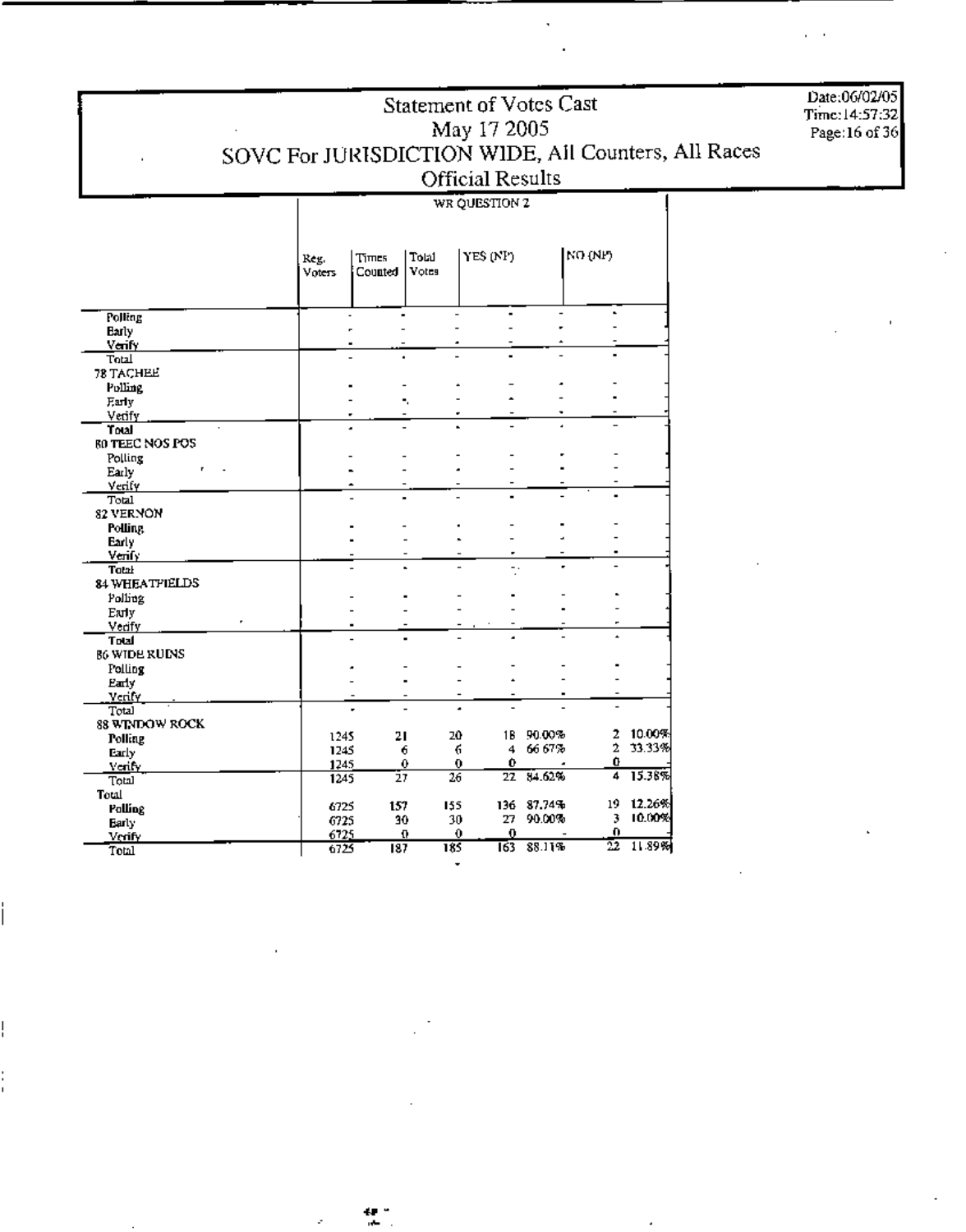VERNON ELEM #9

|                              | Reg.<br>Voters | Times<br>Counted | Total<br>Votes | YES (NP)       | NO (NP)       |  |
|------------------------------|----------------|------------------|----------------|----------------|---------------|--|
| JURISDICTION WIDE            |                |                  |                |                |               |  |
| 02 ALPINE                    |                |                  |                |                |               |  |
| Polling                      |                |                  |                |                |               |  |
| Early                        |                |                  |                |                |               |  |
| Verify<br>Total              |                |                  |                |                |               |  |
| 03 CANYON DE CHELLY          |                |                  |                |                |               |  |
| Polling                      |                |                  |                |                |               |  |
| Early                        |                |                  |                |                |               |  |
| Verify                       |                |                  |                |                |               |  |
| Tonl                         |                |                  | Ξ.             |                |               |  |
| 05 CHINLE                    |                |                  |                |                |               |  |
| Polling<br>Early             |                |                  |                |                |               |  |
| Veniv                        |                |                  |                |                |               |  |
| Total                        |                |                  |                |                |               |  |
| 09 CONCHO                    |                |                  |                |                |               |  |
| Polling                      |                |                  |                |                |               |  |
| Eurly                        |                |                  |                |                |               |  |
| venty<br><b>Total</b>        |                |                  |                |                |               |  |
| 10 CORNFIELDS                |                |                  |                | $\blacksquare$ |               |  |
| <b>Folling</b>               |                |                  |                |                |               |  |
| Early                        |                |                  |                |                |               |  |
| venty                        |                |                  |                |                |               |  |
| Total                        |                |                  |                |                |               |  |
| II COTTONWOOD                |                |                  |                |                |               |  |
| <b>Polling</b>               |                |                  |                |                |               |  |
| Early<br>Venfy               |                |                  |                |                |               |  |
| Total                        |                |                  |                |                |               |  |
| 12 CORONADO/61-ST, JOHNS     |                |                  |                |                |               |  |
| <b>Polling</b>               |                |                  |                |                |               |  |
| Early                        |                |                  |                |                |               |  |
| Venfy.<br>Total              |                | $\overline{a}$   |                |                |               |  |
| <b>13 DENNEHOTSO</b>         |                |                  |                |                |               |  |
| <b>Folling</b>               |                |                  |                |                | $\mathcal{L}$ |  |
| Early                        |                |                  |                |                |               |  |
| Verify                       |                |                  |                |                | ٠             |  |
| Total                        |                |                  |                |                |               |  |
| 16 EAGAR/59-ROUND VALLEY     |                |                  |                |                |               |  |
| Polling<br>Early             |                |                  |                |                |               |  |
| Verify                       |                |                  |                |                |               |  |
| Total                        |                |                  |                |                |               |  |
| 17 PLAT TOP/70 SPRINGERVILLE |                |                  |                |                |               |  |
| Polling                      |                |                  |                |                |               |  |
| Early                        |                |                  |                |                |               |  |
| Verify<br><b>Total</b>       |                |                  |                |                |               |  |
| <b>19 FORT DEFIANCE</b>      |                | г.               |                |                |               |  |
| Polling                      |                |                  |                |                |               |  |
| Farly                        |                |                  |                |                |               |  |
| Verify.                      |                |                  |                |                |               |  |
| <b>Total</b>                 |                |                  |                |                |               |  |
| 22 GANADO NORTH<br>Polling - |                |                  |                |                |               |  |
| <b>Bady</b>                  |                |                  |                |                |               |  |

 $\bar{\phantom{a}}$ 

ä,

 $\mathcal{L}_{\mathcal{A}}$ 

Date:06/02/05 Time:14:57:32<br>Page:17 of 36 편

÷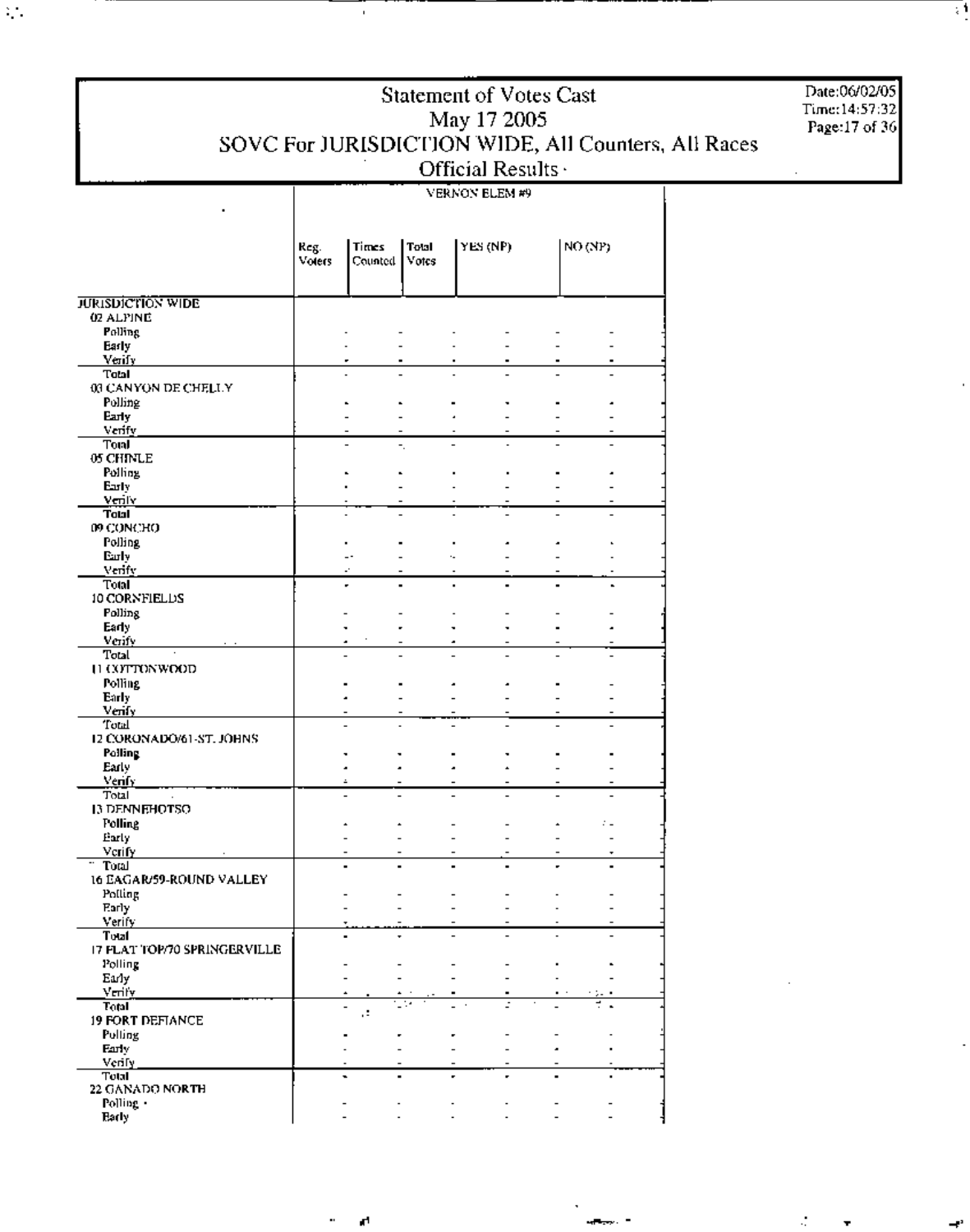$\cdot$ 

#### VERNON ELEM #9

|                                 | Reg.<br>Voters | Times<br>Counted                 | Total<br><b>Yotes</b> | YES (NP)       |                | NO (NP)        |  |
|---------------------------------|----------------|----------------------------------|-----------------------|----------------|----------------|----------------|--|
|                                 |                | Ä,                               |                       |                |                |                |  |
| Verify                          |                | $\overline{\phantom{a}}$         |                       |                |                |                |  |
| <b>Total</b><br>23 GANADO SOUTH |                | $\blacksquare$<br>$\blacksquare$ |                       | ÷.<br>×,       |                |                |  |
| <b>Polling</b>                  |                |                                  |                       |                |                |                |  |
| Early                           |                |                                  |                       |                |                |                |  |
| Vrtify                          |                |                                  |                       | $\blacksquare$ | ٠              |                |  |
| <b>Total</b><br>25 GREER        |                |                                  |                       |                |                |                |  |
| Polling                         |                |                                  |                       |                |                |                |  |
| Early                           |                |                                  |                       |                |                |                |  |
| Verify                          |                |                                  |                       |                |                |                |  |
| Total<br>27 HOUCK               |                |                                  |                       |                |                |                |  |
| Polling                         |                |                                  |                       |                |                |                |  |
| Early                           |                |                                  |                       |                |                |                |  |
| Venty                           |                |                                  |                       | ÷,             |                |                |  |
| Total<br>29 KINLICHEE           |                |                                  |                       |                |                |                |  |
| Polling                         |                |                                  |                       |                | $\blacksquare$ |                |  |
| Early                           |                |                                  |                       |                |                |                |  |
| Verity                          |                |                                  |                       |                |                |                |  |
| Total<br>31 KLAGETOH            |                |                                  |                       |                |                |                |  |
| Polling                         |                |                                  |                       | ÷              |                |                |  |
| <b>Early</b>                    |                | ÷                                |                       | $\blacksquare$ |                |                |  |
| Verify                          |                |                                  |                       |                |                |                |  |
| Total<br>33 LUKACHUKAL          |                | $\overline{a}$                   |                       | $\overline{a}$ | $\overline{a}$ |                |  |
| Polling                         |                |                                  |                       |                |                |                |  |
| Early                           |                |                                  |                       | ٠              |                |                |  |
| Verify                          |                |                                  |                       |                |                |                |  |
| Total<br>35 LUPTON              |                |                                  |                       |                |                |                |  |
| Polling                         |                |                                  |                       |                |                |                |  |
| Early                           |                |                                  |                       |                |                |                |  |
| Verify<br><b>Total</b>          |                |                                  |                       |                |                |                |  |
| 37 McNARY                       |                |                                  |                       |                |                |                |  |
| Polling.                        |                |                                  |                       |                |                |                |  |
| Early                           |                |                                  |                       |                |                |                |  |
| Verify<br>Total                 |                |                                  |                       |                |                |                |  |
| 39 MANY FARMS                   |                |                                  | $\overline{a}$        |                | $\overline{a}$ |                |  |
| Polling                         |                |                                  |                       |                |                |                |  |
| Early                           |                |                                  |                       |                |                |                |  |
| Verify<br>Total                 |                |                                  |                       |                |                |                |  |
| 41 MEXICAN WATER                |                |                                  |                       |                |                |                |  |
| Polling                         |                |                                  |                       |                |                | ÷.             |  |
| Early                           |                |                                  |                       |                |                |                |  |
| Venty                           |                |                                  | ٠                     | ٠              |                | ۰              |  |
| Total<br>43 NAZLINI             |                |                                  |                       |                |                | $\overline{a}$ |  |
| Polling                         |                |                                  |                       |                |                |                |  |
| Early                           |                |                                  |                       |                |                |                |  |
| Verify.<br>Total                |                |                                  |                       |                | $\overline{a}$ |                |  |
| 45 NUTRIOSO                     |                |                                  |                       |                |                |                |  |
| Polling                         |                |                                  |                       |                |                |                |  |

 $\overline{\phantom{a}}$ 

 $\mathbf{H}$ 

 $\epsilon$ 

Date:06/02/05 Time: 14:57:32<br>Page: 18 of 36

 $\boldsymbol{\sigma}$ 

 $\mathbf{v}$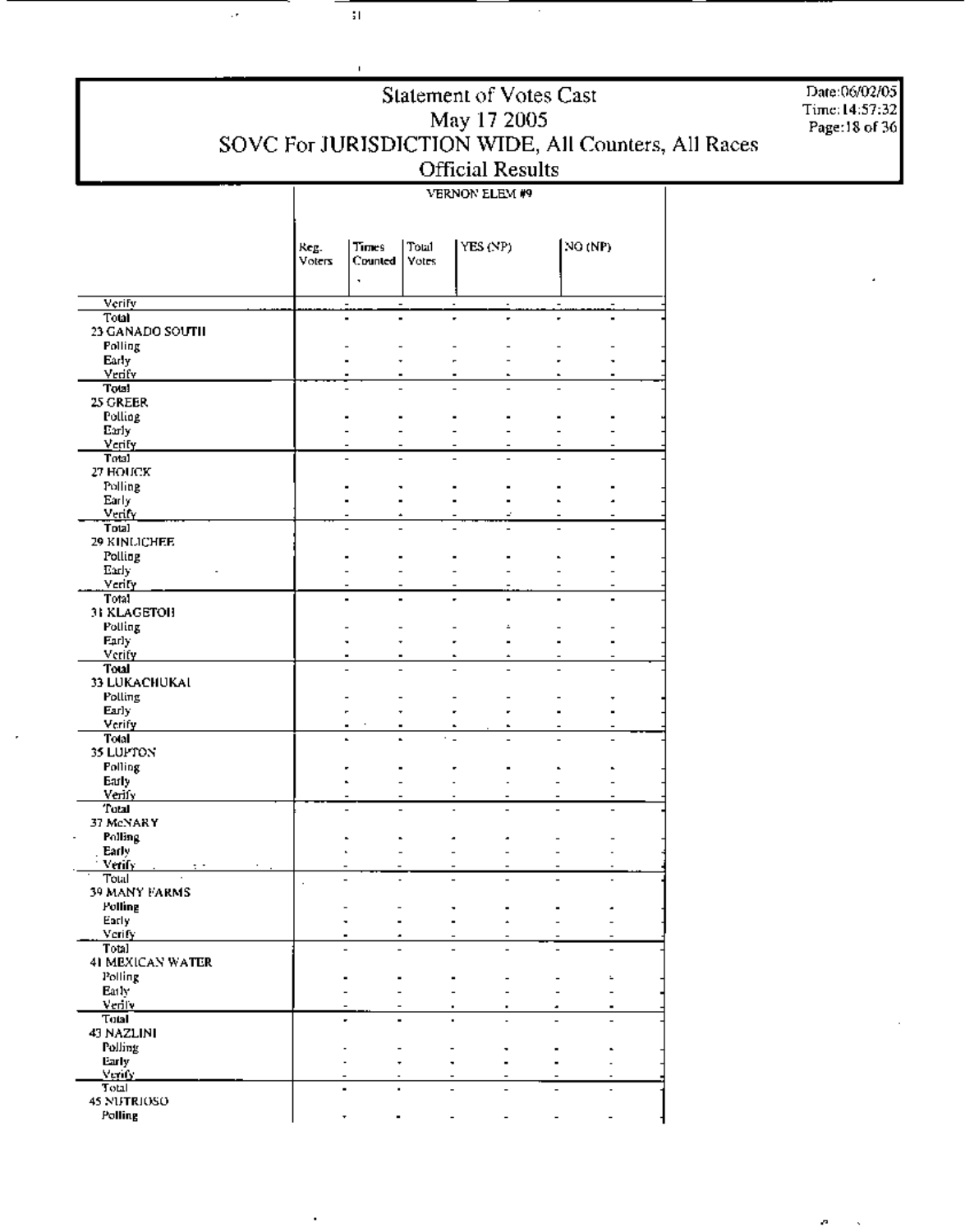#### VERNON FILEM #9

|                                      | Reg.<br><b>Voters</b> | Times<br>Counted         | Total<br>Votes | YES (NP)                 | NO (NP)                                              |
|--------------------------------------|-----------------------|--------------------------|----------------|--------------------------|------------------------------------------------------|
| Early                                | $\overline{a}$        | $\overline{\phantom{a}}$ |                | $\overline{\phantom{a}}$ | $\overline{\phantom{0}}$<br>$\overline{\phantom{a}}$ |
| Venfy<br>Total                       |                       | $\overline{a}$           |                | ÷,                       | Ĭ.                                                   |
| 46 OAK SPRINGS                       |                       |                          |                |                          |                                                      |
| Polling                              |                       |                          |                |                          |                                                      |
| Early                                |                       |                          |                |                          |                                                      |
| Verify                               |                       |                          |                |                          |                                                      |
| Total                                |                       |                          |                |                          |                                                      |
| 48 PUERCO EAST                       |                       |                          |                |                          |                                                      |
| Polling                              |                       |                          |                |                          |                                                      |
| Early<br>Verify                      |                       |                          |                |                          |                                                      |
| Total                                |                       |                          |                |                          |                                                      |
| 49 PUERCO WEST                       |                       |                          |                |                          |                                                      |
| Polling                              |                       |                          |                |                          |                                                      |
| Early                                |                       |                          |                |                          |                                                      |
| Veniv                                |                       |                          |                |                          |                                                      |
| Total                                |                       |                          |                |                          |                                                      |
| 51 RED MESA<br>Polling               |                       |                          |                |                          |                                                      |
| Early                                |                       |                          |                |                          |                                                      |
| Venly                                |                       |                          |                |                          |                                                      |
| <b>Total</b>                         |                       |                          | L.             |                          |                                                      |
| 52 RED VALLEY                        |                       |                          |                |                          |                                                      |
| Polling                              |                       |                          |                |                          |                                                      |
| Early                                |                       |                          |                |                          |                                                      |
| Venfy<br>Total <sup>*</sup>          |                       |                          |                |                          |                                                      |
| 54 ROCK POINT                        |                       |                          |                |                          |                                                      |
| Polling                              |                       |                          |                |                          |                                                      |
| Early                                |                       |                          |                |                          |                                                      |
| Verify                               |                       |                          |                |                          |                                                      |
| Total                                | ÷                     | L                        |                |                          |                                                      |
| 56 ROUGH ROCK                        |                       |                          |                |                          |                                                      |
| Polling<br>Early                     |                       |                          |                |                          |                                                      |
| Verify                               |                       |                          |                |                          |                                                      |
| Total                                |                       |                          |                |                          |                                                      |
| 58 ROUND ROCK                        |                       |                          |                |                          |                                                      |
| Polling                              |                       |                          |                |                          |                                                      |
| Early                                |                       |                          |                |                          |                                                      |
| Verify                               |                       |                          |                | $\blacksquare$           |                                                      |
| Total<br>65 ST. MICHAELS             |                       |                          |                |                          |                                                      |
| <b>Polling</b>                       |                       |                          |                |                          |                                                      |
| Early                                |                       |                          |                |                          |                                                      |
| <u>Verify</u>                        |                       |                          |                |                          |                                                      |
| Total                                |                       |                          |                |                          |                                                      |
| 67 SAWMILL                           |                       |                          |                |                          |                                                      |
| Polling                              |                       |                          |                |                          |                                                      |
| Early<br>Verify                      |                       |                          |                |                          |                                                      |
| Total                                |                       |                          |                |                          |                                                      |
| 74 STEAMBOAT                         |                       |                          |                |                          |                                                      |
| Polling                              |                       |                          |                |                          |                                                      |
| <b>Early</b>                         |                       |                          |                |                          |                                                      |
| Verify                               |                       |                          |                |                          |                                                      |
| <b>Total</b><br><b>76 SWEETWATER</b> |                       |                          |                |                          |                                                      |

Date:06/02/05 Time:14:57:32 Page: 19 of 36

Ŧ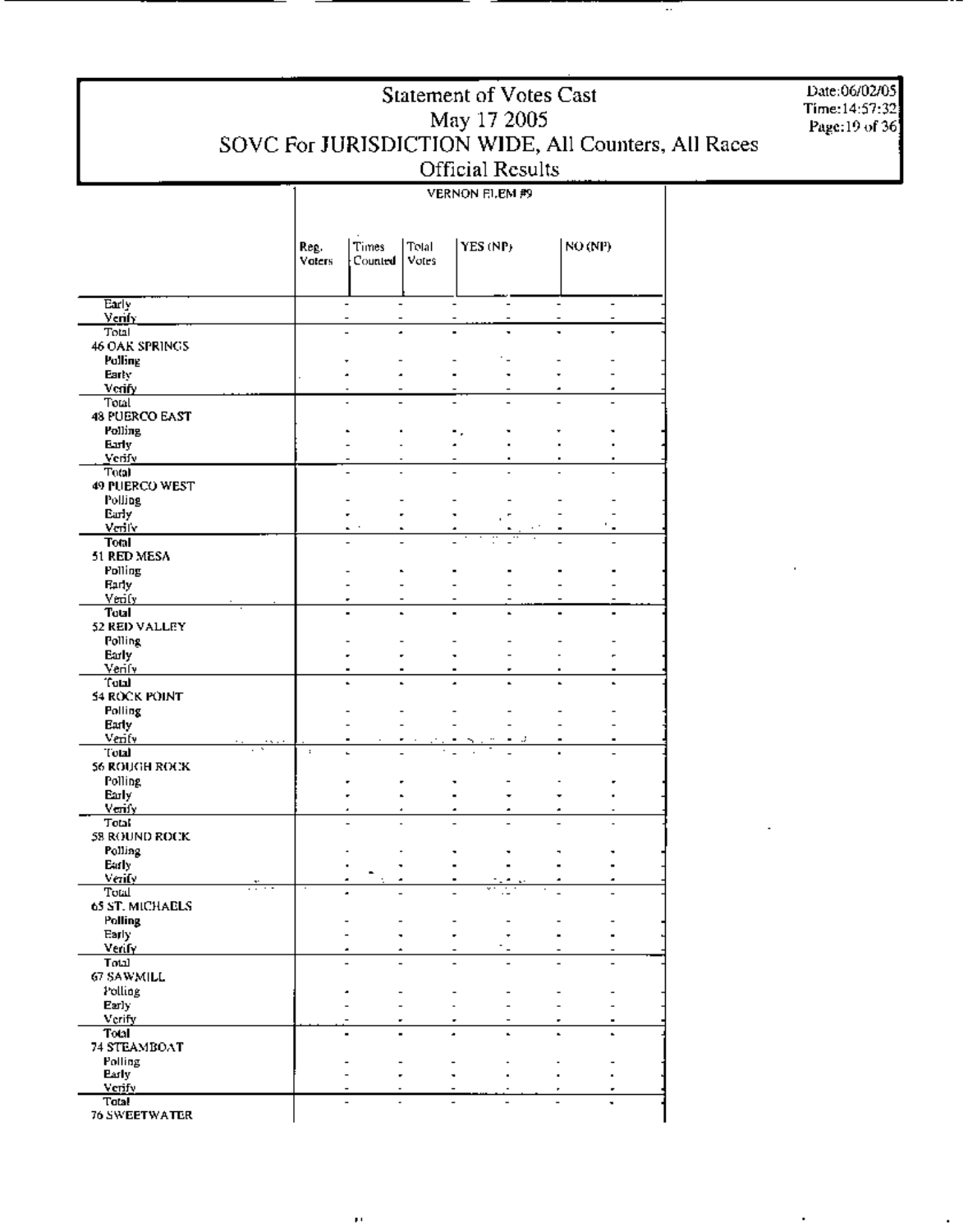#### VERNON ELEM#9

|                          | Reg.<br>Voters | <b>Times</b><br>Counted | Total<br>Votes | YES (NP) |                | NO (NP)                  |        |
|--------------------------|----------------|-------------------------|----------------|----------|----------------|--------------------------|--------|
|                          |                |                         |                |          |                |                          |        |
| Polling                  |                |                         |                |          |                | $\overline{\phantom{0}}$ |        |
| Early                    |                |                         |                |          |                | ٠                        |        |
| Verify                   |                |                         |                |          |                |                          |        |
| Total                    |                |                         |                |          |                |                          |        |
| <b>78 TACHEE</b>         |                |                         |                |          |                |                          |        |
| Polling                  |                |                         |                |          |                |                          |        |
| Early                    |                |                         |                |          |                |                          |        |
| Verify                   |                |                         |                |          |                |                          |        |
| Total<br>80 TEEC NOS POS |                |                         |                |          |                |                          |        |
| <b>Polling</b>           |                |                         |                |          |                |                          |        |
| Early                    |                |                         |                |          |                |                          |        |
| Verify                   |                | ٠                       |                |          |                |                          |        |
| Total                    |                |                         |                |          |                |                          |        |
| <b>82 VERNON</b>         |                |                         |                |          |                |                          |        |
| Polling                  | 700            | 106                     | 102            |          | 34 33.33%      | 68                       | 66.67% |
| Farly                    | 700            | 49                      | 49             | 17.      | 34.69%         | 32                       | 65.31% |
| Verify                   | 700            | 1                       | ı              | ı        | 100 00%        | 0                        | 0.00%  |
| Total                    | 700            | 156                     | ÎSZ.           | 52       | 34.21%         | 100                      | 65.79% |
| <b>84 WHEATFIELDS</b>    |                |                         |                |          |                |                          |        |
| <b>Polling</b>           |                |                         |                |          |                |                          |        |
| Early                    |                |                         | $\overline{a}$ |          |                |                          |        |
| Verify                   |                |                         |                |          |                |                          |        |
| Trual                    |                |                         |                |          | $\overline{a}$ | $\overline{\phantom{0}}$ |        |
| 86 WIDE RUINS            |                |                         |                |          |                |                          |        |
| Polling                  |                |                         |                |          |                |                          |        |
| Early                    |                |                         |                |          |                |                          |        |
| venfy                    |                |                         |                |          |                |                          |        |
| Total                    |                |                         |                |          |                |                          |        |
| 88 WINDOW ROCK           |                |                         |                |          |                |                          |        |
| Polling                  |                | 2.                      |                |          |                |                          |        |
| Early                    |                |                         |                |          |                |                          |        |
| Verify                   |                |                         | ۰.<br>٠        | ٠        |                |                          |        |
| Total                    |                |                         |                |          |                |                          |        |
| Total                    |                |                         |                |          |                |                          |        |
| Folling                  | 700            | 106                     | 102            |          | 34 33.33%      | 68.                      | 66.67% |
| Early                    | 700            | 49                      | 49             |          | 17 34.69%      | 32                       | 65.31% |
| Verify                   | 700            |                         |                |          | 1-100.00%      | o                        | 0.00%  |
| Total                    | 700            | 156                     | 152            | 52       | 34.21%         | 100                      | 65.79% |

 $\mathcal{A}$ 

Date:06/02/05 Time:14:57:32<br>Page:20 of 36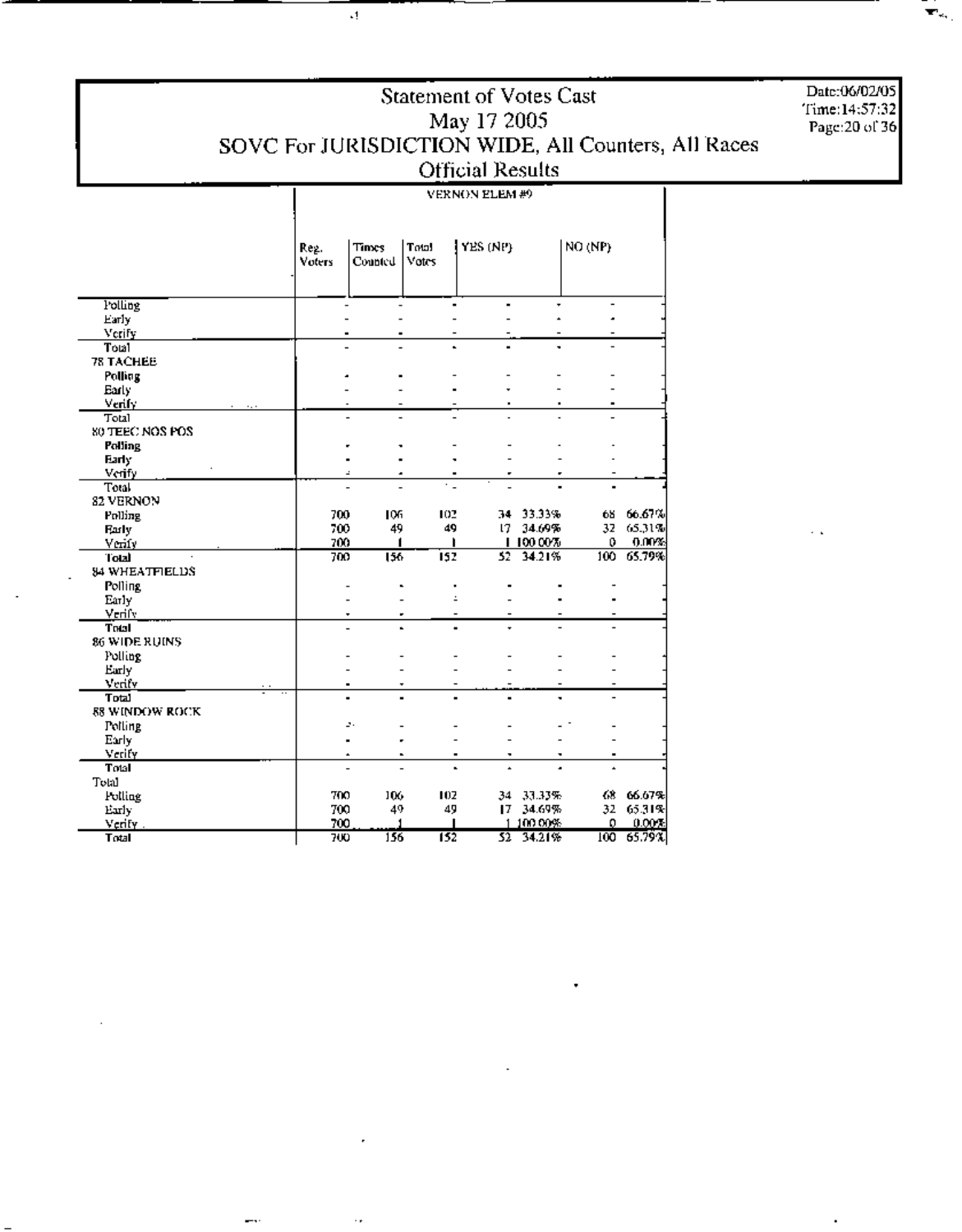GANADO USD #20-QUESTION 1

Date:06/02/05 Time:14:57:32

Page:21 of 36

|                                         | Reg.   | <b>Times</b>   | Total          |           | YES (NP) |           | NO (NP)        |        |
|-----------------------------------------|--------|----------------|----------------|-----------|----------|-----------|----------------|--------|
|                                         | Voters | Counted        | Votes          |           |          |           |                |        |
|                                         |        |                |                |           |          |           |                |        |
| <b>JURISDICTION WIDE</b>                |        |                |                |           |          |           |                |        |
| 02 ALPINE                               |        |                |                |           |          |           |                |        |
| Polling                                 |        |                |                |           |          |           |                |        |
| Early                                   |        |                |                |           |          |           |                |        |
| Verify                                  |        |                |                |           |          |           |                |        |
| <b>Total</b><br>03 CANYON DE CHELLY     |        |                |                |           |          |           |                |        |
| Polling                                 |        |                |                |           |          |           |                |        |
| Early                                   |        |                |                |           |          |           |                |        |
| Verify                                  |        |                |                |           |          |           |                |        |
| Total                                   |        |                |                |           |          |           |                |        |
| 05 CHINLE                               |        |                |                |           |          |           |                |        |
| Polling                                 |        |                |                | ٠         | ä.       |           |                |        |
| Early                                   |        |                |                |           |          |           |                |        |
| Verify.<br>Total                        |        |                |                |           |          |           |                |        |
| 09 CONCHO                               |        |                |                |           |          |           |                |        |
| Polling                                 |        |                |                |           |          |           |                |        |
| Early                                   |        |                |                |           |          |           |                |        |
| Venfy                                   |        |                |                |           |          |           |                |        |
| Total                                   |        |                |                |           |          |           |                |        |
| <b>10 CORNFIELDS</b>                    | 641    | 69             |                | 66        |          | 62 91.18% | 6              | 8.82%  |
| Polling<br><b>Barly</b>                 | 641    |                | 4              | 4         |          | 2 50.00%  | 2              | 50.00% |
| Verify                                  | 641    |                | 0              | $\bullet$ | 0        |           | 0              |        |
| Total                                   | 641    | 73             |                | 72        | 64       | 88.89%    | 8              | 11.11% |
| 11 COTTONWOOD                           |        |                |                |           |          |           |                |        |
| Polling                                 |        |                |                |           |          |           |                |        |
| Early                                   |        |                |                |           |          |           |                |        |
| verify                                  |        |                |                |           |          |           |                |        |
| Total<br>12 CORONADO/61-ST. JOHNS       |        |                |                |           |          |           |                |        |
| Palling                                 |        |                |                |           |          |           |                |        |
| Barly                                   |        |                |                |           |          |           |                |        |
| Verify                                  |        |                |                |           |          |           |                |        |
| Total                                   |        | $\blacksquare$ |                |           |          |           |                |        |
| 13 DENNEHOTSO                           |        |                |                |           |          |           |                |        |
| Polling                                 |        |                |                |           |          |           |                |        |
| Early<br><b>Verify</b>                  |        |                |                |           |          |           |                |        |
| Total                                   |        |                |                |           |          |           |                |        |
| 16 EAGAR/59-ROUND VALLEY                |        |                |                |           |          |           |                |        |
| Polling                                 |        |                |                |           |          |           |                |        |
| Early                                   |        |                |                |           |          |           |                |        |
| Verify                                  |        |                |                |           |          |           |                |        |
| Total                                   |        |                |                |           |          |           |                |        |
| 17 PLAT TOP/70 SPRINGERVILLE<br>Polling |        |                |                |           |          |           |                |        |
| Early                                   |        |                | $\overline{a}$ |           |          |           |                |        |
| Verify                                  |        |                |                |           |          |           | ٠              |        |
| Tutal                                   |        |                |                |           |          |           | $\blacksquare$ |        |
| 19 FORT DEFIANCE                        |        |                |                |           |          |           |                |        |
| Polling                                 |        |                |                |           |          |           | ٠              |        |
| Early                                   |        |                |                |           |          |           |                |        |
| Verify<br>Total                         |        |                |                |           |          |           | ۰              |        |
| 22 GANADO NORTH                         |        |                |                |           |          |           |                |        |
| Polling                                 | 764    | 42             |                | 39        |          | 33 84.62% | 6.             | 15.38% |
| Early                                   | 764    | 7.             |                | 6.        |          | 5 83.33%  | ı              | 16.67% |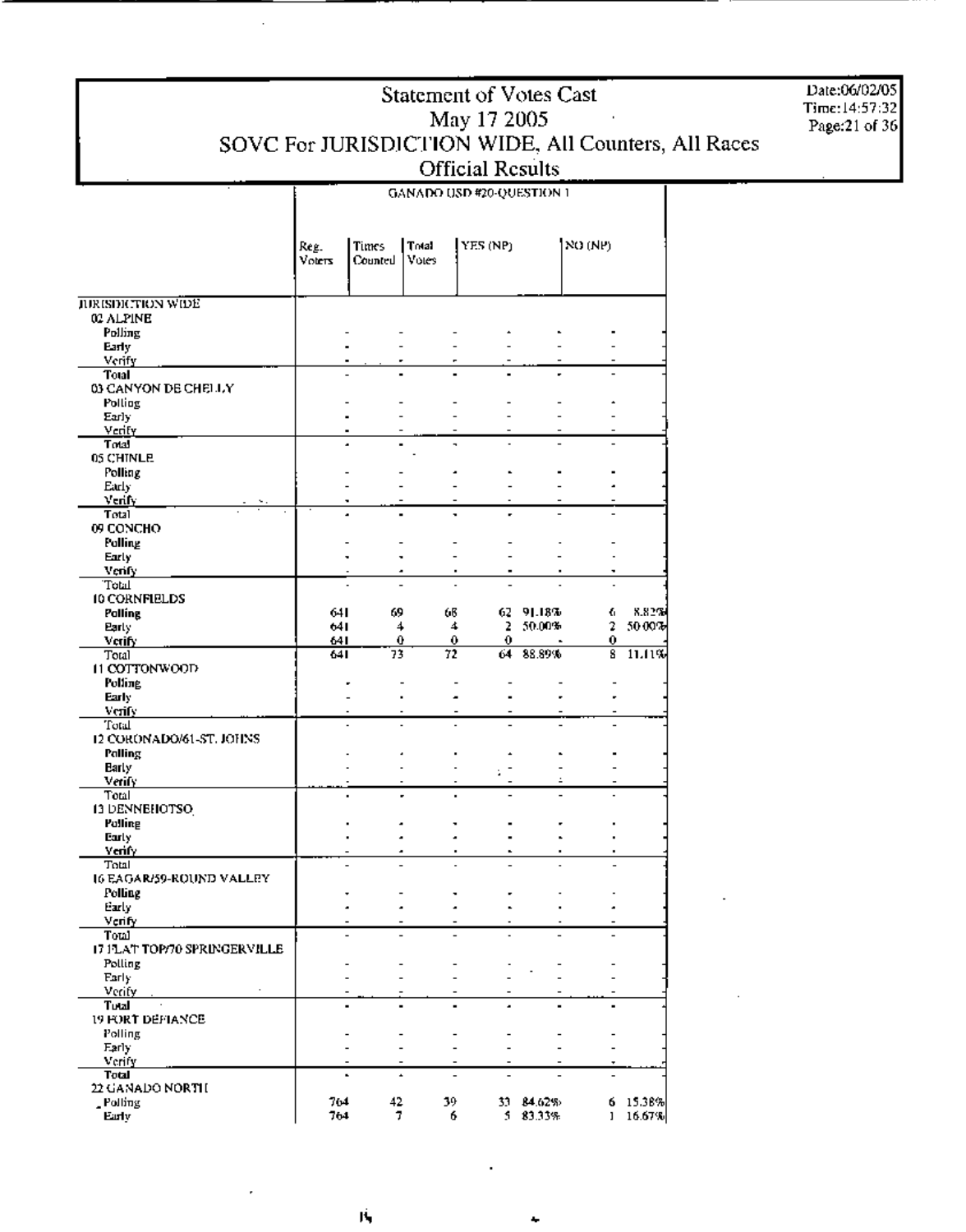|                            |                       | Date:06/02/05<br>$\cdot$ .<br>Time: 14:57:32<br>Page:22 of 36 |                                       |                           |                       |                     |                               |                                                     |  |
|----------------------------|-----------------------|---------------------------------------------------------------|---------------------------------------|---------------------------|-----------------------|---------------------|-------------------------------|-----------------------------------------------------|--|
|                            |                       |                                                               |                                       |                           |                       |                     |                               | SOVC For JURISDICTION WIDE, All Counters, All Races |  |
|                            |                       | ्में                                                          |                                       | Official Results          |                       |                     |                               |                                                     |  |
|                            |                       |                                                               |                                       | GANADO USD #20-QUESTION 1 |                       |                     |                               |                                                     |  |
|                            |                       |                                                               |                                       |                           |                       |                     |                               |                                                     |  |
|                            | Reg.<br>Voters        | Times<br>Counted                                              | Total<br>Votes                        | YES (NP)                  |                       | NO (NP)             |                               |                                                     |  |
|                            |                       |                                                               |                                       |                           |                       |                     |                               |                                                     |  |
| Veniv                      | $\overline{n}$<br>764 | 70<br>49                                                      | 0<br>45                               | 0                         | 38 84.44%             | 0<br>$\overline{7}$ | 15.56%                        |                                                     |  |
| Total<br>23 GANADO SOUTH   |                       |                                                               |                                       |                           |                       |                     |                               |                                                     |  |
| Polling                    | 825                   | 26                                                            | 26.                                   |                           | 24 92.31%             | ı                   | 7.69%                         |                                                     |  |
| Larry<br>Verify            | 825<br>825            | 7.                                                            | $\overline{\mathbf{5}}$<br>a N<br>- 3 | 4<br>2                    | 80.00%<br>66 67%      |                     | $-1 - 20,00%$<br>$1 - 33.33%$ |                                                     |  |
| Tatal                      | 825                   | 36                                                            | 34                                    | 30.                       | 88.24%                |                     | 4 11.76%                      |                                                     |  |
| 25 GREER<br>Polling        |                       |                                                               |                                       |                           |                       |                     |                               |                                                     |  |
| Eally                      |                       |                                                               |                                       |                           |                       |                     |                               |                                                     |  |
| Venty<br>Tutal             | $\blacksquare$        |                                                               | ٠                                     | ÷.                        |                       |                     |                               |                                                     |  |
| 27 HOUCK                   |                       |                                                               |                                       |                           |                       |                     |                               |                                                     |  |
| Polling                    |                       |                                                               |                                       |                           |                       |                     |                               |                                                     |  |
| Early<br>'Verify           |                       |                                                               |                                       |                           |                       |                     |                               |                                                     |  |
| Tatal                      |                       |                                                               | $\overline{\phantom{a}}$              | ٠.                        |                       |                     |                               |                                                     |  |
| 29 KINLICHEE<br>Polling    | 0                     | 58                                                            | 55                                    |                           | 51 92.73%             | 4                   | 7.27%                         |                                                     |  |
| Early                      | 0                     | 4                                                             | 4                                     |                           | .4100.00%             | 0.                  | 0.00%                         |                                                     |  |
| Verify<br>Total            | 0<br>ō                | ÷,<br>۵<br>62                                                 | o<br>59                               | 0                         | 55 93.22%             | 0<br>4              | 6.78%                         |                                                     |  |
| 31 KLAGETOH                |                       |                                                               |                                       |                           |                       |                     |                               |                                                     |  |
| Polling<br>Early           | 0<br>0                | 47<br>$\ddot{4}$                                              | 46<br>F<br>3.                         |                           | 39 84.78%<br>2 66.67% |                     | 7 15.22%<br>1.33.33%          |                                                     |  |
| Verify                     | 0                     | ۵<br>$\blacksquare$                                           | 0.                                    | 0                         |                       | ٥                   |                               |                                                     |  |
| <b>Tatal</b>               | Ō                     | 51                                                            | 49                                    |                           | $-41$ $83.67\%$       |                     | $8 - 16.33%$                  |                                                     |  |
| 33 LUKACHUKAL<br>Polling   |                       |                                                               |                                       |                           |                       |                     |                               |                                                     |  |
| Early                      |                       |                                                               |                                       |                           |                       |                     |                               |                                                     |  |
| Verify<br>Total<br>$\cdot$ |                       |                                                               |                                       |                           |                       | u n                 |                               |                                                     |  |
| 35 LUPTON                  |                       |                                                               |                                       |                           |                       |                     |                               |                                                     |  |
| Polling<br>Luly            |                       |                                                               |                                       |                           |                       |                     |                               |                                                     |  |
| veniv                      |                       | ÷,                                                            | $\blacksquare$                        |                           |                       |                     |                               |                                                     |  |
| . Total<br>37 McNARY       |                       |                                                               |                                       |                           |                       |                     |                               |                                                     |  |
| Polling                    |                       |                                                               |                                       |                           |                       |                     |                               |                                                     |  |
| Early<br>Verify            |                       |                                                               |                                       |                           |                       |                     |                               |                                                     |  |
| Total                      |                       |                                                               |                                       |                           | ÷ :                   |                     |                               |                                                     |  |
| 39 MANY FARMS              |                       |                                                               |                                       | J⊳                        |                       |                     |                               |                                                     |  |
| Polling<br>Early           |                       |                                                               |                                       | у.                        |                       |                     |                               |                                                     |  |
| Verify                     |                       |                                                               |                                       |                           |                       |                     |                               |                                                     |  |
| Tutal<br>41 MEXICAN WATER  |                       |                                                               |                                       |                           |                       |                     |                               |                                                     |  |
| Polling                    |                       |                                                               |                                       |                           |                       |                     |                               |                                                     |  |
| Early<br>Verify            |                       |                                                               |                                       |                           |                       |                     |                               |                                                     |  |
| Total                      |                       |                                                               |                                       |                           |                       |                     |                               |                                                     |  |
| 43 NAZLINI<br>Polling      |                       |                                                               |                                       |                           |                       |                     |                               |                                                     |  |
| Early                      |                       |                                                               |                                       |                           |                       |                     |                               |                                                     |  |
| Venfy<br>Total             |                       |                                                               |                                       |                           |                       |                     |                               |                                                     |  |
| 45 NUTRIOSO                |                       |                                                               |                                       |                           |                       |                     |                               |                                                     |  |
| Polling                    |                       |                                                               |                                       |                           |                       |                     |                               |                                                     |  |

 $\frac{1}{2}$ 

 $\frac{1}{2}$ 

 $\frac{1}{2}$ 

 $\mathbb{R}^d$  ,  $\mathbb{R}^d$  and

 $\langle \sigma \rangle$ 

 $\mathcal{L}(\mathcal{L}^{\mathcal{L}})$  and  $\mathcal{L}^{\mathcal{L}}$  and  $\mathcal{L}^{\mathcal{L}}$ 

 $\mathcal{L}_{\text{max}}$  and  $\mathcal{L}_{\text{max}}$ 

the contract of the contract of the

 $\sim 10^{11}$  m

 $\mathbb{R}^2$ 

 $\sqrt{2\pi r^2}$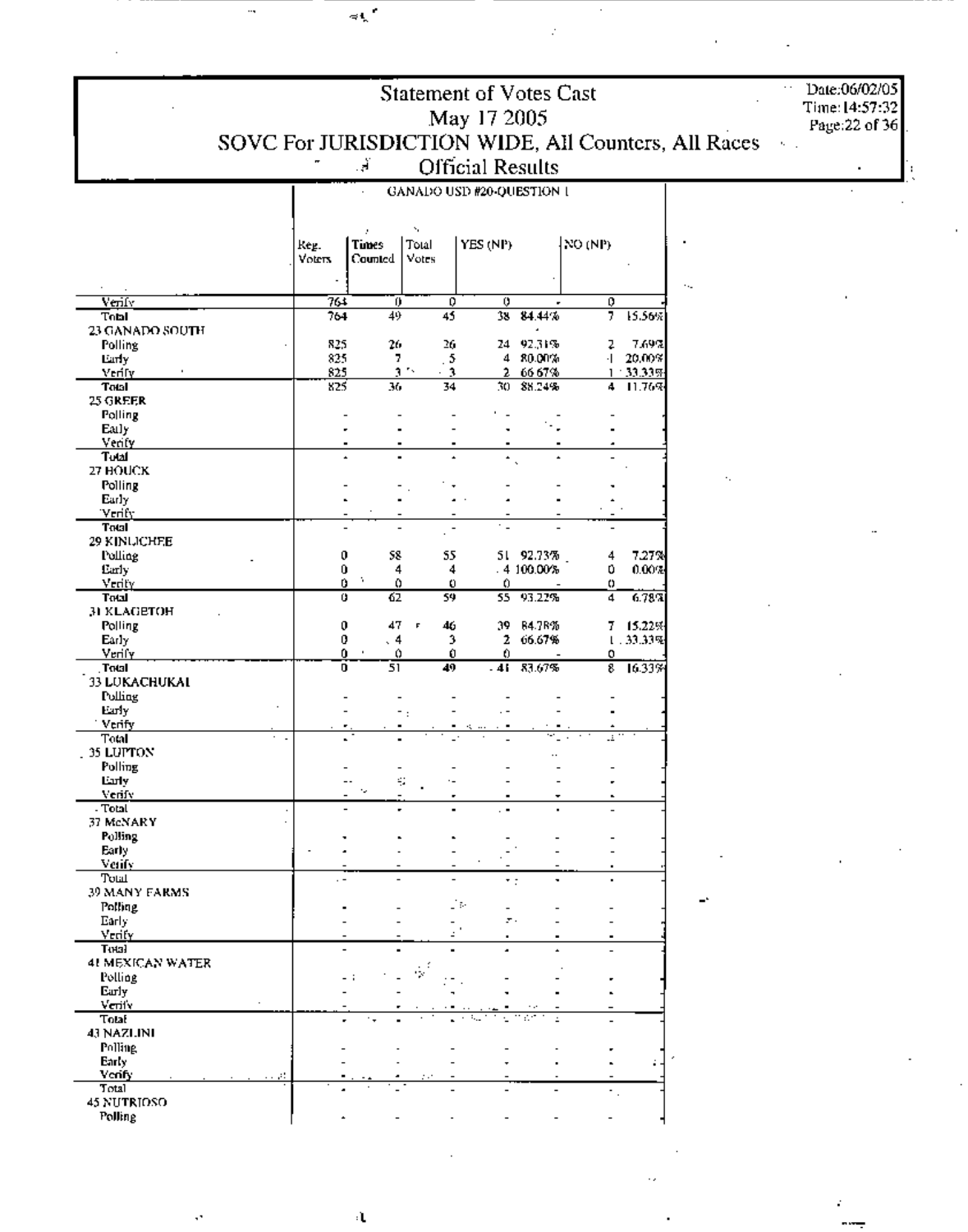|                               |    | ۰              | ŗt.      |              | $\cdots$                       |                       |         |                 |                                                     |                                 |
|-------------------------------|----|----------------|----------|--------------|--------------------------------|-----------------------|---------|-----------------|-----------------------------------------------------|---------------------------------|
|                               |    |                |          |              | <b>Statement of Votes Cast</b> |                       |         |                 |                                                     | Date:06/02/05<br>Time: 14:57:32 |
| ۰.                            |    |                | ċ.       |              | May 17 2005                    |                       |         |                 |                                                     | Page: 23 of 36]                 |
|                               |    |                |          |              |                                |                       |         |                 | SOVC For JURISDICTION WIDE. All Counters, All Races |                                 |
|                               | -1 |                | ٠,       |              | Official Results               |                       |         |                 |                                                     |                                 |
|                               |    |                |          |              | GANADO USD #20-QUESTION        |                       |         |                 |                                                     |                                 |
|                               |    |                |          |              |                                |                       |         |                 |                                                     |                                 |
|                               |    | Reg. -         | Times    | Total        | YES (NP)                       |                       | NO (NP) |                 |                                                     |                                 |
|                               |    | Voters         | Counted  | <b>Votes</b> |                                |                       |         |                 |                                                     |                                 |
|                               |    |                |          |              |                                |                       |         |                 |                                                     |                                 |
| Early<br>Verify:              |    |                | 138      |              |                                |                       |         |                 |                                                     |                                 |
| Total<br>46 OAK SPRINGS       |    |                |          |              |                                |                       |         |                 |                                                     |                                 |
| Polling.                      |    |                |          |              |                                |                       |         |                 |                                                     |                                 |
| Early<br>Venty -              |    |                |          |              |                                |                       |         |                 |                                                     |                                 |
| Total<br>48 PUERCO EAST       |    |                |          |              |                                |                       |         |                 |                                                     |                                 |
| <b>Polling</b>                |    |                |          |              |                                |                       |         |                 |                                                     |                                 |
| Early<br>Verify               |    |                |          |              |                                |                       |         |                 |                                                     |                                 |
| Total<br>49 PUERCO WEST       |    |                |          |              |                                |                       |         |                 |                                                     |                                 |
| Polling                       |    |                |          |              |                                |                       |         |                 |                                                     |                                 |
| Early<br>Verify               |    |                |          |              |                                |                       |         |                 |                                                     |                                 |
| 'Folaf<br>51 RED MESA         |    |                |          |              |                                |                       |         |                 |                                                     |                                 |
| Polling                       |    |                |          |              |                                |                       |         |                 |                                                     |                                 |
| Early<br>Verify               |    |                | v        |              |                                |                       |         |                 |                                                     |                                 |
| Total<br>52 RED VALLEY        |    |                |          |              |                                |                       |         |                 |                                                     |                                 |
| Polling                       |    |                |          |              |                                |                       |         |                 |                                                     |                                 |
| Early<br>Venty                |    |                |          |              |                                |                       |         |                 |                                                     |                                 |
| Total<br>$\cdot$              |    |                |          |              |                                |                       |         |                 |                                                     |                                 |
| 54 ROCK POINT<br>Polling      |    |                |          |              |                                |                       |         |                 |                                                     |                                 |
| Early<br>Venfy                |    |                |          |              |                                |                       |         |                 |                                                     |                                 |
| Total<br>56 ROUGH ROCK        |    |                |          |              |                                |                       |         |                 |                                                     |                                 |
| Polling                       |    |                |          |              |                                |                       |         |                 |                                                     |                                 |
| Early<br>Verify               |    | $\blacksquare$ |          |              |                                |                       |         |                 |                                                     |                                 |
| Total -<br>58 ROUND ROCK      |    |                |          |              |                                |                       |         |                 |                                                     |                                 |
| Polling                       |    |                | ÷        |              |                                |                       |         |                 |                                                     |                                 |
| Early<br>Verify               |    |                |          |              | ٠.                             |                       |         |                 |                                                     |                                 |
| Total<br>65 ST. MICHAELS      |    |                |          |              |                                |                       |         |                 |                                                     |                                 |
| <b>Polling</b>                |    |                |          |              |                                |                       |         |                 |                                                     |                                 |
| <b>Early</b><br>Verify        |    |                | ç,       |              |                                |                       |         |                 |                                                     |                                 |
| Total                         |    |                | ×        |              |                                |                       |         |                 |                                                     |                                 |
| 67 SAWMILL<br>Polling         |    |                |          |              |                                |                       |         |                 |                                                     |                                 |
| Early<br>Verify               |    |                |          |              |                                |                       |         |                 |                                                     |                                 |
| Total                         |    |                |          |              | $\cdot$ $\sim$                 |                       |         | $-$ :           |                                                     |                                 |
| 74 STEAMBOAT<br>Polling       |    | 1176           | 57       |              | 57.                            | 46 80.70%             |         | 11 19.30%       |                                                     |                                 |
| Early<br>Venty                |    | 1176<br>1176   | នេ<br>-1 |              | 16.<br>-1                      | 14 87.50%<br>1100.00% | 2<br>0. | 12.50%<br>0.00% |                                                     |                                 |
| Total<br><b>76 SWEETWATER</b> |    | 1176           | 76       |              | 74                             | 61 82.43%             |         | 13 17.57%       |                                                     |                                 |
|                               |    |                |          |              |                                |                       |         |                 |                                                     |                                 |

ă.

 $\overline{\mathbb{R}}$ 

Ŧ

J.

À,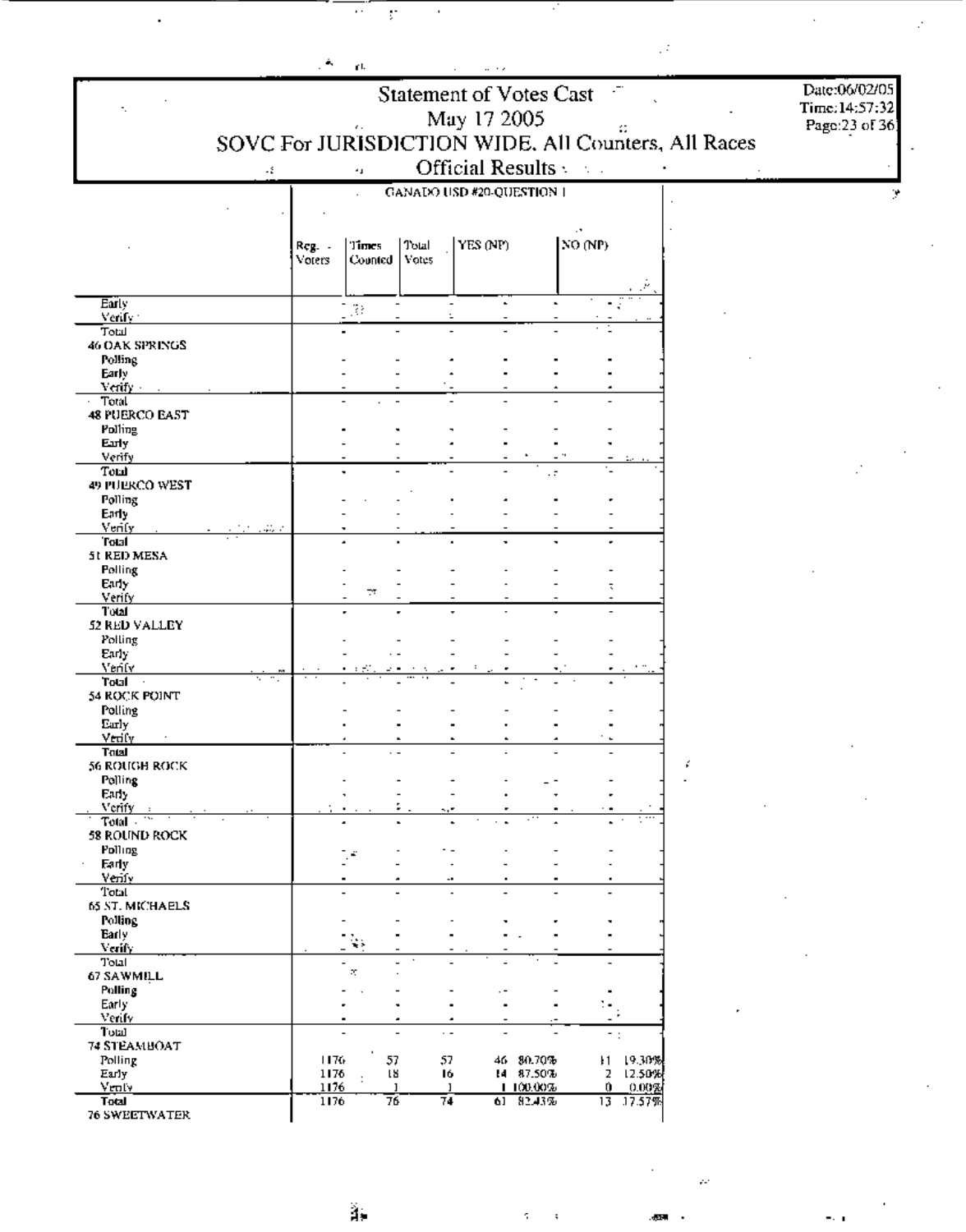| <sup>3</sup> Statement of Votes Cast<br>May 17 2005<br>SOVC For JURISDICTION WIDE, All Counters, All Races<br>Official Results |                       |                    |                |                           |                          |         |                    |  |  |
|--------------------------------------------------------------------------------------------------------------------------------|-----------------------|--------------------|----------------|---------------------------|--------------------------|---------|--------------------|--|--|
| $\overline{a}$                                                                                                                 |                       |                    |                | GANADO USD #20-QUESTION 1 |                          |         | ×                  |  |  |
|                                                                                                                                |                       |                    |                |                           |                          |         |                    |  |  |
|                                                                                                                                | Reg.<br><b>VOICES</b> | Times<br>Counted   | Total<br>Votes | YES (NP)                  |                          | NO (NP) |                    |  |  |
|                                                                                                                                |                       |                    |                |                           |                          |         |                    |  |  |
| <b>Polling</b><br>Early                                                                                                        |                       |                    |                |                           |                          |         |                    |  |  |
| Verify -                                                                                                                       |                       |                    |                |                           |                          |         |                    |  |  |
| Total<br>78 TACHEE                                                                                                             |                       |                    |                |                           |                          |         |                    |  |  |
| Pulling                                                                                                                        |                       |                    |                |                           |                          |         |                    |  |  |
| ·Early                                                                                                                         |                       |                    |                |                           |                          |         |                    |  |  |
| Verify :<br>Total                                                                                                              |                       |                    |                |                           |                          |         |                    |  |  |
| K0 TEEC NOS POS                                                                                                                |                       |                    |                |                           |                          |         |                    |  |  |
| Polling.<br>Early                                                                                                              |                       |                    |                |                           |                          |         |                    |  |  |
| Verify                                                                                                                         |                       |                    |                |                           |                          |         |                    |  |  |
| Total<br>82 VERNON                                                                                                             |                       |                    |                | $\overline{a}$            |                          |         |                    |  |  |
| Polling                                                                                                                        |                       |                    |                |                           |                          |         |                    |  |  |
| - Early                                                                                                                        |                       |                    |                |                           |                          |         |                    |  |  |
| Venfy.<br>Total                                                                                                                |                       |                    |                |                           |                          |         |                    |  |  |
| <b>84 WILBATFIELDS</b>                                                                                                         |                       |                    |                |                           |                          |         |                    |  |  |
| Folling<br>Early                                                                                                               |                       |                    |                |                           |                          |         |                    |  |  |
| Verify                                                                                                                         |                       |                    |                |                           |                          | r.      |                    |  |  |
| Total-<br>86 WIDE RUINS                                                                                                        |                       |                    |                |                           |                          |         |                    |  |  |
| Polling                                                                                                                        |                       |                    |                |                           |                          |         |                    |  |  |
| Early<br>Venty                                                                                                                 |                       |                    |                |                           |                          |         |                    |  |  |
| Total                                                                                                                          |                       |                    |                |                           |                          |         |                    |  |  |
| 88 WINDOW ROCK                                                                                                                 |                       |                    |                |                           |                          |         |                    |  |  |
| Polling<br>Early                                                                                                               |                       |                    |                |                           |                          | . .     | ٠.                 |  |  |
| - Venfy                                                                                                                        |                       |                    |                |                           |                          |         |                    |  |  |
| Total<br>Total                                                                                                                 |                       |                    |                |                           |                          |         |                    |  |  |
| · Polling                                                                                                                      | 3406                  | 299                | 291            |                           | 255 87.63%               |         | 36 12.37%          |  |  |
| Early<br>Verify                                                                                                                | 3406<br>3406          | $\cdot$ 44<br>- 49 | 38<br>4        | 4<br>Я                    | $31 - 81.58\%$<br>75.00% |         | 7 18.42%<br>25.00% |  |  |
| Total                                                                                                                          | $3406 - 7$            | 347                |                | $333 -$                   | 289 86.79%               |         | 44 - 13 21%        |  |  |

 $\mathcal{E}^{\mathcal{E}}$  and  $\mathcal{E}^{\mathcal{E}}$  are the contract of  $\mathcal{E}^{\mathcal{E}}$  and  $\mathcal{E}^{\mathcal{E}}$  are the contract of  $\mathcal{E}^{\mathcal{E}}$ 

 $\label{eq:2.1} \frac{1}{\sqrt{2}}\left(\frac{1}{\sqrt{2}}\right)^{2} \frac{1}{\sqrt{2}}\left(\frac{1}{\sqrt{2}}\right)^{2} \frac{1}{\sqrt{2}}\left(\frac{1}{\sqrt{2}}\right)^{2} \frac{1}{\sqrt{2}}\left(\frac{1}{\sqrt{2}}\right)^{2} \frac{1}{\sqrt{2}}\left(\frac{1}{\sqrt{2}}\right)^{2} \frac{1}{\sqrt{2}}\left(\frac{1}{\sqrt{2}}\right)^{2} \frac{1}{\sqrt{2}}\left(\frac{1}{\sqrt{2}}\right)^{2} \frac{1}{\sqrt{2}}\left(\frac{$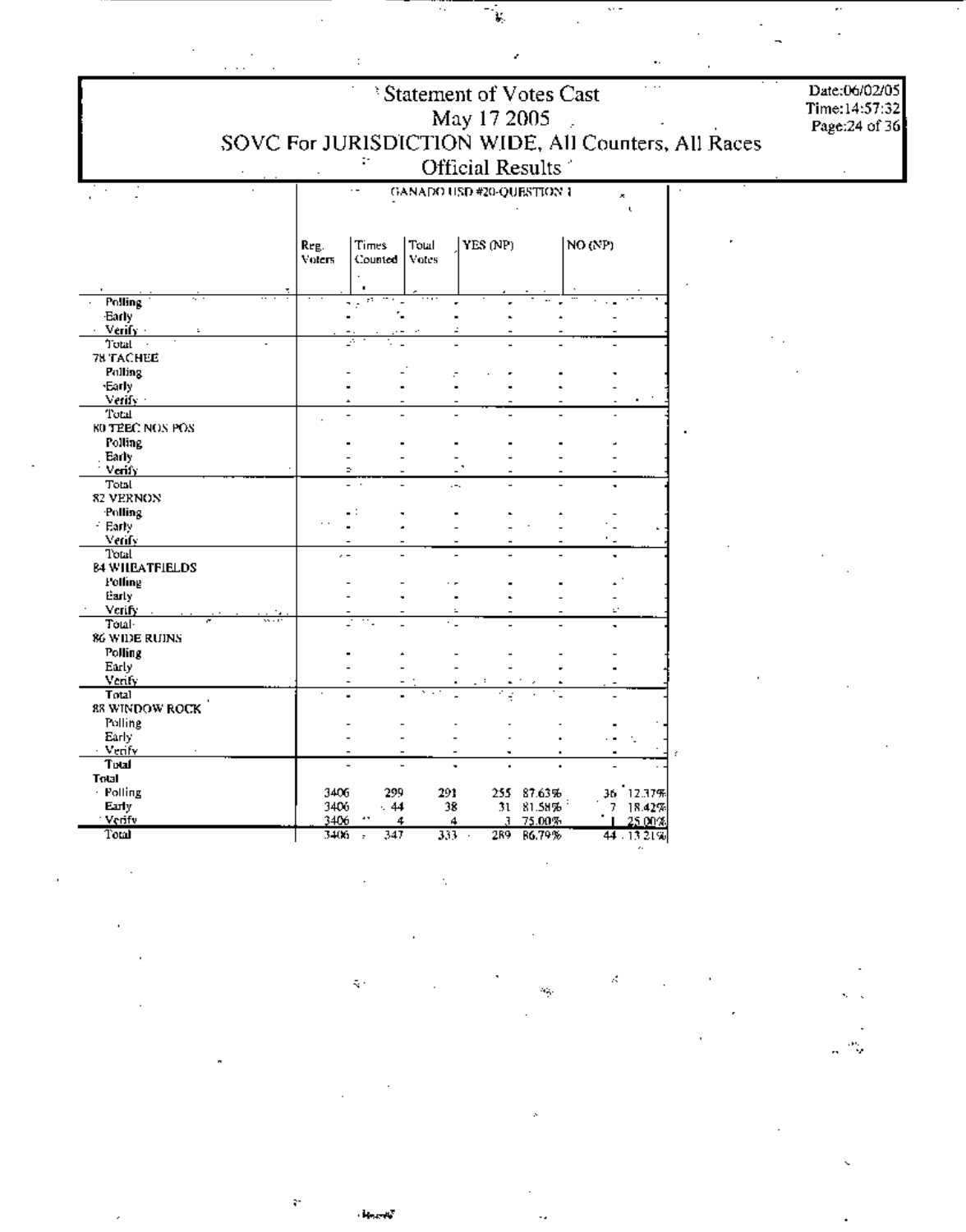| Statement of Votes Cast<br>May 17 2005<br>SOVC For JURISDICTION WIDE, All Counters, All Races<br><b>Official Results</b><br>GANADO USD QUEST 2<br>. |                          |                          |                                  |              |           |                              |        |  |  |
|-----------------------------------------------------------------------------------------------------------------------------------------------------|--------------------------|--------------------------|----------------------------------|--------------|-----------|------------------------------|--------|--|--|
|                                                                                                                                                     | Reg.<br>Voters           | Times<br>Counted Votes   | Total                            | YES (NP)     |           | $\ket{\text{NO}(\text{NP})}$ |        |  |  |
|                                                                                                                                                     |                          |                          |                                  |              |           |                              |        |  |  |
| <b>JURISDICTION WIDE</b><br>02 ALPINE                                                                                                               |                          |                          |                                  |              |           |                              |        |  |  |
| Polling                                                                                                                                             |                          |                          |                                  |              |           |                              |        |  |  |
| Early<br>Verify                                                                                                                                     |                          |                          |                                  |              |           |                              |        |  |  |
| Total                                                                                                                                               |                          |                          |                                  |              |           |                              |        |  |  |
| 03 CANYON DE CHELLY<br>Polling                                                                                                                      |                          |                          |                                  |              |           |                              |        |  |  |
| Early                                                                                                                                               |                          |                          |                                  |              |           |                              |        |  |  |
| Yerify,<br>Total                                                                                                                                    |                          |                          |                                  |              |           |                              |        |  |  |
| 05 CHINLE                                                                                                                                           |                          |                          |                                  |              |           |                              |        |  |  |
| Polling<br>Early                                                                                                                                    |                          |                          |                                  |              |           |                              |        |  |  |
| Verify.                                                                                                                                             |                          |                          |                                  |              |           |                              |        |  |  |
| Total<br>09 CONCHO                                                                                                                                  | ÷                        | $\overline{\phantom{a}}$ |                                  |              |           |                              |        |  |  |
| Polling                                                                                                                                             |                          |                          |                                  |              |           |                              |        |  |  |
| Early<br><b>Verify</b>                                                                                                                              |                          |                          |                                  |              |           |                              |        |  |  |
| Tutal                                                                                                                                               |                          |                          |                                  |              |           |                              |        |  |  |
| 10 CORNEIELDS<br>Polling                                                                                                                            | 641                      | 69                       | 68                               | 66.          | 97.06%    | z                            | 2.94%  |  |  |
| Early                                                                                                                                               | 641<br>(41)              | 4                        | 4                                | $\mathbf{2}$ | 50.00%    | 2                            | 50 00% |  |  |
| Verify<br>Total                                                                                                                                     | 641                      | Ð<br>73                  | 0<br>$\overline{\boldsymbol{n}}$ | 0<br>68      | 94.44%    | $\theta$<br>4                | 5.56%  |  |  |
| II COTTONWOOD<br>Polling                                                                                                                            |                          |                          |                                  |              |           |                              |        |  |  |
| Early                                                                                                                                               |                          |                          |                                  |              |           |                              |        |  |  |
| Verify<br>Total                                                                                                                                     |                          |                          | <b>ACL</b><br>÷,                 | п.           |           |                              |        |  |  |
| 12 CORONADO/61-ST, JOHNS                                                                                                                            |                          |                          |                                  |              |           |                              |        |  |  |
| Polling<br>Early                                                                                                                                    |                          |                          |                                  |              |           |                              |        |  |  |
| Verify                                                                                                                                              |                          |                          |                                  |              |           |                              |        |  |  |
| Total<br>13 DENNEHOTSO                                                                                                                              | $\overline{\phantom{a}}$ |                          |                                  |              |           |                              |        |  |  |
| Polling                                                                                                                                             |                          |                          |                                  |              |           |                              |        |  |  |
| <b>Barly</b><br>$X$ erify,                                                                                                                          |                          |                          |                                  |              |           | ċ,                           |        |  |  |
| Total                                                                                                                                               |                          |                          |                                  | ÷.           |           |                              |        |  |  |
| 16 EAGAR/59-ROUND VALLEY<br>Polling                                                                                                                 |                          |                          |                                  |              |           |                              |        |  |  |
| Early<br>Venfy.                                                                                                                                     |                          |                          |                                  |              |           |                              |        |  |  |
| Treat                                                                                                                                               |                          |                          | ٠<br>А,                          |              |           | $\overline{\phantom{0}}$     |        |  |  |
| 17 FLAT TOP/70 SPRINGERVILLE<br>Polling                                                                                                             |                          |                          |                                  |              |           |                              |        |  |  |
| Early                                                                                                                                               |                          |                          |                                  |              |           |                              |        |  |  |
| Venfy<br>Total                                                                                                                                      | ٠                        |                          |                                  |              |           |                              |        |  |  |
| 19 FORT DEFIANCE                                                                                                                                    |                          |                          |                                  |              | аўн       |                              |        |  |  |
| Polling.<br>'Early                                                                                                                                  | t,                       | $\blacksquare$           |                                  |              |           |                              |        |  |  |
| Verify                                                                                                                                              | $\blacksquare$           | ٠                        | $\blacksquare$                   |              |           |                              |        |  |  |
| Total<br>22 GANADO NORTH                                                                                                                            | $\overline{\phantom{0}}$ | $\overline{\phantom{a}}$ | $\overline{\phantom{a}}$         |              | ٠         |                              |        |  |  |
| Tolling<br>L.                                                                                                                                       | 764                      | 42                       | 41                               |              | 37 90 24% | $4^{\circ}$                  | 9.76%  |  |  |
| Early                                                                                                                                               | 764                      | 7.1                      | 7                                |              | 7 100.00% | 0                            | 0.00%  |  |  |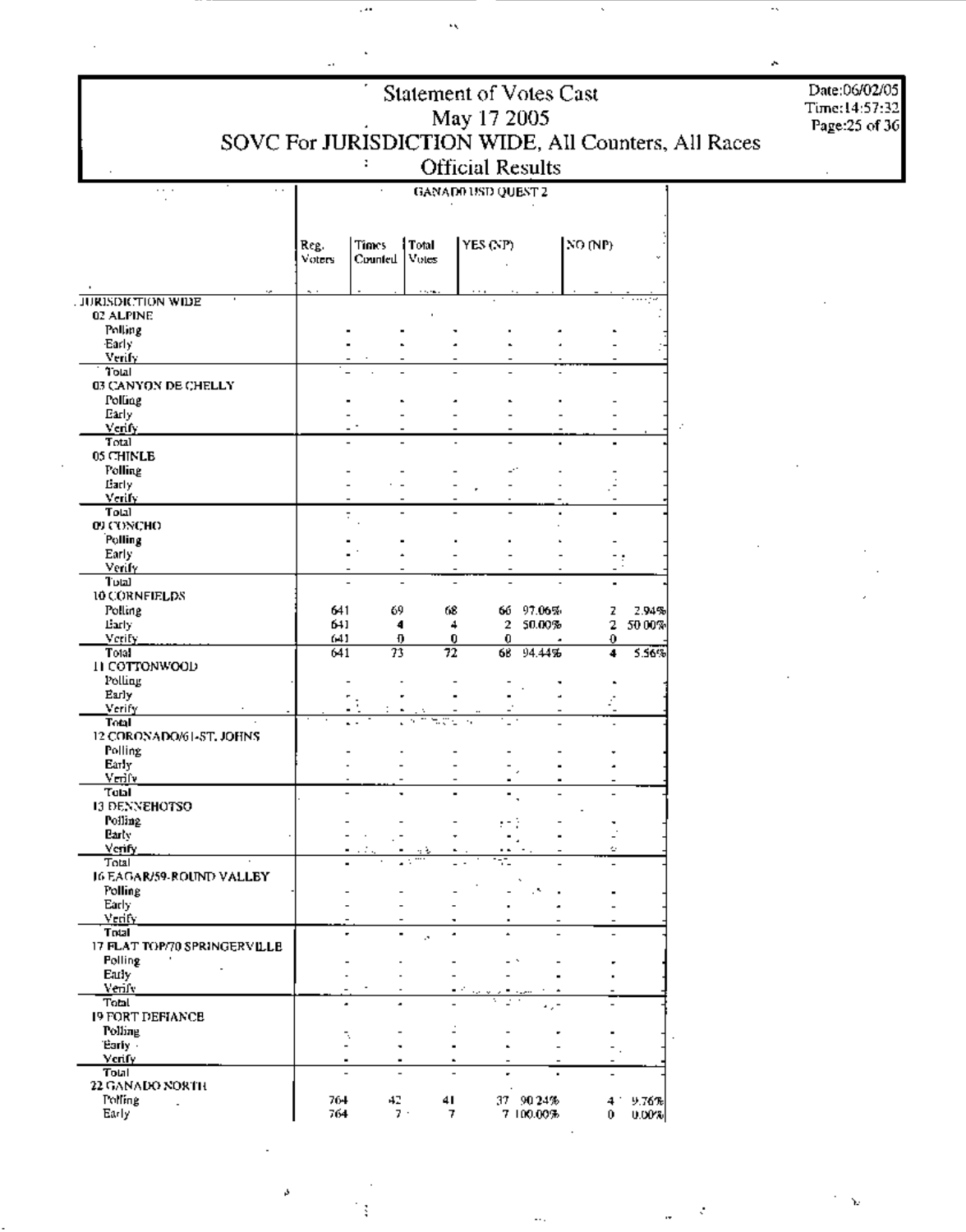| <b>Statement of Votes Cast</b><br>'May 17 2005 - |                  |                  |                         |                             |                                                     |   |               |  |  |  |
|--------------------------------------------------|------------------|------------------|-------------------------|-----------------------------|-----------------------------------------------------|---|---------------|--|--|--|
|                                                  | Η.               |                  |                         |                             | SOVC For JURISDICTION WIDE, All Counters, All Races |   | Page:26 of 36 |  |  |  |
|                                                  |                  |                  | <b>Official Results</b> |                             |                                                     |   |               |  |  |  |
|                                                  |                  |                  | GANADO USD QUEST 2      |                             |                                                     |   |               |  |  |  |
|                                                  |                  |                  |                         |                             |                                                     |   |               |  |  |  |
|                                                  |                  |                  |                         |                             |                                                     |   |               |  |  |  |
|                                                  | 'l'imes<br>Reg.  | Total            | YES (NP)                |                             | NO(NP)                                              |   |               |  |  |  |
|                                                  | Voters           | Counted<br>Votes |                         |                             |                                                     |   |               |  |  |  |
| Verify                                           | 764              |                  | U.<br>o                 |                             | o                                                   |   |               |  |  |  |
| Total                                            | 764              | 0<br>49.         | 48                      | 44 91.67%                   | 4.8.33%                                             |   |               |  |  |  |
| 23 GANADO SOUTH                                  |                  |                  |                         |                             |                                                     |   |               |  |  |  |
| <b>Polling</b><br>Early                          | 825.<br>$R25$ :  | 26<br>T.         | 26<br>7                 | 26 100.00%<br>7 100.00%     | 0.00%<br>٥<br>0.00%<br>۵                            |   |               |  |  |  |
| Verify<br>r in                                   | $R25 - 8$        | 3 - 1            | 3                       | 3,100,00%                   | o<br>0.00%                                          |   |               |  |  |  |
| Total<br>25 GREER                                | $\overline{825}$ | 36               | 36                      | 36-100,00%                  | u<br>0.00%                                          |   |               |  |  |  |
| Pulling                                          |                  |                  |                         |                             |                                                     |   |               |  |  |  |
| Early<br><u>Venih</u>                            |                  |                  |                         |                             |                                                     |   |               |  |  |  |
| Total                                            |                  |                  |                         |                             |                                                     |   |               |  |  |  |
| 27 HOUCK<br>Polling                              |                  |                  |                         |                             |                                                     |   |               |  |  |  |
| Larly                                            |                  |                  |                         |                             |                                                     |   |               |  |  |  |
| <b>Yenfy</b><br>Total                            |                  |                  |                         |                             |                                                     |   |               |  |  |  |
| 29 KINLICHEE                                     |                  |                  |                         |                             |                                                     | ÷ |               |  |  |  |
| <b>Polling</b><br>Early                          | o<br>Ð           | $-58$<br>4       | 58<br>4                 | 51 87.93%<br>4 100.00%      | 7 42.07%<br>0.00%<br>0                              |   |               |  |  |  |
| Venfy                                            | 0                | $0$ $\prime$     | 0<br>0                  |                             | 0.                                                  |   |               |  |  |  |
| Taal                                             | 0                | 62               | 62.                     | 55 88.71%                   | $7 - 11.29%$                                        |   |               |  |  |  |
| <b>31 KLAGETOH</b><br>Polling                    | Ð                | 47               | 46                      | $-41$ 89.13%                | 5 10.87%                                            |   |               |  |  |  |
| Early                                            | 0                | 4                | 41                      | 4 100,00%                   | $\mathbf{0}$<br>0.00%                               |   |               |  |  |  |
| Verify<br>Total                                  | D<br>0           | 0<br>51          | 0<br>50                 | $\mathbf{0}$ .<br>45 90.00% | υ.<br>$5 - 10.00%$                                  |   |               |  |  |  |
| 33 LUKACHUKAI                                    |                  |                  |                         |                             |                                                     |   |               |  |  |  |
| Polling<br>Early                                 |                  |                  |                         |                             |                                                     |   |               |  |  |  |
| Verify                                           |                  |                  |                         |                             |                                                     |   |               |  |  |  |
| Total<br><b>35 LUPTON</b>                        | $\cdot$ .        |                  |                         |                             |                                                     |   |               |  |  |  |
| Polling                                          |                  |                  |                         |                             |                                                     |   |               |  |  |  |
| Early<br>Verify                                  |                  |                  |                         |                             |                                                     |   |               |  |  |  |
| Total                                            |                  |                  |                         |                             |                                                     |   |               |  |  |  |
| 37 McNARY<br>Polling                             |                  |                  |                         |                             |                                                     |   |               |  |  |  |
| Early                                            |                  |                  |                         |                             |                                                     |   |               |  |  |  |
| Verify<br>Total                                  |                  |                  |                         |                             | ۰.                                                  |   |               |  |  |  |
| 39 MANY FARMS                                    |                  |                  |                         |                             |                                                     |   |               |  |  |  |
| Polling.<br>Early                                |                  |                  |                         |                             |                                                     |   |               |  |  |  |
| Verify                                           |                  |                  |                         |                             |                                                     |   |               |  |  |  |
| Total                                            |                  |                  |                         | .-                          |                                                     |   |               |  |  |  |
| 41 MEXICAN WATER<br>- Polling                    |                  |                  |                         |                             |                                                     |   |               |  |  |  |
| <b>Barly</b>                                     |                  |                  |                         |                             |                                                     |   |               |  |  |  |
| Verify.<br>Total                                 |                  |                  |                         |                             |                                                     |   |               |  |  |  |
| 43 NAZLINI                                       |                  |                  |                         |                             |                                                     |   |               |  |  |  |
| Polling<br>Early<br>÷                            |                  |                  |                         |                             |                                                     |   |               |  |  |  |
| Verify                                           |                  |                  |                         |                             |                                                     |   |               |  |  |  |
| Total<br>45 NUTRIOSO                             |                  |                  |                         |                             | $\sim$                                              |   |               |  |  |  |
| Polling                                          |                  |                  |                         |                             |                                                     |   |               |  |  |  |

 $\mathbb{Z}$  $\bar{ }$ 

 $\bar{z}_k$ 

 $\ddot{\phantom{a}}$ 

 $\frac{1}{2}$ 

 $\frac{1}{2}$ 

 $\overline{\phantom{a}}$ 

şx,

 $\mathscr{A}_i$ 

j.,

 $\Delta \Delta \Delta \phi$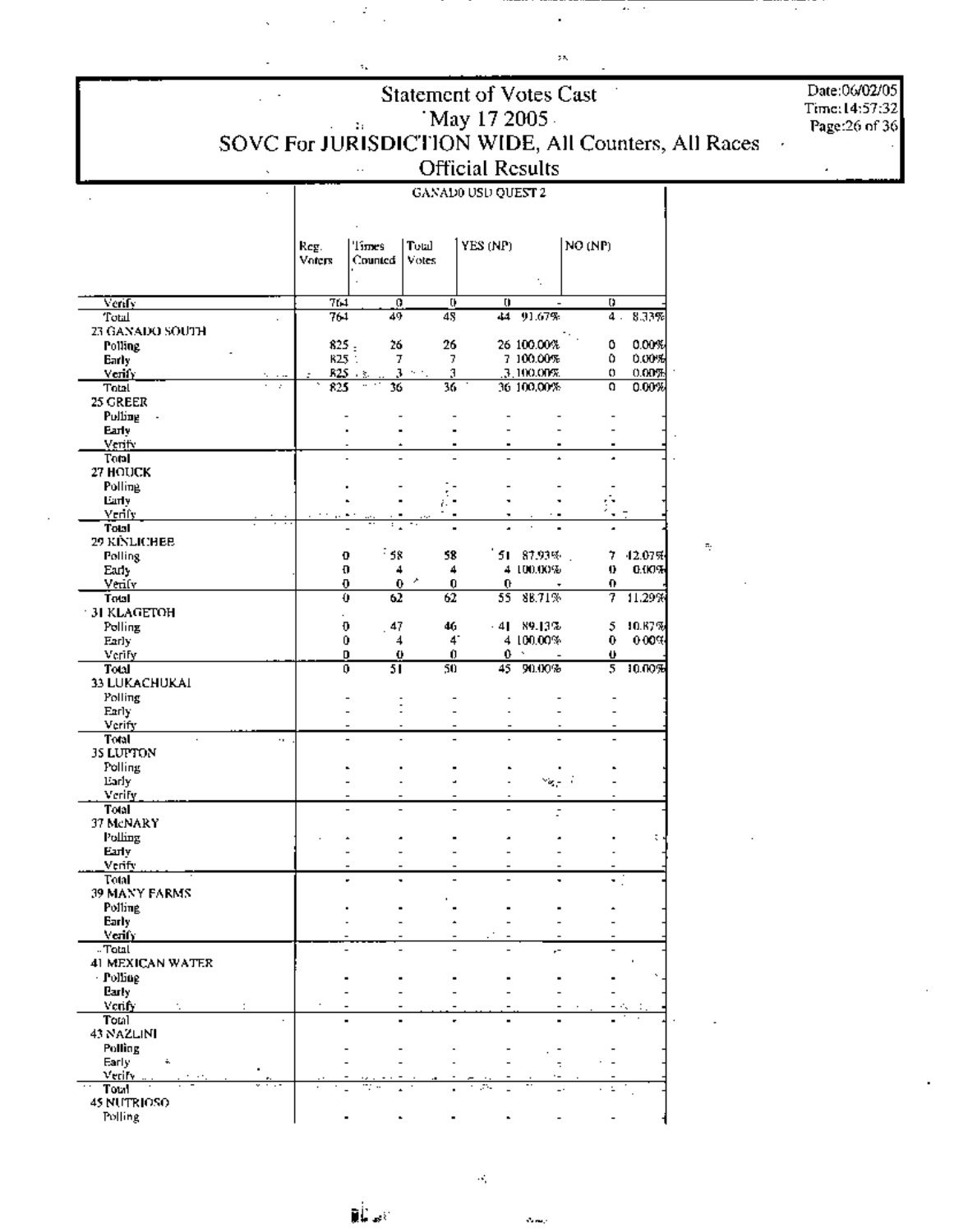### **GANADO USD QUEST 2**

|                                   | Reg.<br>Voiers | <b>Times</b><br>Counted          | Total<br>Votes       | YES (NP)           | NO (NP)             |                                  |                  |
|-----------------------------------|----------------|----------------------------------|----------------------|--------------------|---------------------|----------------------------------|------------------|
| Early                             |                | $\blacksquare$                   |                      | $\overline{\cdot}$ |                     | ۰                                |                  |
| Verify<br>Total                   |                | $\hat{\mathbf{r}}$               | $\blacksquare$       |                    |                     | ٠<br>$\blacksquare$              |                  |
| 46 OAK SPRINGS                    |                |                                  |                      |                    |                     |                                  |                  |
| <b>Polling</b>                    |                |                                  |                      |                    |                     |                                  |                  |
| Early                             |                |                                  |                      |                    |                     |                                  |                  |
| Venty                             |                |                                  |                      |                    |                     |                                  |                  |
| Total                             |                |                                  |                      |                    |                     |                                  |                  |
| - 48 PUERCO EAST<br>Polling       |                |                                  |                      |                    |                     |                                  |                  |
| Early                             |                |                                  |                      |                    |                     |                                  |                  |
| Verify                            |                |                                  |                      |                    |                     |                                  |                  |
| Total                             |                |                                  |                      |                    |                     |                                  |                  |
| 49 PUERCO WEST                    |                |                                  |                      |                    |                     |                                  |                  |
| I olling<br>Early                 |                |                                  |                      |                    |                     |                                  |                  |
| venly                             |                | ٠                                |                      |                    |                     |                                  |                  |
| Total                             |                |                                  |                      |                    |                     |                                  |                  |
| 51 RED MESA                       |                |                                  |                      |                    |                     |                                  |                  |
| <b>Polling</b>                    |                |                                  |                      |                    |                     |                                  |                  |
| <b>Barly</b><br>Verify            |                |                                  |                      |                    |                     |                                  |                  |
| Total                             |                | L.                               | $\overline{a}$       |                    |                     | $\overline{a}$                   |                  |
| 52 RED VALLEY                     |                |                                  |                      |                    |                     |                                  |                  |
| <b>Polling</b>                    |                |                                  |                      |                    |                     |                                  |                  |
| Farty                             |                |                                  |                      |                    |                     |                                  |                  |
| Verify<br>Total                   |                |                                  |                      |                    |                     | ۰                                |                  |
| 54 ROCK POINT                     |                |                                  |                      |                    |                     |                                  |                  |
| Polling                           |                |                                  |                      |                    |                     |                                  |                  |
| <b>Early</b>                      |                |                                  |                      |                    |                     |                                  |                  |
| Verify                            |                |                                  |                      |                    |                     |                                  |                  |
| Total<br>56 ROUGH ROCK            |                |                                  |                      |                    |                     |                                  |                  |
| Polling                           |                |                                  |                      |                    |                     |                                  |                  |
| Early                             |                |                                  |                      |                    |                     |                                  |                  |
| Verify.                           |                |                                  |                      |                    |                     |                                  |                  |
| Total                             |                | ÷<br>$\blacksquare$              | ÷                    | ÷                  |                     | $\blacksquare$<br>$\blacksquare$ |                  |
| 58 ROUND ROCK<br>Polling          |                |                                  |                      |                    |                     |                                  |                  |
| Early                             |                |                                  |                      |                    |                     |                                  |                  |
| Verify.                           |                |                                  |                      |                    |                     |                                  |                  |
| Total                             |                |                                  |                      |                    |                     |                                  |                  |
| <b>65 ST. MICHAELS</b><br>Polling |                |                                  |                      |                    |                     |                                  |                  |
| Early                             |                | $\blacksquare$<br>L,             |                      |                    |                     |                                  |                  |
| Venfy                             |                | $\overline{\phantom{0}}$         | z,<br>$\blacksquare$ | ٠.                 |                     |                                  |                  |
| . Talal                           |                | $\overline{a}$<br>$\overline{a}$ |                      | ٠.                 |                     |                                  |                  |
| 67 SAWMILL                        |                |                                  |                      |                    |                     |                                  |                  |
| Polling<br>Early                  |                |                                  |                      |                    |                     |                                  |                  |
| verify                            |                |                                  |                      |                    |                     |                                  |                  |
| Toul                              |                | ٠                                | $\ddot{\phantom{a}}$ |                    |                     |                                  |                  |
| 74 STEAMBOAT                      |                |                                  |                      |                    |                     |                                  |                  |
| Polling<br>Early                  | 1176<br>1176   | 57<br>18                         | 57<br>17             | 51.                | 89.47%<br>15 88.24% | 6<br>z                           | 10.53%<br>11.76% |
| Verify                            | 1176           | $\mathsf{I}$                     | T                    | $\cdot$ 1          | 100,00%             | 0                                | 0.00%            |
| Total                             | 1176           | 76                               | 75                   | 67                 | 89.33保              | 8                                | 10.67%           |
| <b>76 SWEETWATER</b>              |                |                                  |                      |                    |                     |                                  |                  |

 $\Omega_{\rm{max}}$  $\mathcal{A}$ 

 $\cdot$ 

Date:06/02/05 Time:14:57:32 Page: 27 of 36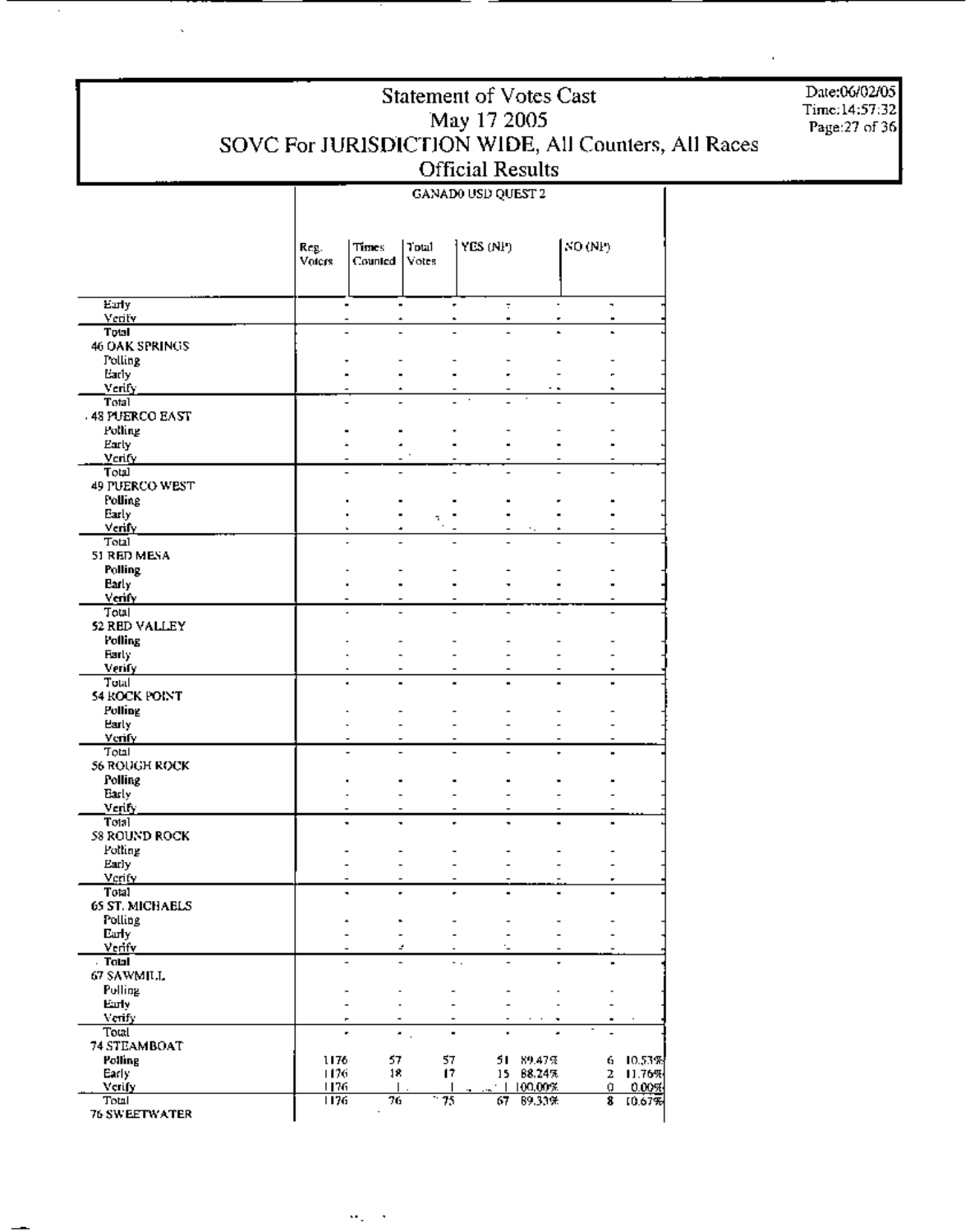Date:06/02/05 Time: 14:57:32<br>Page: 28 of 36

### GANADO USD QUEST 2

|                        | Reg.<br>Voters | Times<br>Counted 1 | Total<br>Votes | YES (NP)   |           | NO (NP)        |       |
|------------------------|----------------|--------------------|----------------|------------|-----------|----------------|-------|
| <b>Folling</b>         |                |                    |                | ٠          |           | ٠              |       |
| Early                  |                |                    |                |            |           |                |       |
| Verify                 |                |                    |                |            |           |                |       |
| Total                  |                |                    |                |            |           |                |       |
| 78 TACHEE              |                |                    |                |            |           |                |       |
| Polling                |                |                    |                |            |           |                |       |
| Early                  |                |                    |                |            |           |                |       |
| Venty                  |                |                    |                |            |           |                |       |
| Total                  |                |                    |                |            |           |                |       |
| <b>BO TEEC NOS POS</b> |                |                    |                |            |           |                |       |
| Polling                |                |                    |                |            |           |                |       |
| Early                  |                |                    |                |            |           |                |       |
| Venfy<br>Total         |                |                    |                |            |           |                |       |
| 82 VERNON              |                |                    |                |            |           |                |       |
| Polling                |                |                    |                |            |           |                |       |
| Barly                  |                |                    |                |            |           |                |       |
| Verify                 |                |                    |                |            |           |                |       |
| Total                  |                |                    | $\blacksquare$ |            |           |                |       |
| 84 WHEATFIELDS         |                |                    |                |            |           |                |       |
| Polling                |                |                    |                |            |           |                |       |
| Early                  |                |                    |                |            |           |                |       |
| <b>Verify</b>          |                |                    |                |            |           |                |       |
| Total                  |                |                    |                |            |           |                |       |
| <b>86 WIDE RUINS</b>   |                |                    |                |            |           |                |       |
| Polling                |                |                    |                |            |           |                |       |
| Early                  |                |                    |                |            |           |                |       |
| Verify.                |                |                    |                |            | ٠         | $\blacksquare$ |       |
| Total                  |                |                    |                |            |           |                |       |
| <b>88 WINDOW ROCK</b>  |                |                    |                |            |           |                |       |
| <b>Polling</b>         |                |                    |                |            |           |                |       |
| Early                  |                |                    |                |            |           |                |       |
| Verify                 |                |                    |                |            |           |                |       |
| Total                  |                | $\overline{a}$     | ÷,             |            |           |                |       |
| Total                  |                |                    |                |            |           |                |       |
| Polling                | 3406           | 299                |                | 272<br>296 | 91.89%    | 24             | 8.11% |
| Early                  | 3406           | 44                 |                | 43<br>39.  | 90.70%    | 4              | 9.30% |
| Verify                 | 1406           |                    | 4              | 4          | 4 100,00% | 0              | 0.00% |
| Total                  | 1406           | 347                |                | 343<br>315 | 91.84%    | 28             | 8.16% |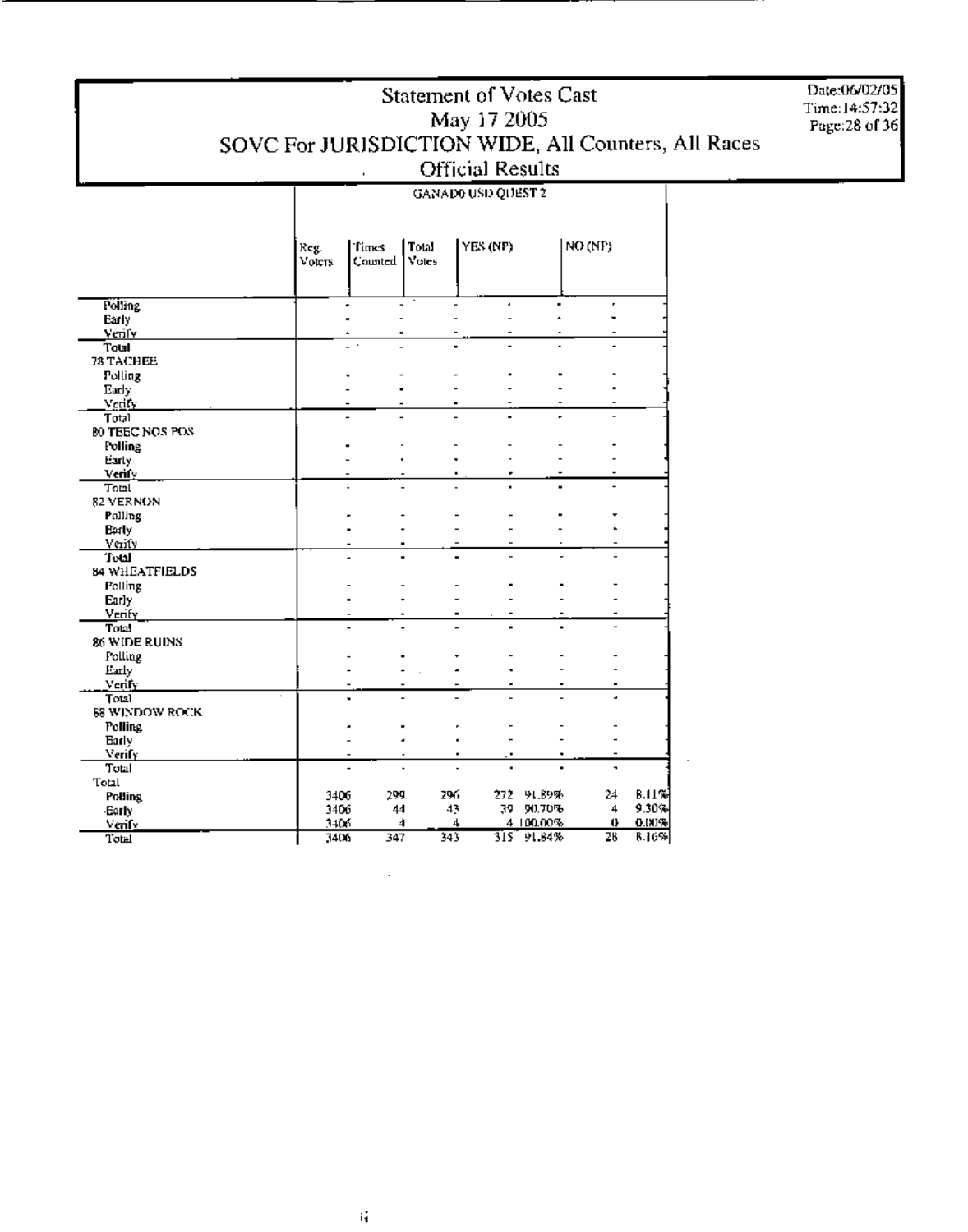$\boldsymbol{\beta}$ 

Date:06/02/05 Time: 14:57:32<br>Page: 29 of 36

| BOND, DELOS -<br>LAWRENCE,<br>OVERSON,<br>Tmal<br>CHAVEZ,<br>Times<br>Reg.<br>CAROL (NP)<br>ROSS W., JR<br>Voters<br>Counted<br>Votes<br>(NP)<br>LILLIAN (NP)<br>(NP)<br>02 ALPINE<br>Polling<br>Early<br>Verify<br>$\blacksquare$<br>$\overline{\phantom{0}}$<br>$\blacksquare$<br>$\qquad \qquad \blacksquare$<br>Total<br>03 CANYON DE CHELLY<br>Polling<br>Early<br>venly<br>٠<br>٠<br>Total<br>$\overline{a}$<br>$\blacksquare$<br>$\blacksquare$<br>٠<br>D5 CHINLE<br>Polling<br>Early<br>$\overline{\phantom{0}}$<br>Verify<br>Total<br>$\overline{\phantom{0}}$<br>$\overline{a}$<br>L,<br>$\overline{\phantom{a}}$<br>$\overline{a}$<br>$\overline{\phantom{0}}$<br>۰<br>٠<br>٠<br>09 CONCHO<br>Polling<br>Early<br>÷.<br>Venty<br>$\overline{\phantom{a}}$<br>$\overline{\phantom{a}}$<br>$\overline{\phantom{0}}$<br>$\overline{\phantom{a}}$<br>$\overline{\phantom{a}}$<br>$\overline{\phantom{a}}$<br>٠<br>٠<br>Total<br>$\blacksquare$<br>$\blacksquare$<br>÷<br>$\blacksquare$<br>$\blacksquare$<br>$\blacksquare$<br>$\overline{a}$<br>$\blacksquare$<br>10 CORNFIELDS<br>Polling<br>Early<br>۰<br>٠<br>٠.<br>Verify<br>٠<br>$\hat{\textbf{z}}$<br>٠<br>٠<br>$\overline{a}$<br>Total<br><b>II COTTONWOOD</b><br>Polling<br>$\overline{a}$<br>٠<br>٠<br>Early<br>$\blacksquare$<br>Venty<br>$\hat{\mathbf{r}}$<br>۰<br>٠<br>$\blacksquare$<br>$\hat{\phantom{a}}$<br>٠<br>Total<br>12 CORONADO/61-ST. JOHNS<br>434<br>1087<br>Polling<br>2554<br>242 22.26%<br>188 17.30%<br>89<br>K.19%<br>200 18.40%<br>2554<br>130<br>16.15%<br>29.<br>22.31%<br>R<br>27 .20.77%<br>Early<br>56<br>21<br>6.15%<br>Venty<br>2554<br>0<br>0<br>0<br>0<br>0<br>0<br>٠<br>$\overline{\phantom{a}}$<br>$\blacksquare$<br>26.1<br>21.61%<br>217 17.83%<br>18.65%<br>2554<br>490<br>1217<br>7.97%<br>227<br>Total<br>97<br>13 DENNEHOTSO<br>Polling<br>٠<br>Early<br>$\blacksquare$<br>$\blacksquare$<br>$\blacksquare$<br>٠<br>٠<br>$\blacksquare$<br>$\overline{a}$<br>Venfy<br>٠<br>$\overline{\phantom{a}}$<br>Total<br>$\overline{a}$<br>16 EAGAR/59-ROUND VALLEY<br>Polling<br>$\overline{\phantom{a}}$<br>$\overline{\phantom{a}}$<br>-<br>$\overline{\phantom{a}}$<br>$\overline{\phantom{a}}$<br>$\overline{\phantom{a}}$<br>٠<br>٠<br>٠<br>٠<br>Early<br>$\overline{a}$<br>٠<br>۰<br>Verify<br>Total<br>17 FLAT TOP/70 SPRINGERVILLE<br>Polling<br>Early<br>Verify<br>Total<br>19 FORT DEFIANCE<br>Polling<br>Early<br>Venty<br>٠<br>۰<br>Total<br>$\overline{\phantom{0}}$<br>$\overline{\phantom{a}}$<br>$\blacksquare$<br>$\blacksquare$<br>$\overline{\phantom{a}}$<br>$\overline{\phantom{a}}$<br>22 GANADO NORTH<br>Polling |                          |  |  | City of SJ |  |  |  |
|-----------------------------------------------------------------------------------------------------------------------------------------------------------------------------------------------------------------------------------------------------------------------------------------------------------------------------------------------------------------------------------------------------------------------------------------------------------------------------------------------------------------------------------------------------------------------------------------------------------------------------------------------------------------------------------------------------------------------------------------------------------------------------------------------------------------------------------------------------------------------------------------------------------------------------------------------------------------------------------------------------------------------------------------------------------------------------------------------------------------------------------------------------------------------------------------------------------------------------------------------------------------------------------------------------------------------------------------------------------------------------------------------------------------------------------------------------------------------------------------------------------------------------------------------------------------------------------------------------------------------------------------------------------------------------------------------------------------------------------------------------------------------------------------------------------------------------------------------------------------------------------------------------------------------------------------------------------------------------------------------------------------------------------------------------------------------------------------------------------------------------------------------------------------------------------------------------------------------------------------------------------------------------------------------------------------------------------------------------------------------------------------------------------------------------------------------------------------------------------------------------------------------------------------------------------------------------------------------------------------------------------------|--------------------------|--|--|------------|--|--|--|
|                                                                                                                                                                                                                                                                                                                                                                                                                                                                                                                                                                                                                                                                                                                                                                                                                                                                                                                                                                                                                                                                                                                                                                                                                                                                                                                                                                                                                                                                                                                                                                                                                                                                                                                                                                                                                                                                                                                                                                                                                                                                                                                                                                                                                                                                                                                                                                                                                                                                                                                                                                                                                                         |                          |  |  |            |  |  |  |
|                                                                                                                                                                                                                                                                                                                                                                                                                                                                                                                                                                                                                                                                                                                                                                                                                                                                                                                                                                                                                                                                                                                                                                                                                                                                                                                                                                                                                                                                                                                                                                                                                                                                                                                                                                                                                                                                                                                                                                                                                                                                                                                                                                                                                                                                                                                                                                                                                                                                                                                                                                                                                                         |                          |  |  |            |  |  |  |
|                                                                                                                                                                                                                                                                                                                                                                                                                                                                                                                                                                                                                                                                                                                                                                                                                                                                                                                                                                                                                                                                                                                                                                                                                                                                                                                                                                                                                                                                                                                                                                                                                                                                                                                                                                                                                                                                                                                                                                                                                                                                                                                                                                                                                                                                                                                                                                                                                                                                                                                                                                                                                                         |                          |  |  |            |  |  |  |
|                                                                                                                                                                                                                                                                                                                                                                                                                                                                                                                                                                                                                                                                                                                                                                                                                                                                                                                                                                                                                                                                                                                                                                                                                                                                                                                                                                                                                                                                                                                                                                                                                                                                                                                                                                                                                                                                                                                                                                                                                                                                                                                                                                                                                                                                                                                                                                                                                                                                                                                                                                                                                                         |                          |  |  |            |  |  |  |
|                                                                                                                                                                                                                                                                                                                                                                                                                                                                                                                                                                                                                                                                                                                                                                                                                                                                                                                                                                                                                                                                                                                                                                                                                                                                                                                                                                                                                                                                                                                                                                                                                                                                                                                                                                                                                                                                                                                                                                                                                                                                                                                                                                                                                                                                                                                                                                                                                                                                                                                                                                                                                                         |                          |  |  |            |  |  |  |
|                                                                                                                                                                                                                                                                                                                                                                                                                                                                                                                                                                                                                                                                                                                                                                                                                                                                                                                                                                                                                                                                                                                                                                                                                                                                                                                                                                                                                                                                                                                                                                                                                                                                                                                                                                                                                                                                                                                                                                                                                                                                                                                                                                                                                                                                                                                                                                                                                                                                                                                                                                                                                                         | <b>JURISDICTION WIDE</b> |  |  |            |  |  |  |
|                                                                                                                                                                                                                                                                                                                                                                                                                                                                                                                                                                                                                                                                                                                                                                                                                                                                                                                                                                                                                                                                                                                                                                                                                                                                                                                                                                                                                                                                                                                                                                                                                                                                                                                                                                                                                                                                                                                                                                                                                                                                                                                                                                                                                                                                                                                                                                                                                                                                                                                                                                                                                                         |                          |  |  |            |  |  |  |
|                                                                                                                                                                                                                                                                                                                                                                                                                                                                                                                                                                                                                                                                                                                                                                                                                                                                                                                                                                                                                                                                                                                                                                                                                                                                                                                                                                                                                                                                                                                                                                                                                                                                                                                                                                                                                                                                                                                                                                                                                                                                                                                                                                                                                                                                                                                                                                                                                                                                                                                                                                                                                                         |                          |  |  |            |  |  |  |
|                                                                                                                                                                                                                                                                                                                                                                                                                                                                                                                                                                                                                                                                                                                                                                                                                                                                                                                                                                                                                                                                                                                                                                                                                                                                                                                                                                                                                                                                                                                                                                                                                                                                                                                                                                                                                                                                                                                                                                                                                                                                                                                                                                                                                                                                                                                                                                                                                                                                                                                                                                                                                                         |                          |  |  |            |  |  |  |
|                                                                                                                                                                                                                                                                                                                                                                                                                                                                                                                                                                                                                                                                                                                                                                                                                                                                                                                                                                                                                                                                                                                                                                                                                                                                                                                                                                                                                                                                                                                                                                                                                                                                                                                                                                                                                                                                                                                                                                                                                                                                                                                                                                                                                                                                                                                                                                                                                                                                                                                                                                                                                                         |                          |  |  |            |  |  |  |
|                                                                                                                                                                                                                                                                                                                                                                                                                                                                                                                                                                                                                                                                                                                                                                                                                                                                                                                                                                                                                                                                                                                                                                                                                                                                                                                                                                                                                                                                                                                                                                                                                                                                                                                                                                                                                                                                                                                                                                                                                                                                                                                                                                                                                                                                                                                                                                                                                                                                                                                                                                                                                                         |                          |  |  |            |  |  |  |
|                                                                                                                                                                                                                                                                                                                                                                                                                                                                                                                                                                                                                                                                                                                                                                                                                                                                                                                                                                                                                                                                                                                                                                                                                                                                                                                                                                                                                                                                                                                                                                                                                                                                                                                                                                                                                                                                                                                                                                                                                                                                                                                                                                                                                                                                                                                                                                                                                                                                                                                                                                                                                                         |                          |  |  |            |  |  |  |
|                                                                                                                                                                                                                                                                                                                                                                                                                                                                                                                                                                                                                                                                                                                                                                                                                                                                                                                                                                                                                                                                                                                                                                                                                                                                                                                                                                                                                                                                                                                                                                                                                                                                                                                                                                                                                                                                                                                                                                                                                                                                                                                                                                                                                                                                                                                                                                                                                                                                                                                                                                                                                                         |                          |  |  |            |  |  |  |
|                                                                                                                                                                                                                                                                                                                                                                                                                                                                                                                                                                                                                                                                                                                                                                                                                                                                                                                                                                                                                                                                                                                                                                                                                                                                                                                                                                                                                                                                                                                                                                                                                                                                                                                                                                                                                                                                                                                                                                                                                                                                                                                                                                                                                                                                                                                                                                                                                                                                                                                                                                                                                                         |                          |  |  |            |  |  |  |
|                                                                                                                                                                                                                                                                                                                                                                                                                                                                                                                                                                                                                                                                                                                                                                                                                                                                                                                                                                                                                                                                                                                                                                                                                                                                                                                                                                                                                                                                                                                                                                                                                                                                                                                                                                                                                                                                                                                                                                                                                                                                                                                                                                                                                                                                                                                                                                                                                                                                                                                                                                                                                                         |                          |  |  |            |  |  |  |
|                                                                                                                                                                                                                                                                                                                                                                                                                                                                                                                                                                                                                                                                                                                                                                                                                                                                                                                                                                                                                                                                                                                                                                                                                                                                                                                                                                                                                                                                                                                                                                                                                                                                                                                                                                                                                                                                                                                                                                                                                                                                                                                                                                                                                                                                                                                                                                                                                                                                                                                                                                                                                                         |                          |  |  |            |  |  |  |
|                                                                                                                                                                                                                                                                                                                                                                                                                                                                                                                                                                                                                                                                                                                                                                                                                                                                                                                                                                                                                                                                                                                                                                                                                                                                                                                                                                                                                                                                                                                                                                                                                                                                                                                                                                                                                                                                                                                                                                                                                                                                                                                                                                                                                                                                                                                                                                                                                                                                                                                                                                                                                                         |                          |  |  |            |  |  |  |
|                                                                                                                                                                                                                                                                                                                                                                                                                                                                                                                                                                                                                                                                                                                                                                                                                                                                                                                                                                                                                                                                                                                                                                                                                                                                                                                                                                                                                                                                                                                                                                                                                                                                                                                                                                                                                                                                                                                                                                                                                                                                                                                                                                                                                                                                                                                                                                                                                                                                                                                                                                                                                                         |                          |  |  |            |  |  |  |
|                                                                                                                                                                                                                                                                                                                                                                                                                                                                                                                                                                                                                                                                                                                                                                                                                                                                                                                                                                                                                                                                                                                                                                                                                                                                                                                                                                                                                                                                                                                                                                                                                                                                                                                                                                                                                                                                                                                                                                                                                                                                                                                                                                                                                                                                                                                                                                                                                                                                                                                                                                                                                                         |                          |  |  |            |  |  |  |
|                                                                                                                                                                                                                                                                                                                                                                                                                                                                                                                                                                                                                                                                                                                                                                                                                                                                                                                                                                                                                                                                                                                                                                                                                                                                                                                                                                                                                                                                                                                                                                                                                                                                                                                                                                                                                                                                                                                                                                                                                                                                                                                                                                                                                                                                                                                                                                                                                                                                                                                                                                                                                                         |                          |  |  |            |  |  |  |
|                                                                                                                                                                                                                                                                                                                                                                                                                                                                                                                                                                                                                                                                                                                                                                                                                                                                                                                                                                                                                                                                                                                                                                                                                                                                                                                                                                                                                                                                                                                                                                                                                                                                                                                                                                                                                                                                                                                                                                                                                                                                                                                                                                                                                                                                                                                                                                                                                                                                                                                                                                                                                                         |                          |  |  |            |  |  |  |
|                                                                                                                                                                                                                                                                                                                                                                                                                                                                                                                                                                                                                                                                                                                                                                                                                                                                                                                                                                                                                                                                                                                                                                                                                                                                                                                                                                                                                                                                                                                                                                                                                                                                                                                                                                                                                                                                                                                                                                                                                                                                                                                                                                                                                                                                                                                                                                                                                                                                                                                                                                                                                                         |                          |  |  |            |  |  |  |
|                                                                                                                                                                                                                                                                                                                                                                                                                                                                                                                                                                                                                                                                                                                                                                                                                                                                                                                                                                                                                                                                                                                                                                                                                                                                                                                                                                                                                                                                                                                                                                                                                                                                                                                                                                                                                                                                                                                                                                                                                                                                                                                                                                                                                                                                                                                                                                                                                                                                                                                                                                                                                                         |                          |  |  |            |  |  |  |
|                                                                                                                                                                                                                                                                                                                                                                                                                                                                                                                                                                                                                                                                                                                                                                                                                                                                                                                                                                                                                                                                                                                                                                                                                                                                                                                                                                                                                                                                                                                                                                                                                                                                                                                                                                                                                                                                                                                                                                                                                                                                                                                                                                                                                                                                                                                                                                                                                                                                                                                                                                                                                                         |                          |  |  |            |  |  |  |
|                                                                                                                                                                                                                                                                                                                                                                                                                                                                                                                                                                                                                                                                                                                                                                                                                                                                                                                                                                                                                                                                                                                                                                                                                                                                                                                                                                                                                                                                                                                                                                                                                                                                                                                                                                                                                                                                                                                                                                                                                                                                                                                                                                                                                                                                                                                                                                                                                                                                                                                                                                                                                                         |                          |  |  |            |  |  |  |
|                                                                                                                                                                                                                                                                                                                                                                                                                                                                                                                                                                                                                                                                                                                                                                                                                                                                                                                                                                                                                                                                                                                                                                                                                                                                                                                                                                                                                                                                                                                                                                                                                                                                                                                                                                                                                                                                                                                                                                                                                                                                                                                                                                                                                                                                                                                                                                                                                                                                                                                                                                                                                                         |                          |  |  |            |  |  |  |
|                                                                                                                                                                                                                                                                                                                                                                                                                                                                                                                                                                                                                                                                                                                                                                                                                                                                                                                                                                                                                                                                                                                                                                                                                                                                                                                                                                                                                                                                                                                                                                                                                                                                                                                                                                                                                                                                                                                                                                                                                                                                                                                                                                                                                                                                                                                                                                                                                                                                                                                                                                                                                                         |                          |  |  |            |  |  |  |
|                                                                                                                                                                                                                                                                                                                                                                                                                                                                                                                                                                                                                                                                                                                                                                                                                                                                                                                                                                                                                                                                                                                                                                                                                                                                                                                                                                                                                                                                                                                                                                                                                                                                                                                                                                                                                                                                                                                                                                                                                                                                                                                                                                                                                                                                                                                                                                                                                                                                                                                                                                                                                                         |                          |  |  |            |  |  |  |
|                                                                                                                                                                                                                                                                                                                                                                                                                                                                                                                                                                                                                                                                                                                                                                                                                                                                                                                                                                                                                                                                                                                                                                                                                                                                                                                                                                                                                                                                                                                                                                                                                                                                                                                                                                                                                                                                                                                                                                                                                                                                                                                                                                                                                                                                                                                                                                                                                                                                                                                                                                                                                                         |                          |  |  |            |  |  |  |
|                                                                                                                                                                                                                                                                                                                                                                                                                                                                                                                                                                                                                                                                                                                                                                                                                                                                                                                                                                                                                                                                                                                                                                                                                                                                                                                                                                                                                                                                                                                                                                                                                                                                                                                                                                                                                                                                                                                                                                                                                                                                                                                                                                                                                                                                                                                                                                                                                                                                                                                                                                                                                                         |                          |  |  |            |  |  |  |
|                                                                                                                                                                                                                                                                                                                                                                                                                                                                                                                                                                                                                                                                                                                                                                                                                                                                                                                                                                                                                                                                                                                                                                                                                                                                                                                                                                                                                                                                                                                                                                                                                                                                                                                                                                                                                                                                                                                                                                                                                                                                                                                                                                                                                                                                                                                                                                                                                                                                                                                                                                                                                                         |                          |  |  |            |  |  |  |
|                                                                                                                                                                                                                                                                                                                                                                                                                                                                                                                                                                                                                                                                                                                                                                                                                                                                                                                                                                                                                                                                                                                                                                                                                                                                                                                                                                                                                                                                                                                                                                                                                                                                                                                                                                                                                                                                                                                                                                                                                                                                                                                                                                                                                                                                                                                                                                                                                                                                                                                                                                                                                                         |                          |  |  |            |  |  |  |
|                                                                                                                                                                                                                                                                                                                                                                                                                                                                                                                                                                                                                                                                                                                                                                                                                                                                                                                                                                                                                                                                                                                                                                                                                                                                                                                                                                                                                                                                                                                                                                                                                                                                                                                                                                                                                                                                                                                                                                                                                                                                                                                                                                                                                                                                                                                                                                                                                                                                                                                                                                                                                                         |                          |  |  |            |  |  |  |
|                                                                                                                                                                                                                                                                                                                                                                                                                                                                                                                                                                                                                                                                                                                                                                                                                                                                                                                                                                                                                                                                                                                                                                                                                                                                                                                                                                                                                                                                                                                                                                                                                                                                                                                                                                                                                                                                                                                                                                                                                                                                                                                                                                                                                                                                                                                                                                                                                                                                                                                                                                                                                                         |                          |  |  |            |  |  |  |
|                                                                                                                                                                                                                                                                                                                                                                                                                                                                                                                                                                                                                                                                                                                                                                                                                                                                                                                                                                                                                                                                                                                                                                                                                                                                                                                                                                                                                                                                                                                                                                                                                                                                                                                                                                                                                                                                                                                                                                                                                                                                                                                                                                                                                                                                                                                                                                                                                                                                                                                                                                                                                                         |                          |  |  |            |  |  |  |
|                                                                                                                                                                                                                                                                                                                                                                                                                                                                                                                                                                                                                                                                                                                                                                                                                                                                                                                                                                                                                                                                                                                                                                                                                                                                                                                                                                                                                                                                                                                                                                                                                                                                                                                                                                                                                                                                                                                                                                                                                                                                                                                                                                                                                                                                                                                                                                                                                                                                                                                                                                                                                                         |                          |  |  |            |  |  |  |
|                                                                                                                                                                                                                                                                                                                                                                                                                                                                                                                                                                                                                                                                                                                                                                                                                                                                                                                                                                                                                                                                                                                                                                                                                                                                                                                                                                                                                                                                                                                                                                                                                                                                                                                                                                                                                                                                                                                                                                                                                                                                                                                                                                                                                                                                                                                                                                                                                                                                                                                                                                                                                                         |                          |  |  |            |  |  |  |
|                                                                                                                                                                                                                                                                                                                                                                                                                                                                                                                                                                                                                                                                                                                                                                                                                                                                                                                                                                                                                                                                                                                                                                                                                                                                                                                                                                                                                                                                                                                                                                                                                                                                                                                                                                                                                                                                                                                                                                                                                                                                                                                                                                                                                                                                                                                                                                                                                                                                                                                                                                                                                                         |                          |  |  |            |  |  |  |
|                                                                                                                                                                                                                                                                                                                                                                                                                                                                                                                                                                                                                                                                                                                                                                                                                                                                                                                                                                                                                                                                                                                                                                                                                                                                                                                                                                                                                                                                                                                                                                                                                                                                                                                                                                                                                                                                                                                                                                                                                                                                                                                                                                                                                                                                                                                                                                                                                                                                                                                                                                                                                                         |                          |  |  |            |  |  |  |
|                                                                                                                                                                                                                                                                                                                                                                                                                                                                                                                                                                                                                                                                                                                                                                                                                                                                                                                                                                                                                                                                                                                                                                                                                                                                                                                                                                                                                                                                                                                                                                                                                                                                                                                                                                                                                                                                                                                                                                                                                                                                                                                                                                                                                                                                                                                                                                                                                                                                                                                                                                                                                                         |                          |  |  |            |  |  |  |
|                                                                                                                                                                                                                                                                                                                                                                                                                                                                                                                                                                                                                                                                                                                                                                                                                                                                                                                                                                                                                                                                                                                                                                                                                                                                                                                                                                                                                                                                                                                                                                                                                                                                                                                                                                                                                                                                                                                                                                                                                                                                                                                                                                                                                                                                                                                                                                                                                                                                                                                                                                                                                                         |                          |  |  |            |  |  |  |
|                                                                                                                                                                                                                                                                                                                                                                                                                                                                                                                                                                                                                                                                                                                                                                                                                                                                                                                                                                                                                                                                                                                                                                                                                                                                                                                                                                                                                                                                                                                                                                                                                                                                                                                                                                                                                                                                                                                                                                                                                                                                                                                                                                                                                                                                                                                                                                                                                                                                                                                                                                                                                                         |                          |  |  |            |  |  |  |
|                                                                                                                                                                                                                                                                                                                                                                                                                                                                                                                                                                                                                                                                                                                                                                                                                                                                                                                                                                                                                                                                                                                                                                                                                                                                                                                                                                                                                                                                                                                                                                                                                                                                                                                                                                                                                                                                                                                                                                                                                                                                                                                                                                                                                                                                                                                                                                                                                                                                                                                                                                                                                                         |                          |  |  |            |  |  |  |
|                                                                                                                                                                                                                                                                                                                                                                                                                                                                                                                                                                                                                                                                                                                                                                                                                                                                                                                                                                                                                                                                                                                                                                                                                                                                                                                                                                                                                                                                                                                                                                                                                                                                                                                                                                                                                                                                                                                                                                                                                                                                                                                                                                                                                                                                                                                                                                                                                                                                                                                                                                                                                                         |                          |  |  |            |  |  |  |
|                                                                                                                                                                                                                                                                                                                                                                                                                                                                                                                                                                                                                                                                                                                                                                                                                                                                                                                                                                                                                                                                                                                                                                                                                                                                                                                                                                                                                                                                                                                                                                                                                                                                                                                                                                                                                                                                                                                                                                                                                                                                                                                                                                                                                                                                                                                                                                                                                                                                                                                                                                                                                                         |                          |  |  |            |  |  |  |
|                                                                                                                                                                                                                                                                                                                                                                                                                                                                                                                                                                                                                                                                                                                                                                                                                                                                                                                                                                                                                                                                                                                                                                                                                                                                                                                                                                                                                                                                                                                                                                                                                                                                                                                                                                                                                                                                                                                                                                                                                                                                                                                                                                                                                                                                                                                                                                                                                                                                                                                                                                                                                                         |                          |  |  |            |  |  |  |
|                                                                                                                                                                                                                                                                                                                                                                                                                                                                                                                                                                                                                                                                                                                                                                                                                                                                                                                                                                                                                                                                                                                                                                                                                                                                                                                                                                                                                                                                                                                                                                                                                                                                                                                                                                                                                                                                                                                                                                                                                                                                                                                                                                                                                                                                                                                                                                                                                                                                                                                                                                                                                                         |                          |  |  |            |  |  |  |
|                                                                                                                                                                                                                                                                                                                                                                                                                                                                                                                                                                                                                                                                                                                                                                                                                                                                                                                                                                                                                                                                                                                                                                                                                                                                                                                                                                                                                                                                                                                                                                                                                                                                                                                                                                                                                                                                                                                                                                                                                                                                                                                                                                                                                                                                                                                                                                                                                                                                                                                                                                                                                                         |                          |  |  |            |  |  |  |
|                                                                                                                                                                                                                                                                                                                                                                                                                                                                                                                                                                                                                                                                                                                                                                                                                                                                                                                                                                                                                                                                                                                                                                                                                                                                                                                                                                                                                                                                                                                                                                                                                                                                                                                                                                                                                                                                                                                                                                                                                                                                                                                                                                                                                                                                                                                                                                                                                                                                                                                                                                                                                                         |                          |  |  |            |  |  |  |
|                                                                                                                                                                                                                                                                                                                                                                                                                                                                                                                                                                                                                                                                                                                                                                                                                                                                                                                                                                                                                                                                                                                                                                                                                                                                                                                                                                                                                                                                                                                                                                                                                                                                                                                                                                                                                                                                                                                                                                                                                                                                                                                                                                                                                                                                                                                                                                                                                                                                                                                                                                                                                                         |                          |  |  |            |  |  |  |
|                                                                                                                                                                                                                                                                                                                                                                                                                                                                                                                                                                                                                                                                                                                                                                                                                                                                                                                                                                                                                                                                                                                                                                                                                                                                                                                                                                                                                                                                                                                                                                                                                                                                                                                                                                                                                                                                                                                                                                                                                                                                                                                                                                                                                                                                                                                                                                                                                                                                                                                                                                                                                                         | Early                    |  |  |            |  |  |  |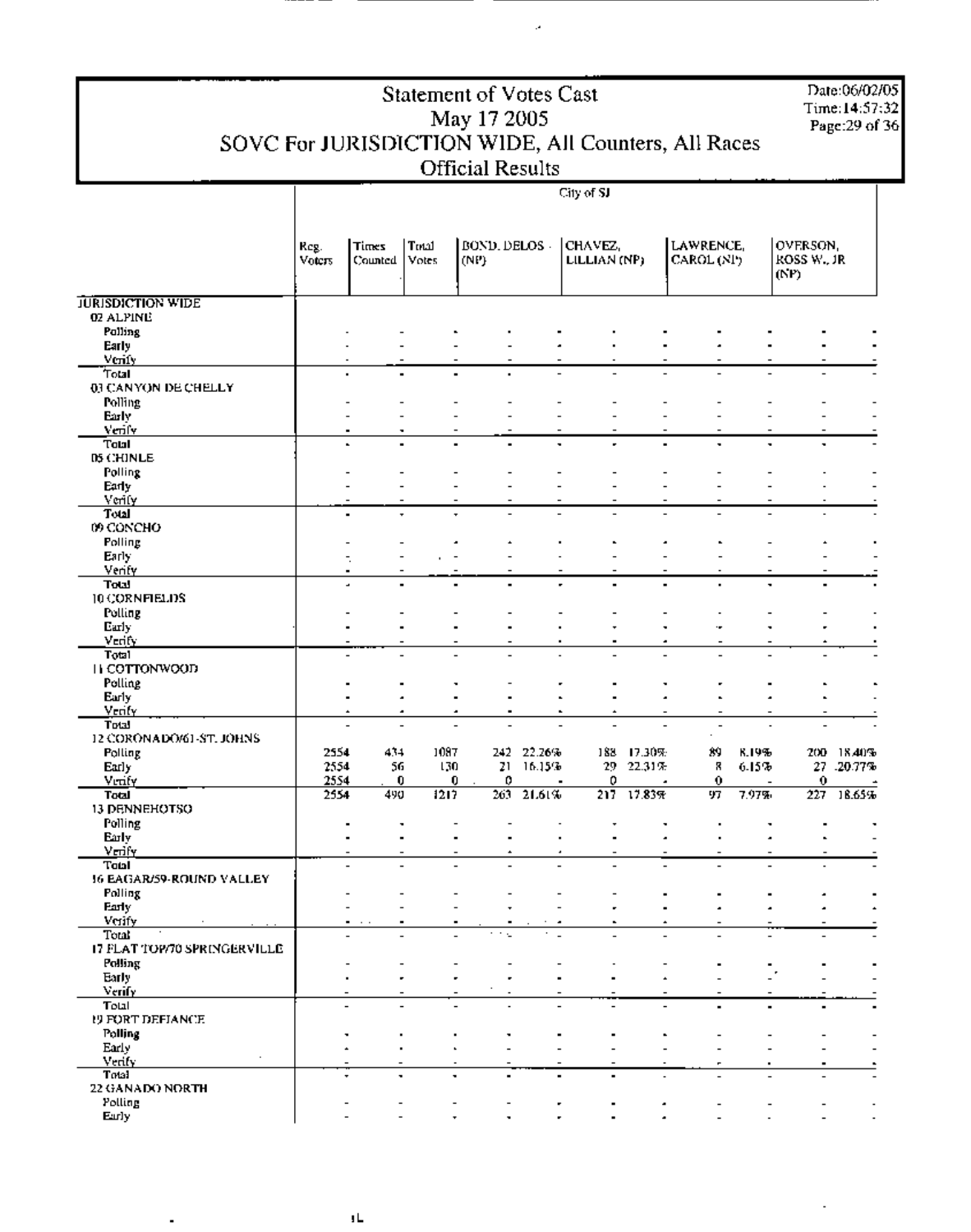Date:06/02/05<br>Time:14:57:32<br>Page:30 of 36

|                             |                       |                          |                          |                                            | City of SJ                                           |                               |                                            |
|-----------------------------|-----------------------|--------------------------|--------------------------|--------------------------------------------|------------------------------------------------------|-------------------------------|--------------------------------------------|
|                             | Reg.<br><b>Voters</b> | Tintes<br>Counted Votes  | Total                    | <b>BOND, DELOS</b><br>(NP)                 | CHAVEZ,<br>LILLIAN (NP)                              | LAWRENCE.<br>CAROL (NP)       | OVERSON,<br>ROSS W., JR<br>(NP)            |
| Verify                      |                       | $\blacksquare$           | ٠                        | ٠<br>$\overline{\phantom{a}}$              | $\overline{\phantom{a}}$<br>$\overline{\phantom{a}}$ | $\overline{\phantom{a}}$<br>٠ | $\overline{\phantom{a}}$<br>$\blacksquare$ |
| Total                       |                       | ٠                        |                          |                                            | $\blacksquare$<br>$\overline{a}$                     | $\blacksquare$                |                                            |
| 23 GANADO SOUTH             |                       |                          |                          |                                            |                                                      |                               |                                            |
| Polling<br>Early            |                       |                          |                          |                                            |                                                      |                               |                                            |
| Venty                       |                       |                          |                          | ٠                                          | $\overline{\phantom{a}}$                             |                               | ٠                                          |
| <b>Total</b>                |                       |                          |                          |                                            |                                                      |                               |                                            |
| 25 GREER<br>Polling         |                       |                          |                          |                                            |                                                      |                               |                                            |
| Early                       |                       | Ŧ                        |                          |                                            |                                                      |                               | $\blacksquare$                             |
| Verify                      |                       |                          |                          | $\overline{a}$                             |                                                      |                               |                                            |
| Total<br>27 HOUCK           |                       | $\overline{\phantom{0}}$ | $\blacksquare$           |                                            |                                                      |                               |                                            |
| Polling.                    |                       |                          |                          |                                            |                                                      |                               |                                            |
| Farly                       |                       |                          |                          |                                            |                                                      |                               |                                            |
| Venfy                       |                       |                          |                          | ٠                                          |                                                      | $\cdot$                       | ÷                                          |
| Total<br>29 KINLICHEE       |                       |                          |                          |                                            |                                                      |                               |                                            |
| Polling                     |                       |                          |                          |                                            |                                                      |                               |                                            |
| Barly                       |                       |                          |                          | $\overline{\phantom{a}}$<br>$\blacksquare$ | ٠.                                                   |                               |                                            |
| Verify<br>Total             |                       |                          |                          |                                            |                                                      |                               | ٠                                          |
| 31 KLAGETOH                 |                       |                          |                          |                                            |                                                      |                               |                                            |
| Polling                     |                       |                          |                          |                                            |                                                      |                               |                                            |
| Early                       |                       |                          |                          |                                            |                                                      | $\blacksquare$                |                                            |
| Venfy<br>Total              |                       | $\overline{a}$           | $\blacksquare$           | ÷<br>$\overline{a}$                        | $\overline{a}$<br>$\overline{a}$                     |                               | $\overline{a}$                             |
| 33 LUKACHUKAI               |                       |                          |                          |                                            |                                                      |                               |                                            |
| Polling                     |                       |                          |                          |                                            | ٠                                                    |                               |                                            |
| Early<br>Verify             |                       |                          | ٠                        |                                            |                                                      |                               |                                            |
| Total                       |                       |                          | ٠                        |                                            | ٠                                                    |                               | $\overline{a}$                             |
| 35 LUPTON                   |                       |                          |                          |                                            |                                                      |                               |                                            |
| Polling<br>Early            |                       |                          |                          |                                            | $\overline{a}$                                       |                               | $\overline{a}$                             |
| Verify                      |                       |                          | ٠                        |                                            | $\overline{\phantom{a}}$<br>٠                        | ٠<br>-                        |                                            |
| Total                       |                       | ä,                       |                          | $\blacksquare$                             |                                                      |                               |                                            |
| 37 McNARY<br><b>Polling</b> |                       |                          |                          | $\blacksquare$                             |                                                      |                               |                                            |
| Early                       |                       |                          |                          | J.                                         | ٠                                                    |                               |                                            |
| Verify,                     |                       |                          | $\blacksquare$           | ٠                                          |                                                      |                               |                                            |
| Total<br>39 MANY FARMS      |                       |                          |                          |                                            |                                                      |                               |                                            |
| Polling                     |                       |                          | $\overline{\phantom{a}}$ | $\overline{\phantom{a}}$<br>$\blacksquare$ |                                                      |                               |                                            |
| Farly                       |                       |                          |                          |                                            |                                                      |                               |                                            |
| Verify<br>Total             |                       |                          | $\blacksquare$           | $\overline{\phantom{a}}$<br>$\blacksquare$ | $\overline{\phantom{a}}$<br>$\pmb{\tau}$             | ٠<br>$\overline{a}$           | ۰<br>$\overline{a}$                        |
| 41 MEXICAN WATER            |                       |                          |                          |                                            |                                                      |                               |                                            |
| Polling                     |                       |                          |                          |                                            |                                                      |                               | ۰                                          |
| Early                       |                       |                          |                          | ٠                                          | $\blacksquare$                                       |                               | ٠                                          |
| Verify<br>Total             |                       | $\blacksquare$           |                          | $\overline{\phantom{a}}$                   |                                                      | $\overline{\phantom{a}}$      | $\overline{\phantom{a}}$                   |
| 43 NAZLINI                  |                       |                          |                          |                                            |                                                      |                               |                                            |
| Polling                     |                       |                          |                          |                                            | -                                                    |                               |                                            |
| Early<br><b>Venfy</b>       |                       |                          |                          | ٠                                          | ٠                                                    | $\blacksquare$                | ٠                                          |
| Total                       |                       | $\blacksquare$           |                          |                                            | ٠                                                    | ٠                             | $\blacksquare$                             |
| 45 NUTRIOSO                 |                       |                          |                          |                                            |                                                      |                               |                                            |
| Polling                     |                       |                          |                          |                                            |                                                      |                               |                                            |

 $\ddot{\phantom{a}}$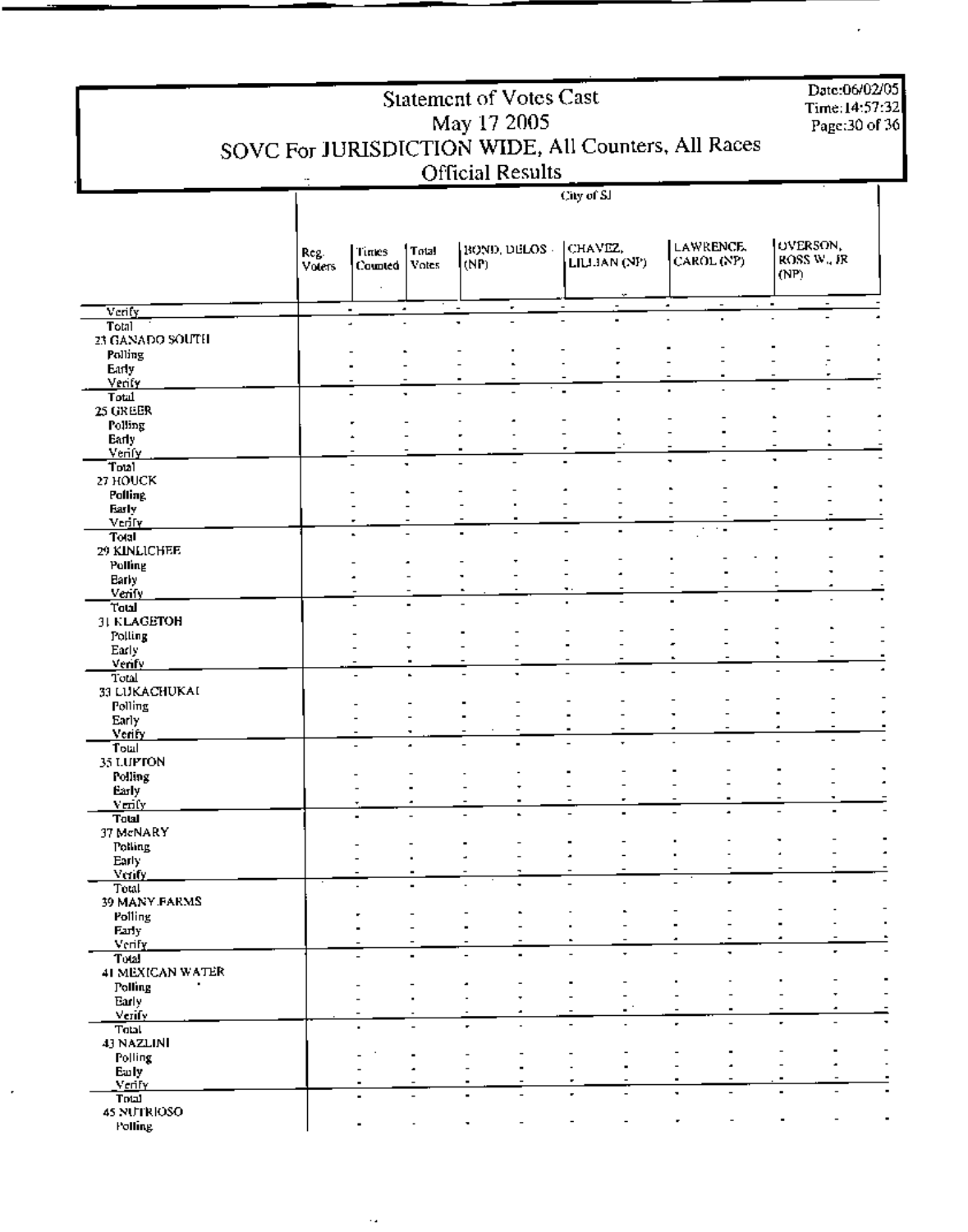| Statement of Votes Cast                             |
|-----------------------------------------------------|
| May 17 2005                                         |
| SOVC For JURISDICTION WIDE, All Counters, All Races |
| <b>Official Results</b>                             |

÷.

,

Date:06/02/05<br>Time:14:57:32<br>Page:31 of 36

|                          | $\overline{\phantom{a}}$ . |        |                          |                          | <b>Official Results</b>  |                             |                          |   |                      |                |                                  |                          |
|--------------------------|----------------------------|--------|--------------------------|--------------------------|--------------------------|-----------------------------|--------------------------|---|----------------------|----------------|----------------------------------|--------------------------|
|                          |                            |        |                          |                          |                          |                             | City of SF               |   |                      |                |                                  |                          |
|                          |                            |        |                          |                          |                          |                             |                          |   |                      |                |                                  |                          |
|                          |                            |        |                          |                          |                          |                             |                          |   |                      |                |                                  |                          |
|                          |                            |        |                          |                          |                          |                             |                          |   |                      |                |                                  |                          |
|                          |                            | Reg.   | Times                    | Total                    |                          |                             | BOND, DELOS :  CHAVEZ,   |   | LAWRENCE,            |                | OVERSON,                         |                          |
|                          |                            | Voters | Counted.                 | Votes                    | KSP).                    |                             | LILLIAN (NP)             |   | CAROL (NP)           |                | ROSS W., JR                      |                          |
|                          |                            |        |                          |                          |                          |                             |                          |   |                      |                | (NP)                             |                          |
|                          |                            |        |                          |                          |                          |                             |                          |   |                      |                |                                  |                          |
| Early                    |                            |        | ٠                        |                          |                          |                             |                          | ٠ |                      | $\blacksquare$ | ٠                                |                          |
| Venty                    |                            |        |                          |                          |                          |                             |                          |   |                      |                |                                  |                          |
| Total                    |                            |        |                          | $\overline{a}$           |                          |                             |                          |   |                      |                |                                  |                          |
| 46 OAK SPRINGS           |                            |        |                          |                          |                          |                             |                          |   |                      |                |                                  |                          |
| <b>Polling</b>           |                            |        |                          |                          |                          |                             |                          |   |                      |                |                                  |                          |
| · Early                  |                            |        |                          |                          |                          |                             |                          |   |                      |                |                                  |                          |
| Verify                   |                            |        |                          |                          |                          |                             |                          |   |                      |                | $\blacksquare$<br>$\overline{a}$ |                          |
| Total                    |                            |        |                          |                          |                          |                             |                          |   |                      |                |                                  |                          |
| 48 PUERCO EAST           |                            |        |                          |                          |                          |                             |                          |   |                      |                |                                  |                          |
| Polling                  |                            |        |                          |                          |                          |                             |                          |   |                      |                |                                  |                          |
| Early<br>Verify          |                            |        | ٠                        |                          |                          |                             |                          |   |                      |                |                                  |                          |
| Total                    |                            |        |                          |                          |                          |                             |                          |   |                      |                |                                  |                          |
| 49 PUERCO WEST           |                            |        |                          |                          |                          |                             |                          |   |                      |                |                                  |                          |
| Polling                  |                            |        |                          |                          |                          |                             |                          |   |                      |                |                                  |                          |
| <b>Farly</b>             |                            |        |                          |                          |                          |                             |                          |   |                      |                |                                  |                          |
| Verify                   |                            |        |                          |                          |                          |                             |                          |   |                      |                |                                  |                          |
| Total                    |                            |        |                          |                          |                          |                             |                          |   |                      |                |                                  |                          |
| 51 RED MESA              |                            |        |                          |                          |                          |                             |                          |   |                      |                |                                  |                          |
| Polling                  |                            |        |                          |                          |                          |                             |                          |   |                      |                |                                  |                          |
| Early                    |                            |        |                          |                          |                          |                             |                          |   | $\cdot$ .            |                |                                  |                          |
| Verify                   |                            |        |                          |                          |                          |                             | $\blacktriangle$         |   |                      | $\blacksquare$ | $\blacksquare$                   |                          |
| Total                    |                            |        |                          |                          |                          | $\cdot$ $\sim$              |                          |   |                      |                |                                  |                          |
| 52 RED VALLEY            |                            |        |                          |                          |                          |                             |                          |   |                      |                |                                  |                          |
| Polling                  |                            |        |                          |                          |                          |                             |                          |   |                      |                |                                  |                          |
| Early                    |                            |        |                          |                          |                          |                             |                          |   |                      |                |                                  |                          |
| Verify                   |                            |        |                          | ٠                        |                          |                             |                          |   |                      |                |                                  |                          |
| Total                    |                            |        |                          | $\overline{\phantom{a}}$ |                          |                             |                          |   | $\overline{a}$<br>٠. |                |                                  |                          |
| 54 ROCK FOINT            |                            |        |                          |                          |                          |                             |                          |   |                      |                |                                  |                          |
| <b>Polling</b>           |                            |        |                          |                          |                          |                             |                          |   |                      |                |                                  |                          |
| Early                    |                            |        |                          |                          |                          |                             |                          |   |                      |                |                                  |                          |
| Verify                   |                            |        |                          |                          |                          |                             |                          |   |                      |                |                                  |                          |
| Total                    |                            |        | ٠<br>$\overline{a}$      |                          |                          | $\overline{a}$              |                          |   |                      |                |                                  |                          |
| 56 ROUGH ROCK            |                            |        |                          |                          |                          |                             |                          |   |                      |                |                                  |                          |
| Polling                  |                            |        |                          |                          |                          |                             |                          |   |                      |                |                                  |                          |
| <b>Barly</b>             |                            |        |                          |                          |                          |                             |                          |   |                      |                |                                  |                          |
| Venfy                    |                            |        | t,                       |                          |                          |                             |                          |   |                      |                |                                  |                          |
| Total                    |                            |        |                          |                          |                          |                             |                          |   |                      |                |                                  |                          |
| 58 ROUND ROCK<br>Polling |                            |        |                          |                          |                          |                             |                          |   |                      |                |                                  |                          |
| Party                    |                            |        |                          |                          |                          |                             |                          |   |                      |                |                                  |                          |
| Verify                   |                            |        |                          |                          |                          |                             |                          |   |                      |                |                                  |                          |
| Total                    |                            |        | $\overline{\phantom{a}}$ |                          | $\overline{\phantom{a}}$ | $\overline{a}$              | $\overline{a}$           |   |                      |                |                                  |                          |
| 65 ST. MICHAELS          |                            |        |                          |                          |                          |                             |                          |   |                      |                |                                  |                          |
| Palling                  |                            |        |                          |                          |                          |                             |                          |   |                      |                |                                  |                          |
| Farly                    |                            |        |                          |                          |                          | $\mathcal{L}_{\mathcal{A}}$ |                          |   |                      |                |                                  |                          |
| Venfy                    |                            |        |                          |                          |                          |                             |                          |   |                      |                |                                  |                          |
| Total                    |                            |        | ٠                        |                          | $\overline{\phantom{0}}$ | $\overline{\phantom{0}}$    |                          |   |                      |                |                                  | $\overline{\phantom{a}}$ |
| 67 SAWMILL               |                            |        |                          |                          |                          |                             |                          |   |                      |                |                                  |                          |
| Polling                  |                            |        |                          |                          |                          |                             |                          |   |                      |                |                                  |                          |
| Early                    |                            |        |                          |                          |                          |                             |                          |   |                      |                |                                  |                          |
| Venfy                    |                            |        |                          | ٠                        |                          |                             |                          |   |                      |                |                                  |                          |
| Total                    |                            |        |                          |                          | ٠                        | ٠                           | $\overline{\phantom{a}}$ |   |                      | $\blacksquare$ | ٠<br>٠                           |                          |
| 74 STEAMBOAT             |                            |        |                          |                          |                          |                             |                          |   |                      |                |                                  |                          |
| Polling                  |                            |        |                          |                          |                          |                             |                          |   |                      |                |                                  |                          |
| Early                    |                            |        |                          | ٠                        |                          |                             |                          |   |                      |                |                                  |                          |
| Venty                    |                            |        | ٠                        | $\overline{\phantom{a}}$ |                          |                             |                          |   |                      |                |                                  | ٠                        |
| Total                    |                            |        |                          |                          |                          |                             |                          |   |                      |                |                                  |                          |
| 76 SWEETWATER            |                            |        |                          |                          |                          |                             |                          |   |                      |                |                                  |                          |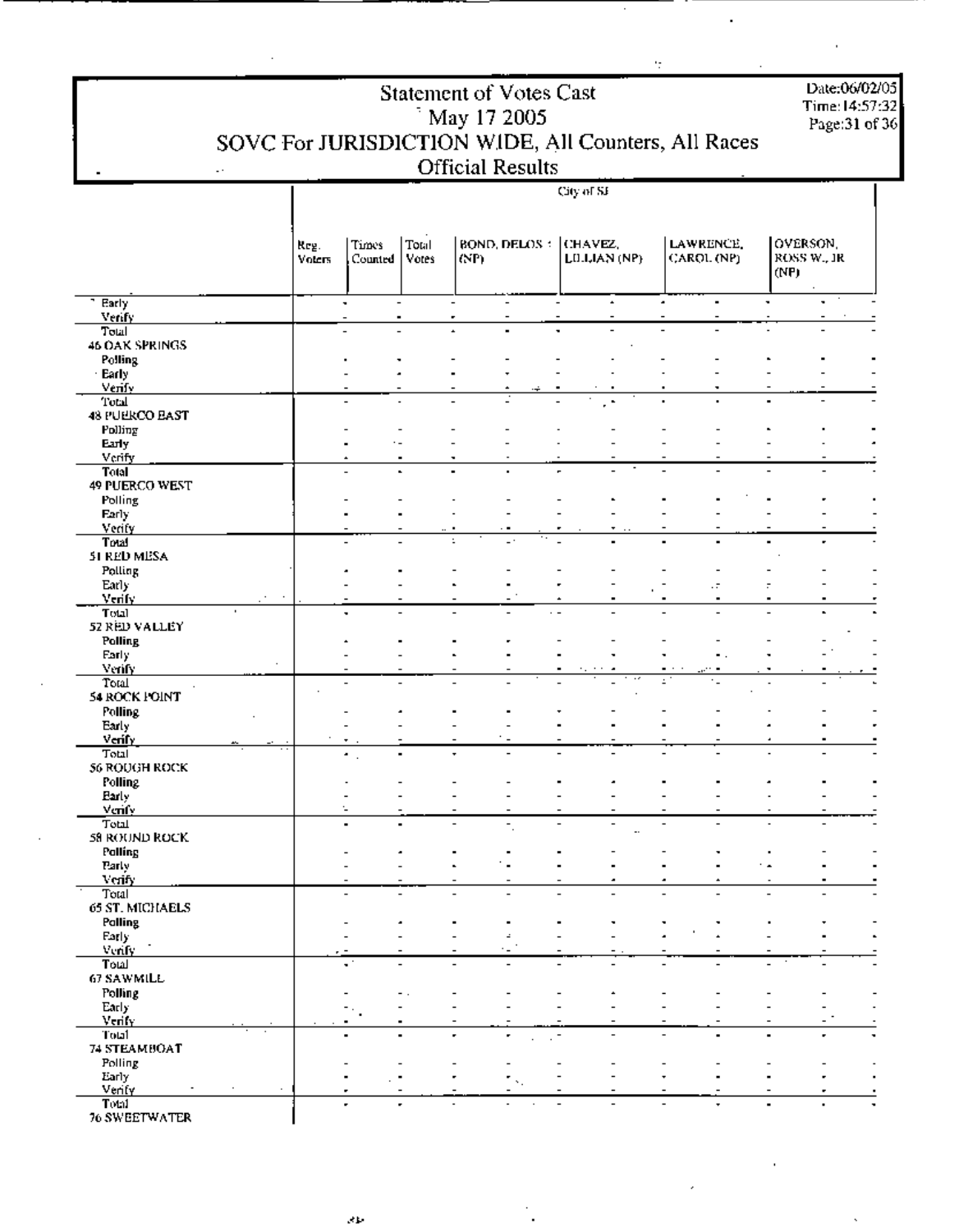Date:06/02/05 Time:14:57:32 Page:32 of 36

City of SJ Reg.<br>Voters CHAVEZ, Times Total BOND, DELOS. LAWRENCE. OVERSON. Counted Votes  $(NP)$ LILLIAN (NP) CAROL (NP) **ROSS W., JR** (NP) Polling Ξ  $\blacksquare$  $\overline{\phantom{a}}$  $\overline{\phantom{a}}$  $\overline{\phantom{a}}$  $\overline{a}$  $\overline{a}$  $\blacksquare$ ÷ ٠ Early l, l,  $\overline{a}$  $\overline{a}$  $\overline{a}$ Verify . Total  $\overline{a}$ Ĩ.  $\overline{a}$  $\overline{a}$ Į. Ĭ. L. **78 TACHEE** Polling  $\overline{a}$  $\ddot{\phantom{0}}$  $\overline{a}$  $\overline{a}$  $\overline{a}$  $\overline{a}$ L.  $\overline{a}$  $\overline{a}$  $\overline{a}$ Early l, l, l,  $\overline{a}$  $\overline{a}$  $\overline{a}$  $\overline{a}$ l,  $\overline{a}$ Verify ÷ Total τ  $\overline{1}$ τ τ 80 TEEC NOS POS Polling  $\overline{a}$  $\overline{a}$  $\overline{a}$  $\overline{a}$  $\overline{a}$ L. L L.  $\overline{a}$  $\overline{a}$ Early  $\overline{a}$ l.  $\overline{a}$  $\overline{a}$ . l, l,  $\overline{a}$  $\overline{a}$  $\overline{a}$ Verify Total ä, L. ä, 82 VERNON Polling  $\overline{a}$ L í. L, Early Ļ l, ä, L.  $\overline{a}$  $\overline{a}$  $\overline{a}$  $\overline{a}$ J.  $\overline{a}$ Verify  $\blacksquare$ **Total** l, l, l, ä,  $\overline{a}$ **84 WHEATFRELDS** Polling  $\overline{a}$ ä, ł, ł, i.  $\frac{1}{2}$  $\frac{1}{2}$  $\overline{a}$  $\overline{a}$ ÷ Early l, ÷,  $\tilde{\phantom{a}}$ ÷, ٠  $\overline{a}$  $\overline{a}$ ÷,  $\ddot{\phantom{a}}$  $\blacksquare$ Verify Ĭ. Total  $\overline{a}$ ÷ ÷,  $\blacksquare$ L,  $\blacksquare$  $\overline{a}$ 86 WIDE RUINS Polling  $\overline{a}$ L  $\blacksquare$  $\blacksquare$ ÷, L .  $\blacksquare$ Early l, ÷,  $\overline{\phantom{a}}$  $\overline{a}$  $\overline{a}$  $\overline{a}$  $\overline{a}$ J.  $\overline{a}$  $\ddot{\phantom{0}}$ Verify Total  $\overline{a}$  $\frac{1}{2}$  $\overline{a}$ ÷, .  $\blacksquare$  $\overline{a}$  $\overline{a}$  $\overline{a}$ Ĭ.  $\overline{a}$ 88 WINDOW ROCK **Polling** L, ÷,  $\overline{\phantom{a}}$  $\overline{\phantom{0}}$  $\overline{\phantom{m}}$ i, ×  $\ddot{\phantom{0}}$  $\overline{a}$  $\overline{a}$ L. **Barly** ÷,  $\overline{a}$  $\overline{a}$  $\overline{\phantom{0}}$ ł, ÷, J,  $\overline{a}$  $\overline{a}$ ÷,  $\ddot{\phantom{0}}$ Verify  $\blacksquare$ Total Ţ ÷, ÷,  $\overline{a}$  $\ddot{\phantom{a}}$  $\overline{a}$  $\overline{a}$ Total 2554<br>2554 188 17.30% Polling 434 1087 242 22.26% 8.19% 89 200 18.40% 56 Early 130 21 16.15% 29 22.31% ß 6.15% 27 20.77% Verify 2554 0  $\mathbf 0$  $\pmb{\mathfrak{g}}$  $\boldsymbol{0}$ Ō  $\Omega$ 490 Total 2554  $\overline{1217}$  $\frac{1}{263}$ 21.61% 217  $18.65%$ 17.83%  $7.97%$ 97 227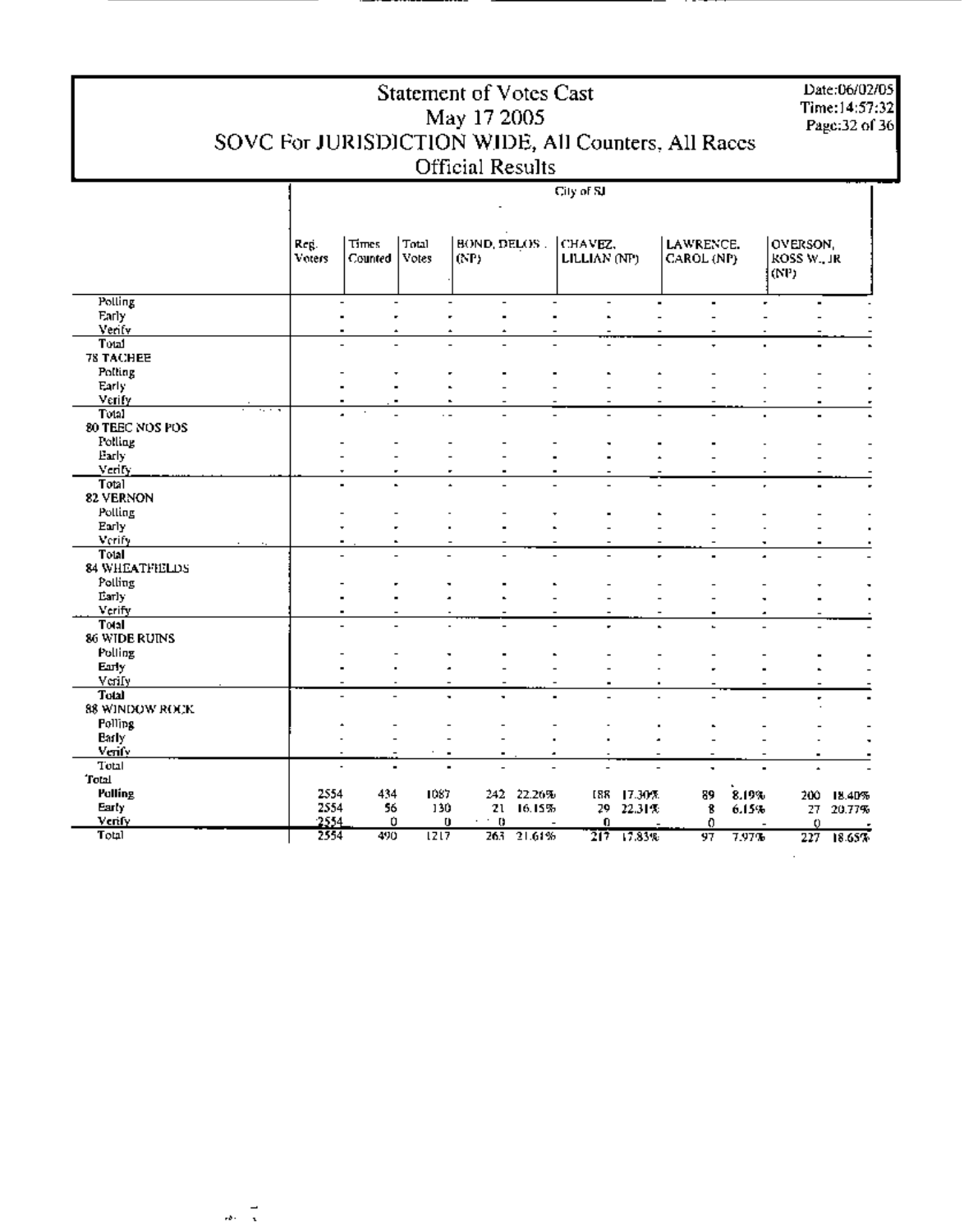$\overline{1}$ 

City of SI

Date:06/02/05  $Time:14:57:32$ Page:33 of 36

|                                | PATTERSON,<br>CRISTIAN (NP) |        | ROMERO, JAKE<br>(NP) |        |
|--------------------------------|-----------------------------|--------|----------------------|--------|
| <b>JURISDICTION WIDE</b>       |                             |        |                      |        |
| 02 ALPINE                      |                             |        |                      |        |
| Pulling                        |                             |        |                      |        |
| Early                          |                             |        |                      |        |
| Veniv<br>Total                 |                             |        |                      |        |
| 03 CANYON DE CHELLY            |                             |        |                      |        |
| Polling                        |                             |        |                      |        |
| Early                          |                             |        |                      |        |
| Venfy                          |                             |        |                      |        |
| Total                          |                             |        |                      |        |
| <b>05 CHINLE</b>               |                             |        |                      |        |
| <b>Polling</b>                 |                             |        |                      |        |
| Early<br>venty                 |                             |        |                      |        |
| Total                          |                             |        |                      |        |
| 09 CONCHO                      |                             |        |                      |        |
| Polling                        |                             |        |                      |        |
| Early                          |                             |        | ٠                    |        |
| Venfy<br>Total                 |                             |        |                      |        |
| 10 CORNFIELDS                  |                             |        |                      |        |
| Polling                        |                             |        |                      |        |
| <b>Early</b>                   |                             |        |                      |        |
| Verify                         |                             |        |                      |        |
| Total                          |                             |        |                      |        |
| <b>II COTTONWOOD</b>           |                             |        |                      |        |
| <b>Polling</b><br><b>Barly</b> |                             |        |                      |        |
| venfy                          |                             |        |                      |        |
| Total                          |                             |        |                      |        |
| 12 CORONADO/61-ST. JOHNS       |                             |        |                      |        |
| Polling                        | 218.                        | 20065. | : 49                 | 13.71% |
| Early                          | 24                          | 18.46% | 20.                  | 15,38% |
| venly                          | 0<br>242                    | 19.88% | 0<br>169             | 13.89% |
| Total<br>13 DENNEHOTSO         |                             |        |                      |        |
| Polling                        |                             |        |                      |        |
| Early                          |                             |        |                      |        |
| Verify                         |                             |        |                      |        |
| Total                          |                             |        |                      |        |
| 16 EAGAR/59-ROUND VALLEY       |                             |        |                      |        |
| Polling                        |                             |        |                      |        |
| Early<br><u>Verily</u>         |                             |        |                      |        |
| Total                          |                             |        |                      |        |
| 17 FLAT TOP/70 SPRINGERVILLE   |                             |        |                      |        |
| Polling                        |                             |        |                      |        |
| Early                          |                             |        |                      |        |
| Venty                          |                             |        |                      |        |
| Total<br>19 FORT DEFIANCE      |                             |        |                      |        |
| Polling                        |                             |        |                      |        |
| Early                          |                             |        |                      |        |
| Verify                         |                             |        |                      |        |
| Total                          |                             |        |                      |        |
| 22 GANADO NORTH                |                             |        |                      |        |
| Polling<br>Early               |                             |        |                      |        |

T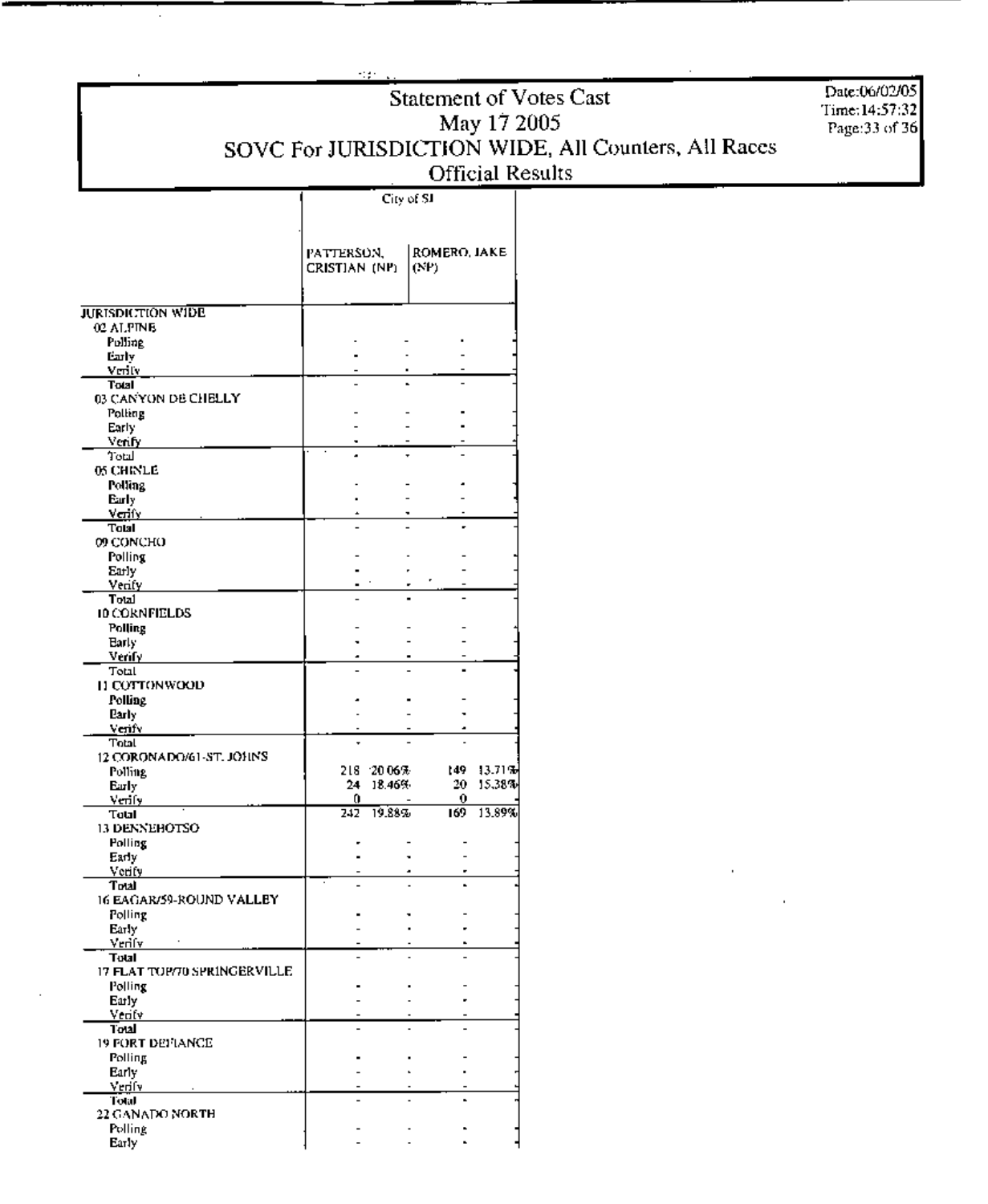City of SJ

PATTERSON. **ROMERO, JAKE** CRISTIAN (NP)  $(NP)$ Verify  $\overline{a}$ Total 23 GANADO SOUTH Polling ÷, **Barly** Ĭ. Venfy Toul 25 GREER **Folling**  $\overline{a}$ ÷, **Early** l. Verify Toul 27 HOUCK Polling Ĭ.  $\overline{\phantom{a}}$ Early ï  $\tilde{\phantom{a}}$ verify Total  $\overline{a}$ 29 KINLICHER Polling l,  $\overline{a}$  $\overline{a}$ Early <u>Venfy</u> **Total** L, l, 31 KLAGETOH Pulling l,  $\overline{a}$  $\overline{a}$ Early Ĭ. ÷, Verify **Total** Ĭ, ł, 33 LUKACHUKAI Polling l, l,  $\overline{a}$ Early ÷, **Verify** Total . 35 LUFTON Polling l. J. L. Early  $\overline{a}$ ÷,  $\overline{a}$ Venfy **Total** 37 McNARY **Polling**  $\blacksquare$ ł, ÷, **Early** l, ×, <u>venfy</u> Total 39 MANY FARMS Polling Ĭ. ÷, Early  $\overline{a}$ Ĭ. Verify Total l, 41 MEXICAN WATER Polling  $\cdot$ ÷ ł, Early Ĭ.  $\ddot{\phantom{a}}$  $\overline{a}$ Venty Total Ĭ. Ĭ. 43 NAZLINI Polling Ĭ. ÷, Early  $\overline{a}$ ÷,  $\blacksquare$ Verify Total ¥ Ĭ. í, 45 NUTRIOSO **Polling** ÷, ÷, ÷,

Date:06/02/05 Time: 14:57:32 Page: 34 of 36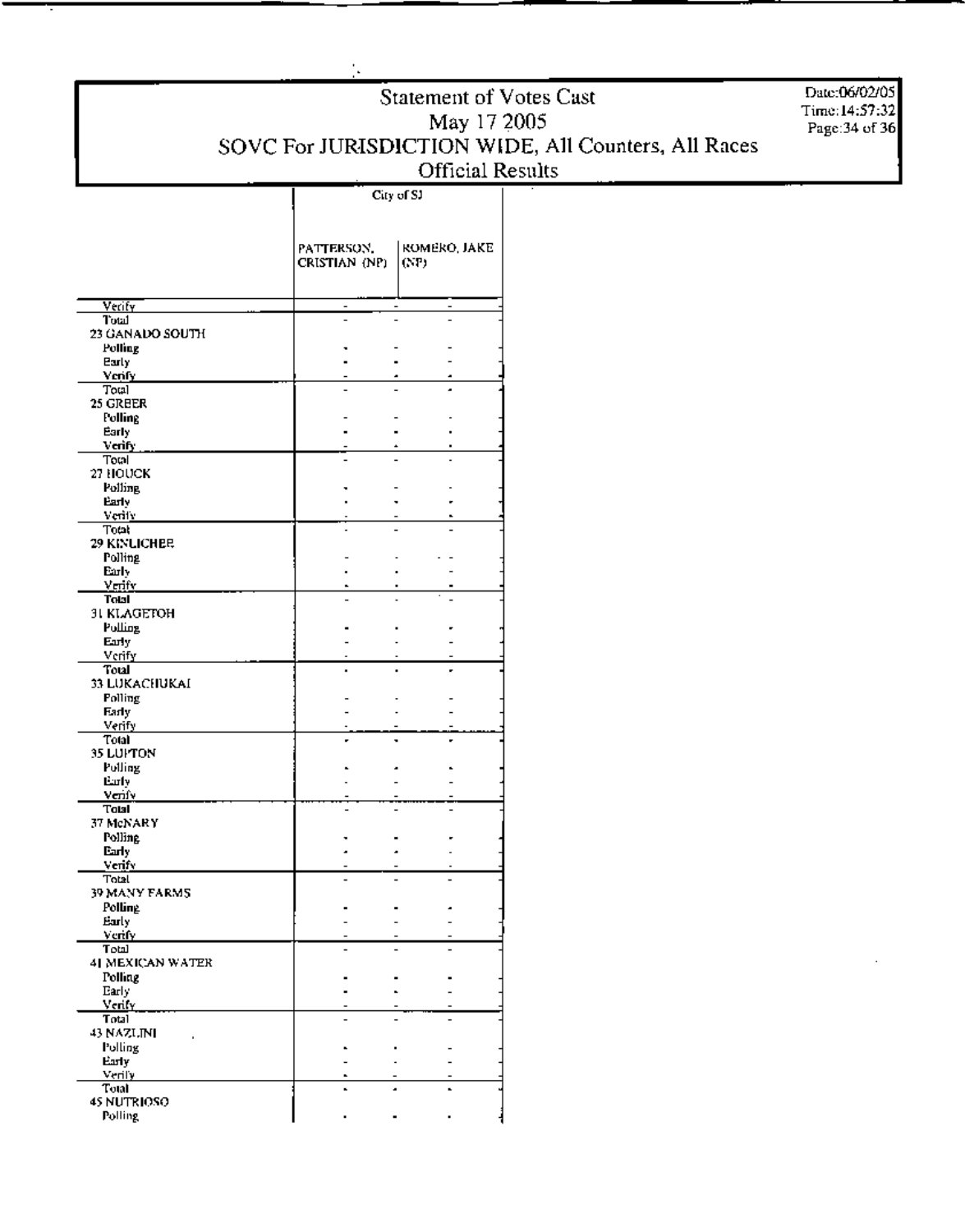City of SJ

PATTERSON, **ROMERO, JAKE** CRISTIAN (NP) (NP) **Early** ٠.  $\blacksquare$ Verify Total 46 OAK SPRINGS Palling Early Verify Total ä, 48 PUERCO EAST Polling Barly  $\overline{a}$ **Veily** Tom 49 PUERCO WEST Polling Early Verify **Total**  $\overline{a}$ 51 RED MESA Polling Early Verify Total 52 RED VALLEY Polling Early Verify Total -54 ROCK POINT Polling Early Verify Total 56 ROUGH ROCK Polling Early **Verify** Total 58 ROUND ROCK Polling Early Verify Total 65 ST. MICHAELS **Polling** Early <u>Verify</u> Total 67 SAWMILI. Polling Early  $\blacksquare$  $\blacksquare$  $\blacksquare$ Verify Total 74 STEAMBOAT Polling **Barly** Veify Total **76 SWEETWATER** 

p.

Date:06/02/05 Time: 14:57:32 Page: 35 of 36